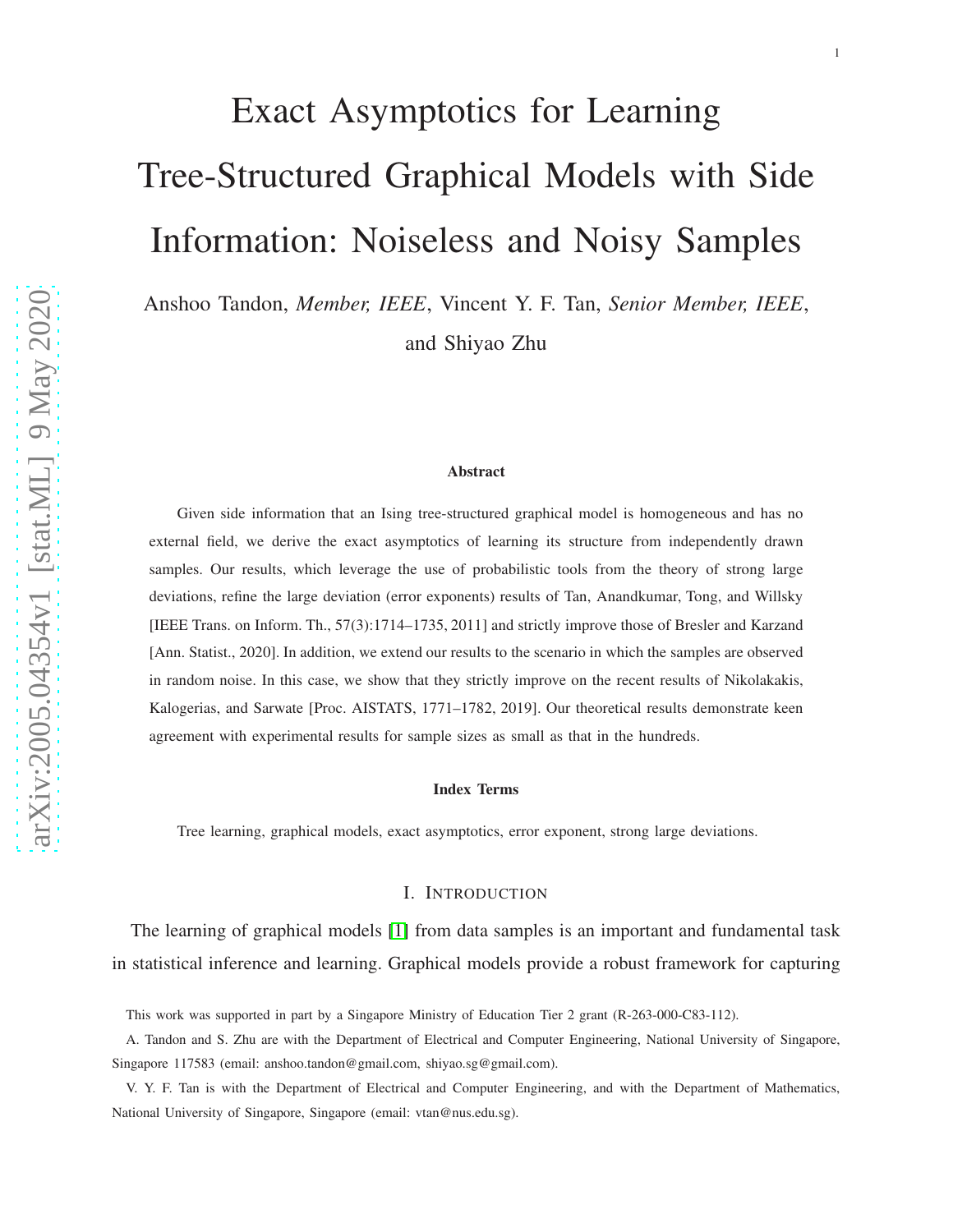the statistical dependencies among a large collection of random variables and derive their power from their ability to provide a diagrammatic representation of a multivariate distribution in the form of a graph. The edges of the graphical model encode conditional independence relations amongst a set of random variables. Graphical models have found extensive applications in image denoising [\[2\]](#page-33-1), iterative decoding [\[3\]](#page-33-2), natural language processing [\[4\]](#page-33-3), and optimization [\[5\]](#page-33-4). See [\[1\]](#page-33-0) for a comprehensive exposition of learning and inference in graphical models.

The task of learning graphical models entails using a set of independently drawn samples to infer the underlying set of edges of the graph. The most basic algorithm is the Chow-Liu algorithm [\[6\]](#page-33-5) which finds the tree-structured graphical model that is closest in the Kullback-Leibler (KL) divergence sense (more precisely, the reverse I-projection [\[7\]](#page-33-6) sense) to the empirical distribution of the samples. Equivalently, the Chow-Liu algorithm is a maximum likelihood (ML) rule—one that maximizes the likelihood of the observed samples over all candidate tree models. If the samples are known to be generated from a particular tree-structured model, then an early result by Chow and Wagner [\[8\]](#page-33-7) shows that the Chow-Liu algorithm is consistent in the sense that as the number of samples tends to infinity, the set of edges of the tree is recovered with overwhelming probability. Using large deviations theory [\[9\]](#page-33-8), and in particular Sanov's theorem [\[10,](#page-33-9) Ch. 11], Tan, Anandkumar, Tong, and Willsky [\[11\]](#page-34-0) quantified the decay rate of the error probability in terms of a quantity known as the *error exponent*.

While the error exponent is a useful quantification of the ease or difficulty of learning treestructured graphical models [\[12\]](#page-34-1), empirical evidence provided in [\[11\]](#page-34-0) shows that the estimates of the error probability when the number of samples is small is poor. Motivated by practical scenarios in which the number of samples is relatively small, in this paper, we adopt a new framework for estimating the probability of error in learning trees. We adopt the probabilistic theory of strong large deviations [\[13\]](#page-34-2), [\[14\]](#page-34-3) to obtain the *exact asymptotics* of learning a certain simple class of Ising tree models—namely, that with no external field and are homogeneous. Using these two pieces of side information, we develop a new and optimal rule for learning tree models. We show that the approximations of the error probability are not only easily computable, they are also extremely accurate at small samples sizes (of the order of hundreds of samples). Thus, our framework serves as a powerful and useful refinement of the results of [\[11\]](#page-34-0) and more recent work by Bresler and Karzand [\[15\]](#page-34-4). In fact, we show that the exponent we obtain is at least 3 times larger than that of [\[15,](#page-34-4) Sec. 7.2]. An auxiliary contribution here is the quantification of the improvement of the tie-breaking rule in the implementation of the maximum weight spanning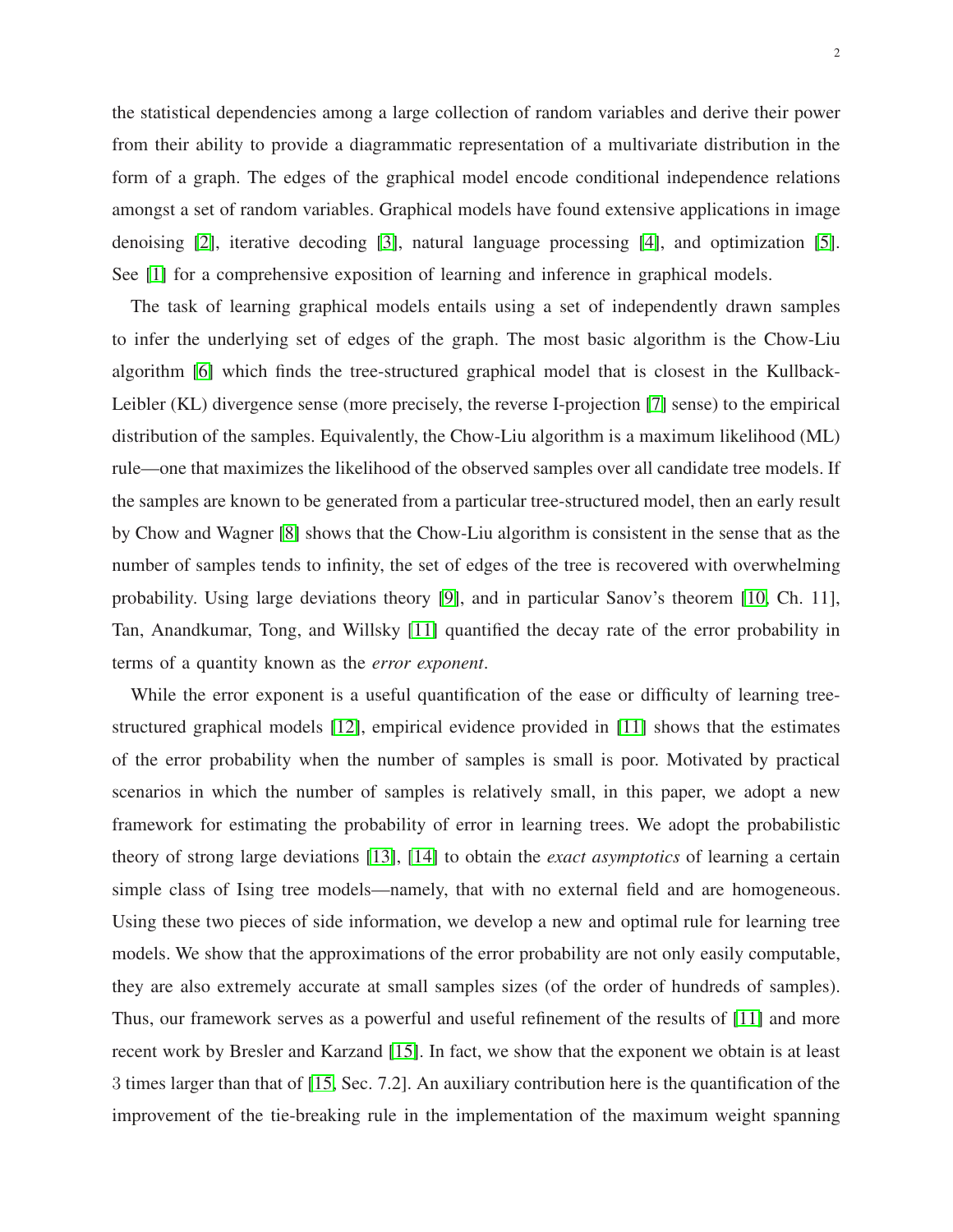tree (MWST) procedure to learn the tree given edge weights over a naïve, conservative, and pessimistic rule in which a decoding error is immediately declared whenever two pairs of nodes have the same weight. This is analogous to the quantification of the advantage of tie-breaking in the random coding union (RCU) bound for channel coding [\[16\]](#page-34-5).

En route to using the theory of strong large deviations to obtain estimates of the error probability for learning the above mentioned class of Ising models, we also find that our newlydeveloped analytical tools are also useful in estimating the error probability of learning tree models with *noisy* samples, a setting recently studied in a series of works by Nikolakakis, Kalogerias, and Sarwate [\[17\]](#page-34-6)–[\[19\]](#page-34-7). This problem setup in which we observe noisy samples is particularly pertinent in scenarios in which measurement errors are introduced in systems with limited precision, e.g., a sensor network with faulty receivers or a biological system with diagnostic errors in differentiating malignant and benign biological cells. We show that for the class of Ising models under consideration, the error exponent of our learning rule is *optimal*. Thus, our decoding rule and accompanying analysis result in significantly improved error probability and sample complexity estimates compared to that by Nikolakakis, Kalogerias, and Sarwate [\[17\]](#page-34-6)– [\[19\]](#page-34-7). Again, we show through numerical experiments that our easily computable approximations of the error probability are in keen agreement with the empirical observations. We note that this setting is in contrast to recent work on robust tree learning in *adversarial* noise [\[20\]](#page-34-8); in our work, *random* noise is added to clean samples.

The rest of this paper is structured as follows: In Sec. [II,](#page-2-0) we describe some preliminaries on graphical models and state the problem precisely. In Sec. [III,](#page-5-0) we review the ML procedure for learning tree models with and without side information [\[6\]](#page-33-5), and the error exponent analysis in [\[11\]](#page-34-0). In Sec. [IV,](#page-8-0) we present our main contribution—an exact asymptotic result for learning trees with side information. In Sec. [V,](#page-11-0) we leverage the preceding analysis to study the performance of tree learning when the samples are observed in noise. Simulation results to corroborate the theory are presented in Sec. [VI.](#page-14-0) Finally, we wrap up the discussion and present various avenues for further research in Sec. [VII.](#page-18-0)

## II. PRELIMINARIES AND PROBLEM STATEMENT

<span id="page-2-0"></span>An *undirected graphical model*, also known as a *Markov random field*, is a multivariate probability distribution that factorizes according to the structure of the given undirected graph [\[21\]](#page-34-9). Specifically, a *p*-dimensional random vector  $x := [x_1, \ldots, x_p]$  is said to be *Markov* on an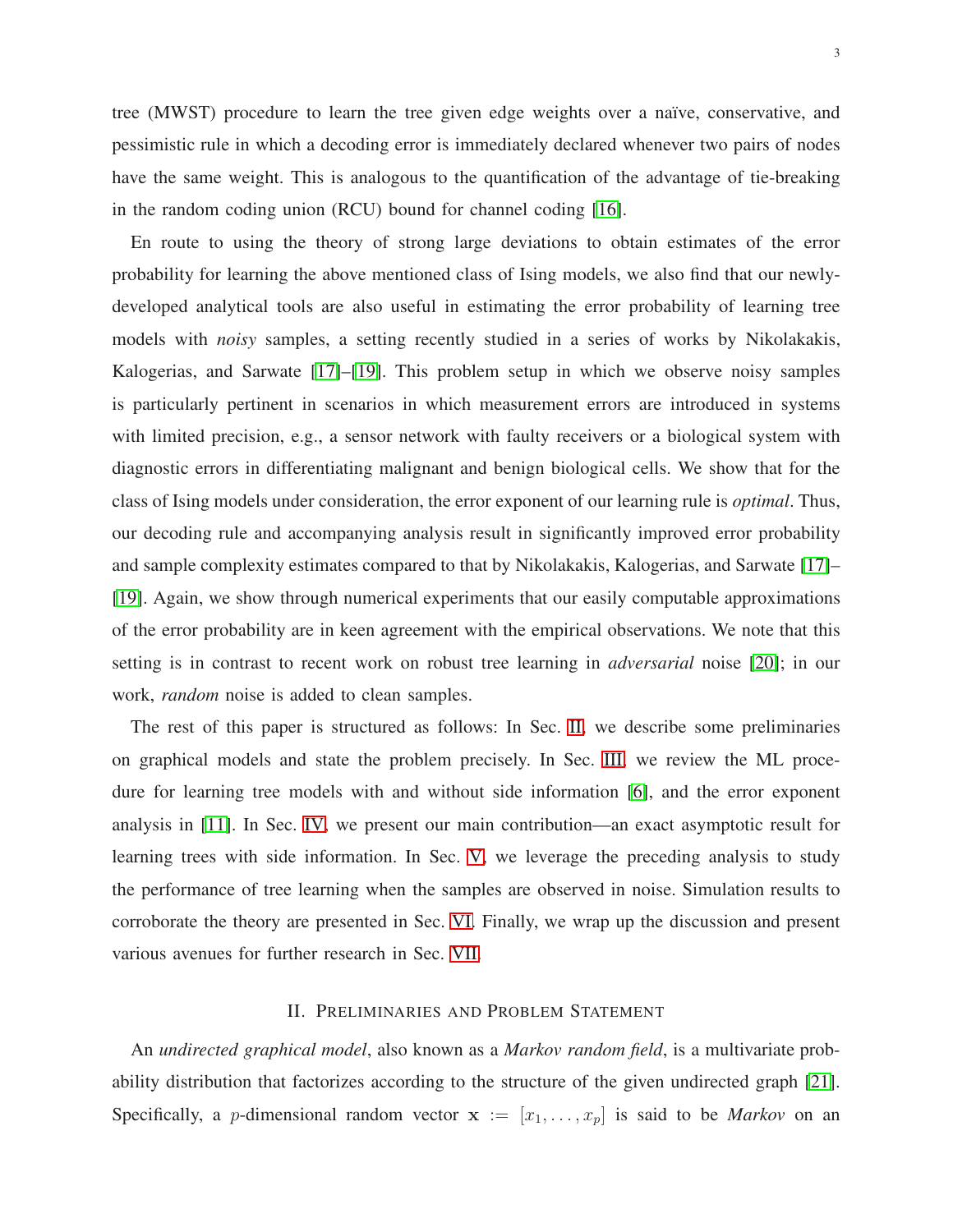undirected graph  $\mathcal{G} = (\mathcal{V}, \mathcal{E})$  with vertex (or node) set  $\mathcal{V} = \{1, ..., p\}$  and edge set  $\mathcal{E} \subset {y \choose 2}$  $\binom{\mathcal{V}}{2}$ if its distribution  $P(\mathbf{x})$  satisfies the (local) Markov property  $P(x_i|x_{\mathcal{V}\setminus i}) = P(x_i|x_{\text{nbd}(i)})$  where  $n\text{bd}(i) := \{j \in \mathcal{V} : \{i, j\} \in \mathcal{E}\}\$ is the *neighborhood* of node i.

This paper focuses on tree-structured graphical models  $P$ , where the underlying graph of  $P$ is an acyclic and connected graph, denoted by  $T_P = (\mathcal{V}, \mathcal{E}_P)$  with  $|\mathcal{E}| = p - 1$ . Tree-structured graphical models factorize as [\[21\]](#page-34-9)

$$
P(\mathbf{x}) = \prod_{i \in \mathcal{V}} P_i(x_i) \prod_{\{i,j\} \in \mathcal{E}_P} \frac{P_{i,j}(x_i, x_j)}{P_i(x_i) P_j(x_j)},
$$

where  $P_i$  and  $P_{i,j}$  are the marginals on node  $i \in V$  and edge  $\{i,j\} \in \mathcal{E}_P$ , respectively. For an undirected tree, we may assume, without loss of generality, that node 1 is the *root* node, and arrange all the nodes at different levels on a plane, with node 1 at level-0. Then, the graphical model  $P$  can be alternatively factored as [\[6\]](#page-33-5)

<span id="page-3-1"></span>
$$
P(\mathbf{x}) = P_1(x_1) \prod_{i=2}^{p} P_{i|pa(i)}(x_i|x_{pa(i)}),
$$
\n(1)

where  $pa(i)$  denotes the unique parent node of node i and  $P_{i|pa(i)}$  is the conditional distribution of node (or variable) i given node  $pa(i)$ .

#### <span id="page-3-0"></span>*A. System Model*

In our study, we consider binary random variables with alphabet  $\mathcal{X} = \{0, 1\}$ . We further assume that the tree-structured graphical model  $P$ , for  $p > 2$  nodes, has the following properties:

- P1 (*Zero external field*): The marginals are uniform, i.e.,  $P_i(0) = P_i(1) = 0.5$ , for  $1 \le i \le p$ .
- P2 (*Homogeneity*): For every edge  $\{i, j\} \in \mathcal{E}_P$ , we have  $P_{i,j}(0, 1) = P_{i,j}(1, 0) = \theta/2$ , where  $\theta$ lies in the open interval  $(0, 0.5)$ .

Since the multiplicative group  $\{+1, -1\}$  is isomorphic to the additive group  $\{0, 1\}$  [\[22\]](#page-34-10), it is seen that property P1 corresponds to *Ising models* with zero external field, and is a common assumption in related literature on learning tree-structured graphical models [\[15\]](#page-34-4), [\[17\]](#page-34-6), [\[18\]](#page-34-11). Properties P1 and P2 help to make the analysis tractable and serve to capture the essential features of a simplified tree model. In a related work, lower bounds on the sample complexity for learning Ising models, satisfying properties P1 and P2, were presented in [\[23\]](#page-34-12). Multiple applications of the Ising model to real-world problems, ranging from understanding the statistical mechanics of social dynamics to modeling price trends in financial markets, were discussed in [\[17\]](#page-34-6). The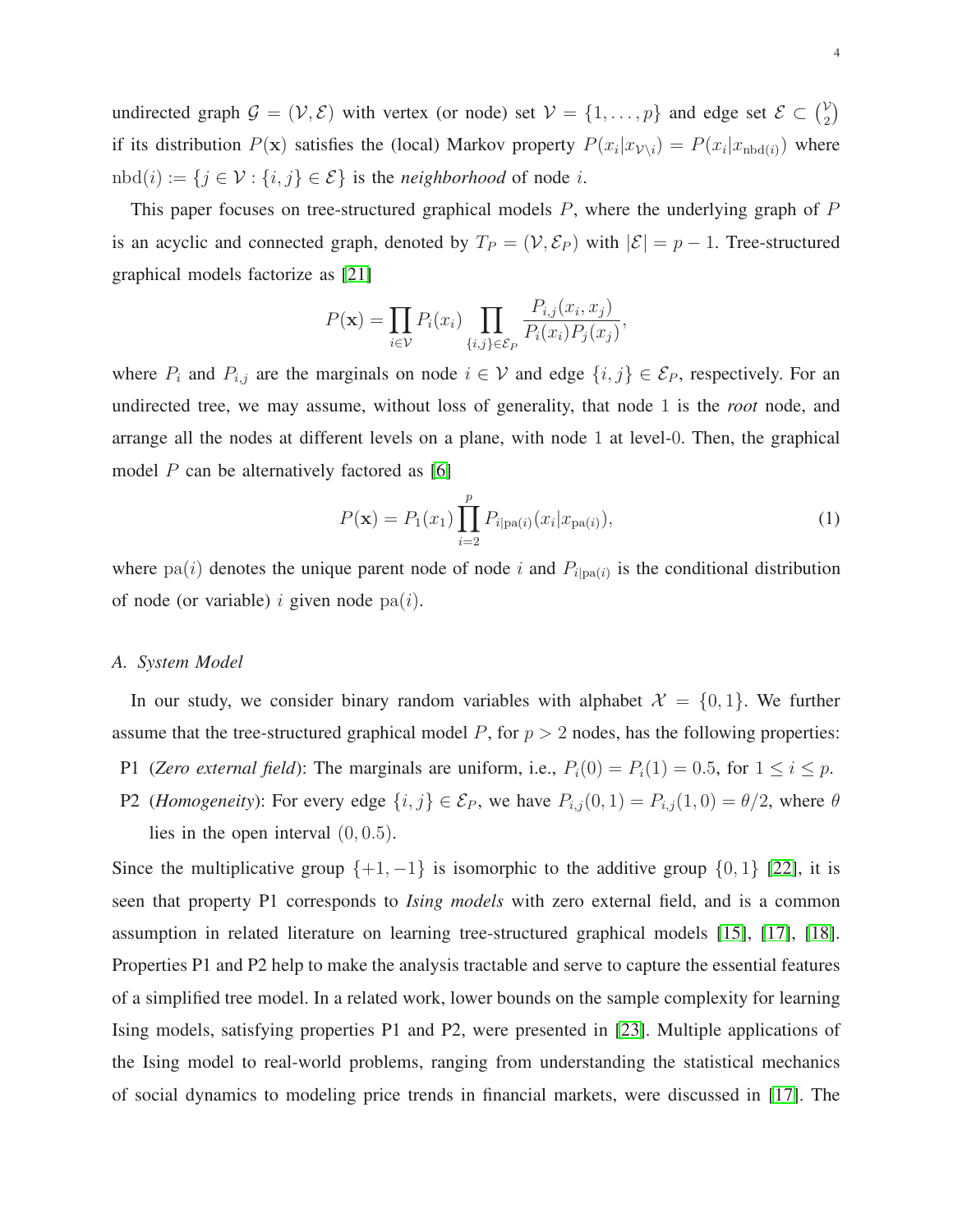problem of high-dimensional Ising model selection was analyzed in [\[24\]](#page-34-13), while also discussing a concrete example of the application of the Ising model to U.S. senate voting network.

Let  $\mathcal{T}^p$  denote the set of all distinct trees with p nodes, and let  $\mathcal{D}(\mathcal{T}^p, \theta)$  denote the set of all tree distributions  $P$  satisfying properties P1 and P2. Note that property P2 implies a positive correlation between nodes connected by an edge. Therefore, if  $\{i, j\} \in \mathcal{E}_P$ , then  $x_i$  and  $x_j$  are more likely to be similar (rather than dissimilar), and we have  $P_{i,j}(0,0) + P_{i,j}(1,1) = 1 - \theta >$  $\theta = P_{i,j}(0,1) + P_{i,j}(1,0)$ . In the following, we will denote the set of all probability distributions over the alphabet  $\mathcal{X}^p$  by  $\mathcal{P}(\mathcal{X}^p)$ , and we take the natural base for logarithms.

#### *B. Problem Statement*

We consider the problem of tree learning with side information where we are given  $n$  i.i.d. p-dimensional samples  $x^n := \{x_1, \ldots, x_n\}$  from an unknown tree-structured graphical model P satisfying P1 and P2. The side information to the tree learning algorithm is the knowledge that P satisfies P1 and P2. For  $1 \le k \le n$ , each sample or observation  $\mathbf{x}_k := [x_{k,1}, \dots, x_{k,p}]$  is a vector of p dimensions, where  $x_{k,j} \in \mathcal{X} = \{0,1\}$  for  $1 \leq j \leq p$ .

Given  $x^n$ , the ML estimator of the unknown distribution  $P$  is

<span id="page-4-0"></span>
$$
P_{\text{ML}}(\mathbf{x}^n) := \underset{Q \in \mathcal{D}(\mathcal{T}^p, \theta)}{\arg \max} \sum_{k=1}^n \log Q(\mathbf{x}_k). \tag{2}
$$

We denote the tree graph of the ML estimate  $P_{ML}(\mathbf{x}^n)$  by  $T_{ML}(\mathbf{x}^n) = (\mathcal{V}, \mathcal{E}_{ML}(\mathbf{x}^n))$  with vertex set V and edge set  $\mathcal{E}_{ML}(\mathbf{x}^n)$ . Given  $P \in \mathcal{D}(\mathcal{T}^p, \theta)$ , we are interested in the error event

<span id="page-4-2"></span>
$$
\mathcal{A}_P(n) := \{ \mathcal{E}_{\text{ML}}(\mathbf{x}^n) \neq \mathcal{E}_P \},\tag{3}
$$

where the edge set  $\mathcal{E}_{ML}(\mathbf{x}^n)$ , corresponding to the tree model returned by the ML estimator, is *not* same as the edge set  $\mathcal{E}_P$  corresponding to the true graphical model  $P$ .

The following proposition shows that for the error event  $A_P(n)$  is same as the event that the true tree distribution  $P$  is not correctly estimated.

<span id="page-4-1"></span>**Proposition 1.** When  $P \in \mathcal{D}(\mathcal{T}^p, \theta)$ , and the learning algorithm has knowledge of  $\theta$ , then  $\mathcal{A}_P(n) = \{P_{\text{ML}}(\mathbf{x}^n) \neq P\}.$ 

*Proof:* See Appendix [A.](#page-18-1)

We remark that for general tree models, estimating the *structure* of the tree is *not* same as estimating the underlying distribution  $P$  (as the parameters still have to be estimated). However,

 $\mathbb{R}^n$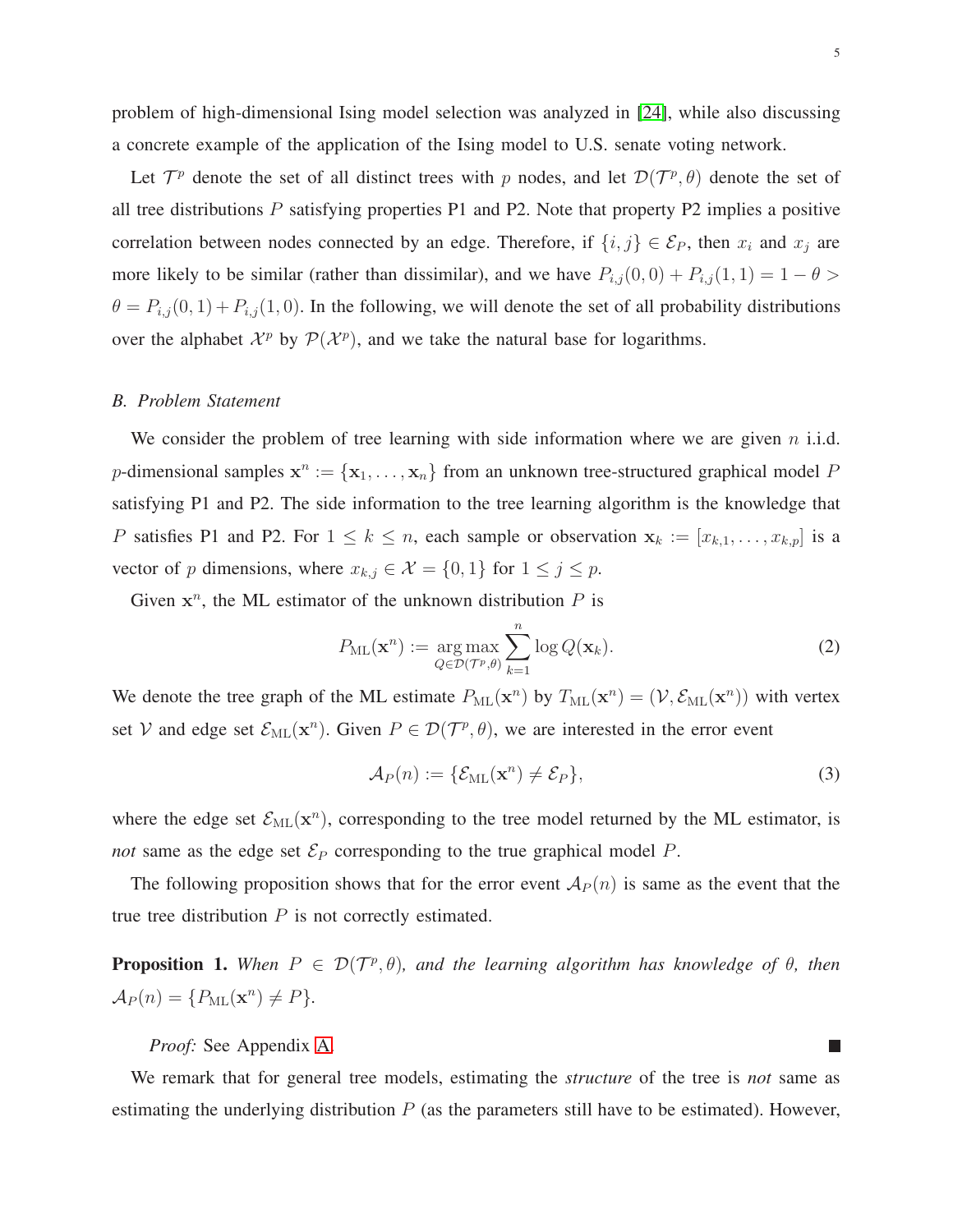<span id="page-5-0"></span>for our model, the properties P1 and P2 of the graphical model imply that the edge set uniquely characterizes the probability distribution.

#### III. MAXIMUM LIKELIHOOD ESTIMATION AND ERROR EXPONENT ANALYSIS

We first study the algorithm for learning the ML tree distribution  $P_{ML}(\mathbf{x}^n)$  given a set of n samples  $x^n$  drawn i.i.d. from a tree distribution  $P \in \mathcal{D}(\mathcal{X}^p, \mathcal{T}^p)$ . Define the *type* of  $x^n$  to be the empirical distribution

<span id="page-5-1"></span>
$$
\widehat{P}_{\mathbf{x}^n}(\mathbf{x}) := \frac{1}{n} \sum_{k=1}^n \mathbb{1}\{\mathbf{x}_k = \mathbf{x}\}, \quad \mathbf{x} \in \mathcal{X}^p,
$$
\n(4)

where  $\mathbb{1}\{\cdot\}$  denotes the indicator function. For notational convenience, in the rest of the paper we will denote the empirical distribution  $\hat{P}_{\mathbf{x}^n}$  by  $\hat{P}$ . Combining [\(2\)](#page-4-0) and [\(4\)](#page-5-1), we observe that

<span id="page-5-2"></span>
$$
P_{\mathrm{ML}}(\mathbf{x}^n) = \underset{Q \in \mathcal{D}(\mathcal{T}^p, \theta)}{\mathrm{arg\,max}} \sum_{\mathbf{x} \in \mathcal{X}^p} \widehat{P}(\mathbf{x}) \log Q(\mathbf{x}).\tag{5}
$$

Define the KL divergence, or relative entropy, between distributions  $Q_1$  and  $Q_2$  over alphabet  $\mathcal{X}^p$  as

$$
D(Q_1||Q_2) := \sum_{\mathbf{x} \in \mathcal{X}^p} Q_1(\mathbf{x}) \log \frac{Q_1(\mathbf{x})}{Q_2(\mathbf{x})}.
$$

Then  $D(Q_1||Q_2)$  can be equivalently expressed as

<span id="page-5-3"></span>
$$
D(Q_1||Q_2) = -H(Q_1) - \sum_{\mathbf{x} \in \mathcal{X}^p} Q_1(\mathbf{x}) \log Q_2(\mathbf{x}),\tag{6}
$$

where  $H(Q_1) := -\sum_{\mathbf{x} \in \mathcal{X}^p} Q_1(\mathbf{x}) \log Q_1(\mathbf{x})$  is the entropy of  $Q_1$ . From [\(5\)](#page-5-2) and [\(6\)](#page-5-3), it follows that  $P_{ML}(\mathbf{x}^n)$  can be equivalently expressed as

<span id="page-5-4"></span>
$$
P_{\text{ML}}(\mathbf{x}^n) = \underset{Q \in \mathcal{D}(\mathcal{T}^p, \theta)}{\arg \min} D(\widehat{P} \| Q). \tag{7}
$$

The minimization over Q in [\(7\)](#page-5-4) is known as the *reverse I-projection* [\[7\]](#page-33-6) of  $\tilde{P}$  onto  $\mathcal{D}(\mathcal{T}^p, \theta)$ , the set of tree distributions satisfying properties P1 and P2 (parametrized by  $\theta$ ).

Let  $\widehat{P}_{i,j}$  denote the marginal of  $\widehat{P}$  on the pair of nodes  $(i, j)$ , with  $i \neq j$ , and define  $\widehat{A}_{i,j}$  as

<span id="page-5-5"></span>
$$
\widehat{A}_{i,j} := \widehat{P}_{i,j}(0,0) + \widehat{P}_{i,j}(1,1).
$$
\n(8)

The following theorem shows that  $P_{ML}(\mathbf{x}^n)$  can be efficiently computed using an MWST algorithm, such as Prim's algorithm [\[25\]](#page-34-14), where the weight of the edge between nodes  $i$  and  $j$ is equal to  $\widehat{A}_{i,j}$ .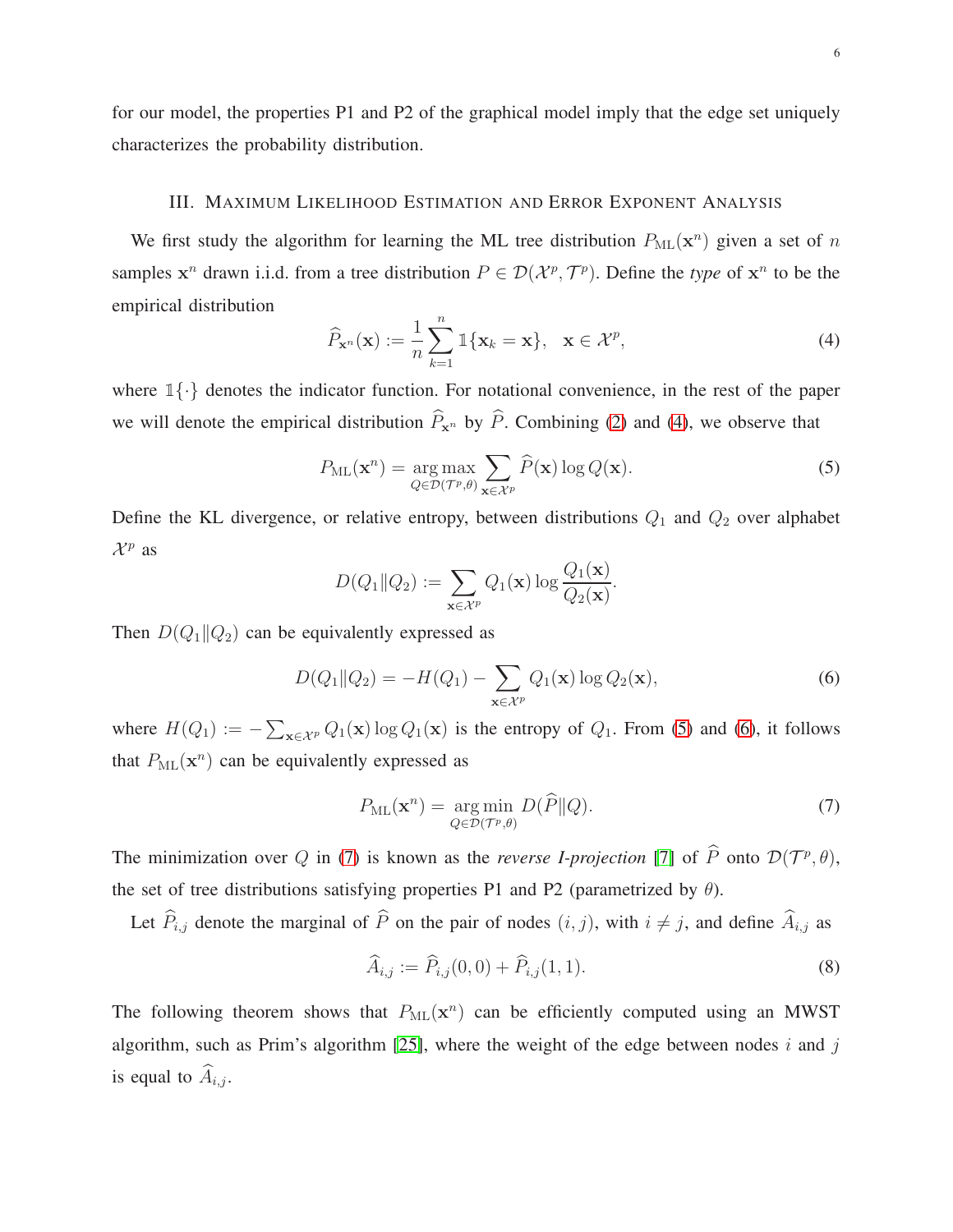<span id="page-6-0"></span>Theorem 1. *We have*

$$
P_{\mathrm{ML}}(\mathbf{x}^n) = \underset{Q \in \mathcal{D}(\mathcal{T}^p, \theta)}{\mathrm{arg\,max}} \sum_{\{i,j\} \in \mathcal{E}_Q} \widehat{A}_{i,j},\tag{9}
$$

where  $\mathcal{E}_Q$  denotes the edge set of the tree distribution  $Q$ . Equivalently,  $\mathcal{E}_{\text{ML}}(\mathbf{x}^n)$  is the edge set *of the MWST over a complete weighted graph where the weight of the edge*  $\{i, j\}$  *is*  $\widehat{A}_{i,j}$ *.* 

*Proof:* See Appendix [B.](#page-19-0)

Note that the simplified rule for finding  $\mathcal{E}_{ML}(\mathbf{x}^n)$ , given by Thm. [1,](#page-6-0) does not require explicit knowledge of  $\theta$  (see Prop. [1\)](#page-4-1), but merely exploits the fact that  $\theta$  lies in the interval (0, 0.5).

#### *A. Error Exponent using Maximum Likelihood Estimation*

Given *n* samples,  $x^n$ , drawn i.i.d. from the distribution  $P \in \mathcal{D}(\mathcal{T}^p, \theta)$ , the error event  $\mathcal{A}_P(n)$ , given by [\(3\)](#page-4-2), occurs when the ML estimator fails to correctly learn the edge set  $\mathcal{E}_P$ . The *error exponent* (also called the *inaccuracy rate*) [\[11\]](#page-34-0), [\[26\]](#page-34-15), captures the exponential decay of the error probability with the number of samples, and is formally defined as

$$
K_P := \lim_{n \to \infty} -\frac{1}{n} \log \mathbb{P} \left( \mathcal{A}_P(n) \right),\tag{10}
$$

where the limit was shown to exist by Tan, Anandkumar, Tong, and Willsky [\[11\]](#page-34-0). Here, we assume that the number of nodes  $p$  are fixed, while the number of samples  $n$  drawn from  $\mathcal{D}(\mathcal{T}^p, \theta)$  tends to infinity. We provide an exact explicit characterization for  $K_P$  in Thm. [2.](#page-6-1)

<span id="page-6-1"></span>**Theorem 2.** For  $P \in \mathcal{D}(\mathcal{T}^p, \theta)$ , we have

<span id="page-6-2"></span>
$$
K_P = -\log\left(1 - \theta\left(1 - \sqrt{4\theta(1-\theta)}\right)\right). \tag{11}
$$

*Proof:* See Appendix [C.](#page-20-0)

Note that the error exponent  $K_P$  is independent of the number of nodes  $p$  and the edge set  $\mathcal{E}_P$ , and depends only on the parameter  $\theta$ .

## *B. Comparison with the classical Chow-Liu algorithm*

For scenarios where the tree learning algorithm is *not* aware of any additional tree property (such as properties P1 and P2 in our system model), an elegant solution to learning a general tree was presented by Chow and Liu in [\[6\]](#page-33-5). In particular, they showed that the edge set obtained using the Chow-Liu algorithm, denoted  $\mathcal{E}_{CL}(\mathbf{x}^n)$ , is equal to the edge set of the MWST over a

 $\mathcal{L}_{\mathcal{A}}$ 

П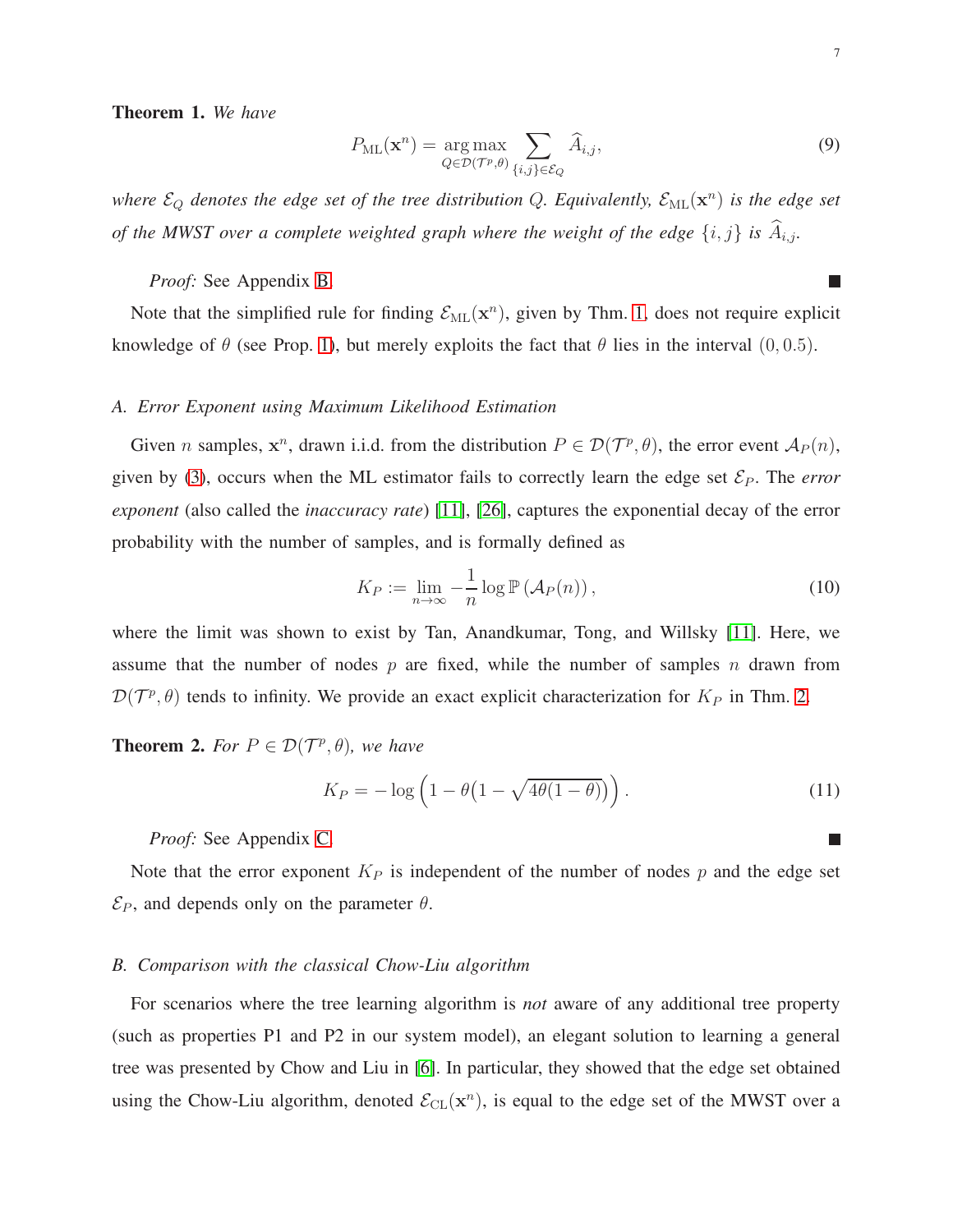complete weighted graph where the weight of the edge  $\{i, j\}$  is  $I(\widehat{P}_{i,j})$ , where  $I(\widehat{P}_{i,j})$  denotes the *empirical* mutual information between the pair of nodes  $\{i, j\}$ ,

$$
I(\widehat{P}_{i,j}) := \sum_{(x_i,x_j)\in\mathcal{X}^2} \widehat{P}_{i,j}(x_i,x_j) \log \frac{\widehat{P}_{i,j}(x_i,x_j)}{\widehat{P}_i(x_i)\widehat{P}_j(x_j)}.
$$

The paper by Tan, Anandkumar, Tong, and Willsky [\[11\]](#page-34-0) extended this line of work, and characterized the error exponent obtained using the Chow-Liu algorithm. Let  $P$  be a treestructured graphical model over 3 nodes with edge set  $\mathcal{E}_P = \{\{1, 2\}, \{2, 3\}\}\$ , and define

$$
Q_*^{\text{CL}} := \underset{Q \in \mathcal{P}(\mathcal{X}^3)}{\text{arg min}} \left\{ D(Q \| P) : I(Q_{1,2}) \le I(Q_{1,3}) \right\},\tag{12}
$$

$$
Q_{**}^{\text{CL}} := \underset{Q \in \mathcal{P}(\mathcal{X}^3)}{\text{arg min}} \left\{ D(Q \| P) : I(Q_{2,3}) \le I(Q_{1,3}) \right\}. \tag{13}
$$

Then, the error exponent using the Chow-Liu algorithm, denoted  $K_P^{\text{CL}}$ , can be expressed as [\[11\]](#page-34-0)

<span id="page-7-3"></span><span id="page-7-2"></span>
$$
K_P^{\text{CL}} = \min \left\{ D(Q_*^{\text{CL}} \| P), D(Q_{**}^{\text{CL}} \| P) \right\}. \tag{14}
$$

The following proposition shows that for  $P \in \mathcal{D}(\mathcal{T}^3, \theta)$ , the Chow-Liu error exponent is equal to the error exponent given by [\(11\)](#page-6-2).

<span id="page-7-1"></span>**Proposition 2.** For  $P \in \mathcal{D}(\mathcal{T}^3, \theta)$  with  $\mathcal{E}_P = \{\{1, 2\}, \{2, 3\}\}\$ , we have

<span id="page-7-4"></span>
$$
K_P^{\text{CL}} = -\log\left(1 - \theta\left(1 - \sqrt{4\theta(1-\theta)}\right)\right) = K_P. \tag{15}
$$

*Proof:* See Appendix [D.](#page-22-0)

From the *correlation decay property* for tree models with  $p > 3$  nodes having uniform marginals over a binary alphabet [\[18,](#page-34-11) Lem. A.2], and the fact that the dominant error event<sup>[1](#page-7-0)</sup> is the in the learning problem occurs at various 3-node sub-trees corresponding to nodes  $\{i, j, k\} \subset \mathcal{V}$ satisfying  $\{\{i, j\}, \{j, k\}\}\subset \mathcal{E}_P$  (see Appendix [C\)](#page-20-0), it follows that  $K_P^{\text{CL}} = K_P$  for general  $P \in \mathcal{D}(\mathcal{T}^p, \theta)$ . This observation that  $K_P^{\text{CL}} = K_P$  implies that from the error exponent perspective, somewhat surprisingly, there is no advantage in knowing that the tree-structured graphical model satisfies properties P1 and P2. However, we show via numerical simulations in Fig.  $2(b)$  in Section [VI-B](#page-15-0) that when the sample size is extremely small, knowledge that the graphical model satisfies P1 and P2 yields smaller error probabilities over the vanilla Chow-Liu procedure. We also provide an intuitive reason for why this is the case in Sec. [VI-B.](#page-15-0)

<span id="page-7-0"></span><sup>&</sup>lt;sup>1</sup>We say that the event (more precisely, the sequence of events)  $\mathcal{B}_1(n)$  is *dominant* among a finite set of events  $\{\mathcal{B}_i(n)\}_{i=1}^k$ if  $E_1 = \min\{E_i : 1 \le i \le k\}$  where  $E_i := \lim_{n \to \infty} -\frac{1}{n} \log \mathbb{P}(\mathcal{B}_i(n))$  is the exponent of the probability of  $\mathcal{B}_i(n)$ .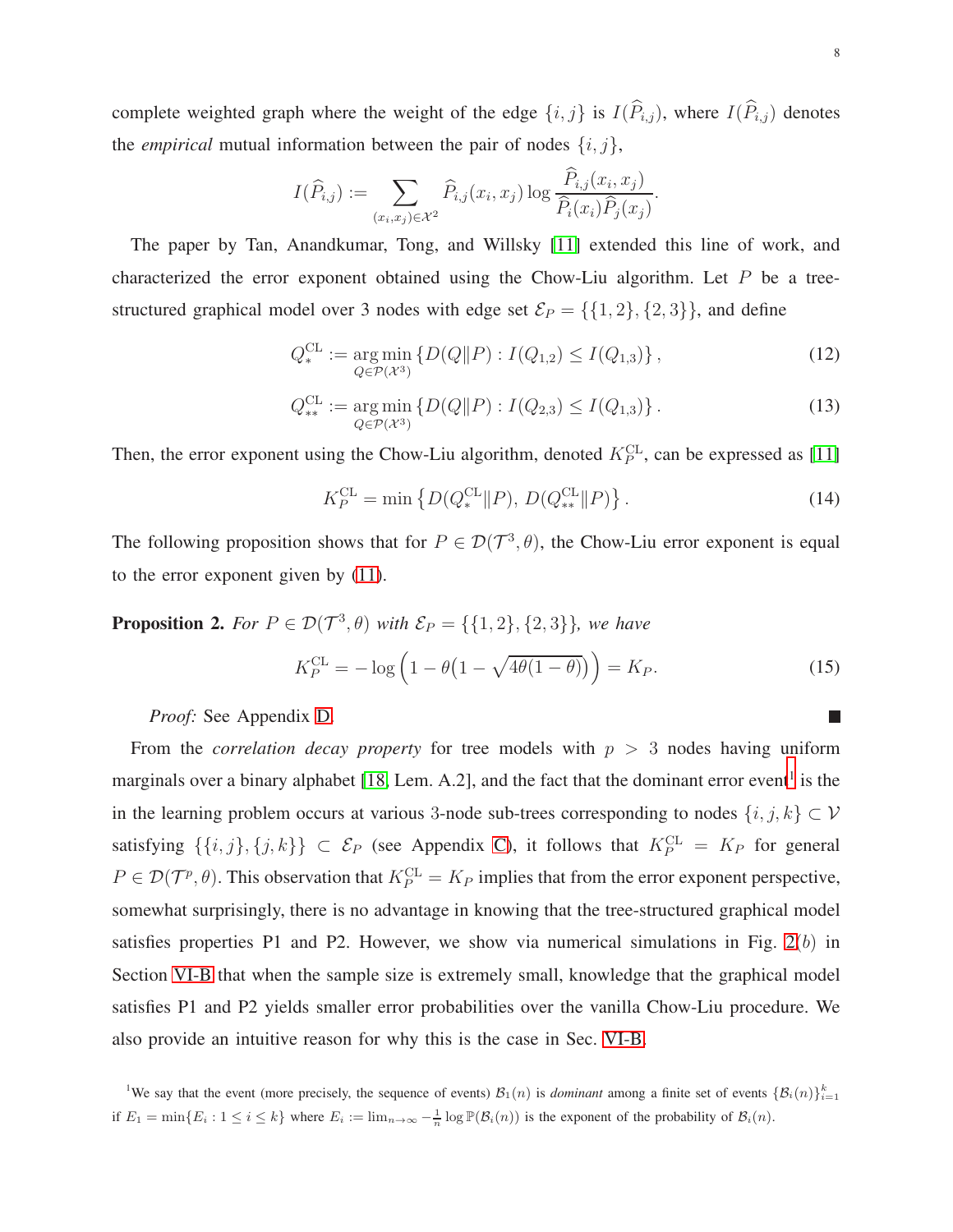m.

# *C. Comparison with related work*

Compared to the model in Sec. [II-A,](#page-3-0) a more general tree model  $P$  over a binary alphabet was analyzed by Bresler and Karzand in [\[15\]](#page-34-4). They assumed that the marginals of  $P$  are uniform, but allowed for different correlations along the edges in  $\mathcal{E}_P$ , i.e., for  $\{i, j\} \in \mathcal{E}_P$  it was assumed that  $P_{i,j}(0,1) = P_{i,j}(1,0) = \theta_{i,j}/2$  where  $\eta_1 \leq |1-2\theta_{i,j}| \leq \eta_2$  for some  $0 < \eta_1 \leq \eta_2 < 1$ . Thus, our model is a special case of that in [\[15\]](#page-34-4), with  $\theta_{i,j} = \theta < 0.5$  for all  $\{i, j\} \in \mathcal{E}_P$ .

The result in [\[15,](#page-34-4) Sec. 7.2] can be specialized to our system model to provide a non-asymptotic upper bound on the error probability  $\mathbb{P}(\mathcal{A}_P(n))$  as follows

<span id="page-8-1"></span>
$$
\mathbb{P}\left(\mathcal{A}_P(n)\right) \le 2p^2 \exp\left(-nK_P^{\text{BK}}\right),\tag{16}
$$

where  $K_P^{\text{BK}}$  denotes the Bresler-Karzand exponent. This exponent, when specialized to our system model in which side information in the form of P1 and P2 is assumed, can be expressed as follows [\[15,](#page-34-4) Sec. 7.2]

<span id="page-8-3"></span>
$$
K_P^{\text{BK}} := \frac{\theta (1 - 2\theta)^2}{8}.
$$
\n(17)

The following proposition compares  $K_P^{\text{BK}}$  with the *optimal* or *true* error exponent  $K_P$ .

<span id="page-8-2"></span>**Proposition 3.** For any  $\theta \in (0, 0.5)$  and  $P \in \mathcal{D}(\mathcal{T}^p, \theta)$ , we have

$$
K_P^{\text{BK}} < \frac{K_P}{3}.\tag{18}
$$

*Proof:* See Appendix [E.](#page-23-0)

Compared to asymptotic characterizations of the error probability (e.g., in Sec. [IV](#page-8-0) to follow), the upper bound in [\(16\)](#page-8-1) has the advantage that it holds for all finite sample size  $n \geq 1$ . On the other hand, Prop. [3](#page-8-2) implies that the bound given by [\(16\)](#page-8-1) is rather loose asymptotically.

## IV. STRONG LARGE DEVIATIONS: EXACT ASYMPTOTICS

<span id="page-8-0"></span>In the previous section, we showed that the error probability for learning a tree model  $P \in \mathcal{D}(\mathcal{T}^p, \theta)$  decays exponentially with the number of samples n, and gave an explicit characterization of the error exponent in Thm. [2.](#page-6-1) In this section, we provide an exact and explicit characterization of the sub-exponential prefactor, resulting in a refined approximation for the error probability. Numerical results presented in Sec. [VI](#page-14-0) show that the resulting approximation provides a good fit for the empirical error probability obtained via Monte-Carlo simulations, even for relatively small values of  $n$  (in the hundreds for a 10-node tree).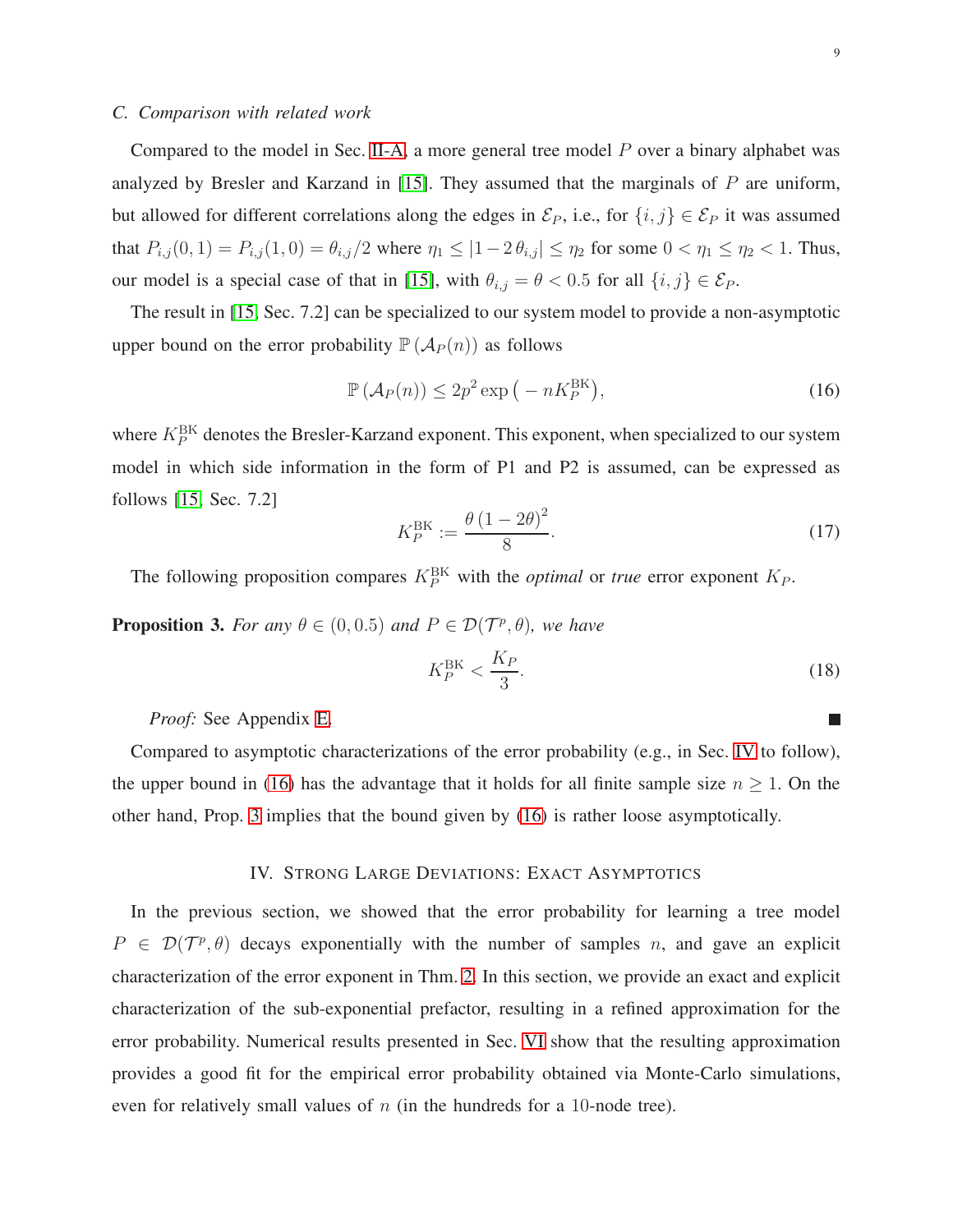The mainstay of our analysis is a strong large deviations theorem [\[13\]](#page-34-2), [\[14\]](#page-34-3) that provides an asymptotic expansion of the logarithm of the probability of rare events of the form  $\{\sum_{i=1}^{n} U_i \geq 1\}$  $n\alpha$ } for i.i.d. random variables  $U_i$ ,  $1 \leq i \leq n$ , where  $\alpha$  is strictly larger than the mean of U<sub>1</sub>. Under certain conditions, the asymptotic expansion is of the form  $\mathbb{P}\left(\sum_{i=1}^n U_i \geq n\alpha\right) =$  $\exp(-n\Lambda(\alpha) - (1/2) \log n + \gamma(\alpha) + o(1))$ , where  $\Lambda(\cdot)$  is the large deviations function and  $\gamma(\cdot)$ is a real-valued function. If we define  $g_{\alpha}(n) := \exp(-n\Lambda(\alpha) - (1/2) \log n + \gamma(\alpha))$ , then  $g_{\alpha}(n)$ is an asymptotically *exact* approximation for  $\mathbb{P}(\sum_{i=1}^n U_i \geq n\alpha)$  in the following sense:

$$
\lim_{n \to \infty} \frac{\mathbb{P}\left(\sum_{i=1}^{n} U_i \ge n\alpha\right)}{g_\alpha(n)} = 1 \quad \Longleftrightarrow \quad \lim_{n \to \infty} \log \left(\frac{\mathbb{P}\left(\sum_{i=1}^{n} U_i \ge n\alpha\right)}{g_\alpha(n)}\right) = 0.
$$

In contrast to strong large deviations, the (ordinary) large deviations analysis [\[9\]](#page-33-8) only approximates  $\mathbb{P}\left(\sum_{i=1}^n U_i \geq n\alpha\right)$  with the function  $h_\alpha(n) := \exp(-n\Lambda(\alpha))$ , and hence

$$
\lim_{n \to \infty} \frac{1}{n} \log \left( \frac{\mathbb{P} \left( \sum_{i=1}^{n} U_i \ge n\alpha \right)}{h_\alpha(n)} \right) = 0.
$$

We will approximate the error probability  $\mathbb{P}(\mathcal{A}_P(n))$  with an explicitly defined function  $g_P(n)$ that not only satisfies  $\mathbb{P}(\mathcal{A}_P(n)) = g_P(n)(1 + o(1))$ , but also satisfies the sharper relation  $\mathbb{P}(\mathcal{A}_P(n)) = g_P(n)(1 + o(n^{-1}))$ . From a given  $P \in \mathcal{D}(\mathcal{T}^p, \theta)$ , we know from Appendix [C](#page-20-0) that the error is dominated by events of the form  $\{\widehat{A}_{i,k} \geq \widehat{A}_{i,j}\}\)$ , where  $\{\{i,j\},\{j,k\}\}\subset \mathcal{E}_P$ . The following lemma gives exact asymptotics for learning the graphical model of a 3-node tree.

<span id="page-9-3"></span>**Lemma 1.** *Let*  $P \in \mathcal{D}(\mathcal{T}^3, \theta)$  *and*  $\mathcal{E}_P = \{\{1, 2\}, \{2, 3\}\}\$ *. Define* 

$$
\tilde{f}(n) := \frac{\exp(-nK_P)}{\sqrt{2\pi\sigma^2 n}} \left[ 1 + \frac{1 - 3\sigma^2}{8\sigma^2 n} \right],\tag{19}
$$

$$
f(n) := \frac{\tilde{f}(n)}{1 - z} \left[ 1 - \frac{z(1+z)}{2(1-z)^2 \sigma^2 n} \right],
$$
\n(20)

$$
z := \sqrt{\frac{\theta}{1 - \theta}},\tag{21}
$$

*where the exponent*  $K_P$  *is given by* [\(11\)](#page-6-2) *and*  $\sigma^2 = \theta \sqrt{4\theta(1-\theta)} \exp(K_P)$ *. Then, we have* 

$$
\mathbb{P}(\widehat{A}_{1,3} = \widehat{A}_{1,2}) = \tilde{f}(n) \left(1 + o(n^{-1})\right),\tag{22}
$$

$$
\mathbb{P}(\widehat{A}_{1,3} \ge \widehat{A}_{1,2}) = f(n) \left(1 + o(n^{-1})\right). \tag{23}
$$

*Proof:* See Appendix [F.](#page-23-1)

Note that when  $P \in \mathcal{D}(\mathcal{T}^3, \theta)$  with  $\mathcal{E}_P = \{\{1, 2\}, \{2, 3\}\}\$ , the event  $\{\widehat{A}_{2,3} > \widehat{A}_{1,2} = \widehat{A}_{1,3}\}$ does not guarantee an error in learning the tree structure. This is because it is still possible

<span id="page-9-4"></span><span id="page-9-2"></span><span id="page-9-1"></span><span id="page-9-0"></span> $\overline{\phantom{a}}$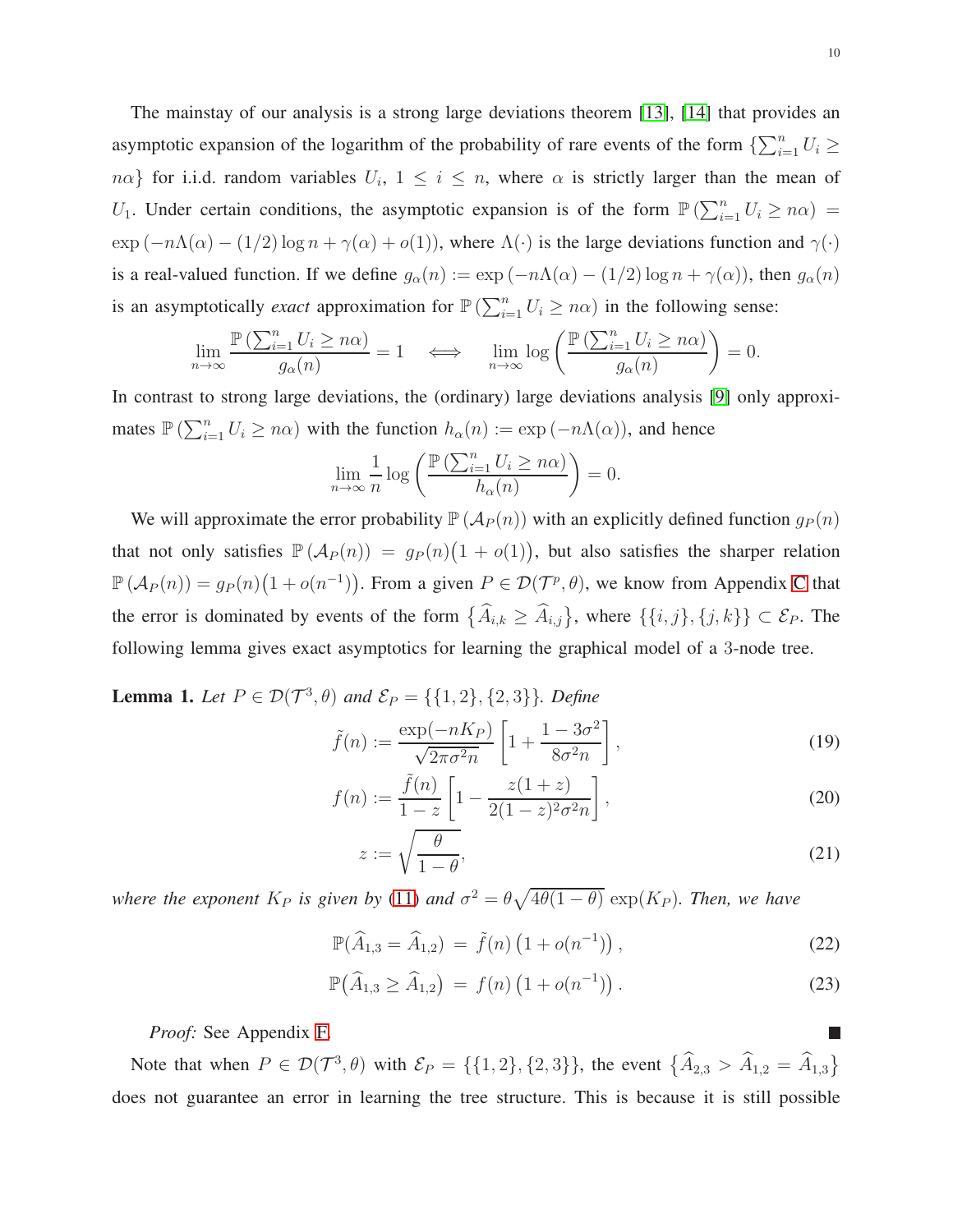that  $\mathcal{E}_{ML}(\mathbf{x}^n) = \mathcal{E}_P$ , if the MWST algorithm breaks ties uniformly at random, and chooses the edge  $\{1,2\}$  over  $\{1,3\}$ . In this case, given that event  $\{\widehat{A}_{2,3} > \widehat{A}_{1,2} = \widehat{A}_{1,3}\}\)$  has occurred, the probability of error in learning  $\mathcal{E}_P$  is equal to 1/2. Similarly, the probability of error given that  $\{\widehat{A}_{2,3} = \widehat{A}_{1,2} = \widehat{A}_{1,3}\}$  is 2/3. This observation, regarding randomly breaking ties in the MWST algorithm, can be used to obtain a sharp estimate for the error probability  $\mathbb{P}(\mathcal{A}_P(n))$ even for relatively small number of samples n. We remark that in the context of transmission of information over noisy channels, a similar idea using tie-breaking was employed in [\[16,](#page-34-5) Thm. 1] to provide an improved upper bound on the error probability. This technique, employing tie-breaking while estimating the error probability, assumes importance in scenarios where the probability of ties has roughly the same order as the total error probability.

The above learning algorithm can be made conservative via post-processing, whereby an error is declared if there exists an edge  $\{i_1, i_2\} \notin \mathcal{E}_{ML}(\mathbf{x}^n)$  such that  $\hat{A}_{i_1, i_2} = \min_{\{i, j\} \in \mathcal{E}_{ML}(\mathbf{x}^n)} \hat{A}_{i, j}$ . For a 3-node tree with  $\mathcal{E}_P = \{\{1, 2\}, \{2, 3\}\}\$ , the error asymptotics with this conservative rule is given, using  $(23)$  $(23)$  $(23)$ , as follows<sup>2</sup>

$$
\mathbb{P}(\mathcal{A}_P(n)) = \mathbb{P}(\{\widehat{A}_{1,3} \ge \widehat{A}_{1,2}\} \cup \{\widehat{A}_{1,3} \ge \widehat{A}_{2,3}\}) = 2f(n) (1 + o(n^{-1})).
$$

The following proposition shows that the above error asymptotics is *strictly* worse than the error asymptotics obtained for a tie-breaking MWST algorithm.

<span id="page-10-1"></span>**Proposition 4.** When  $P \in \mathcal{D}(\mathcal{T}^3, \theta)$ , and ties are randomly broken in an MWST algorithm, then

$$
\mathbb{P}(\mathcal{A}_P(n)) = (2f(n) - \tilde{f}(n))(1 + o(n^{-1})),\tag{24}
$$

*where*  $\tilde{f}(n)$  *and*  $f(n)$  *are given by* [\(19\)](#page-9-1) *and* [\(20\)](#page-9-2)*, respectively.* 

*Proof:* See Appendix [G.](#page-25-0)

The following theorem generalizes the result in Prop. [4](#page-10-1) to  $p \geq 3$  nodes.

<span id="page-10-2"></span>**Theorem 3.** For  $P \in \mathcal{D}(\mathcal{T}^p, \theta)$ , let  $T_P = (\mathcal{V}, \mathcal{E}_P)$  be the tree graph of the graphical model P. *For*  $1 \leq i \leq p$ *, let*  $d_i$  *denote the degree of node i in*  $T_P$ *, and define* 

<span id="page-10-3"></span>
$$
\zeta_P := \sum_{i=1}^p \frac{d_i(d_i - 1)}{2}.
$$
\n(25)

<span id="page-10-0"></span><sup>2</sup>The exponent of  $\mathbb{P}(\{\widehat{A}_{1,3} \geq \widehat{A}_{1,2}\} \cap \{\widehat{A}_{1,3} \geq \widehat{A}_{2,3}\})$  (i.e., the exponential rate of the decrease of this probability to zero) is strictly larger than the exponent of  $\mathbb{P}(\widehat{A}_{1,3} \ge \widehat{A}_{1,2})$  and  $\mathbb{P}(\widehat{A}_{1,3} \ge \widehat{A}_{2,3})$  (see Appendix [G\)](#page-25-0).

 $\Box$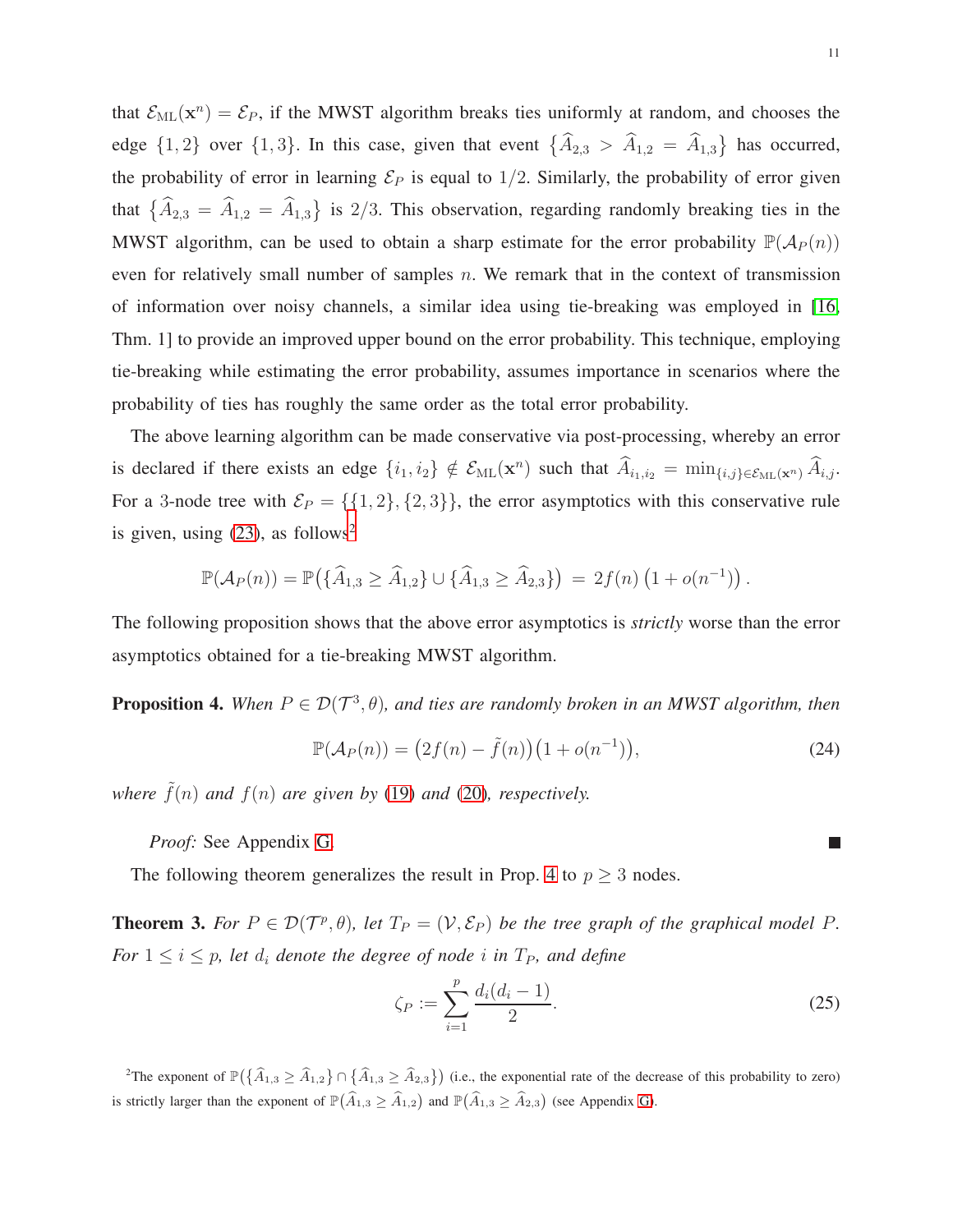*When ties are randomly broken in an MWST algorithm, then we have*

<span id="page-11-2"></span>
$$
\mathbb{P}(\mathcal{A}_P(n)) = \zeta_P\big(2f(n) - \tilde{f}(n)\big)\big(1 + o(n^{-1})\big). \tag{26}
$$

## *Proof:* See Appendix [H.](#page-26-0)

We remark that the key step to generalize Prop. [4](#page-10-1) to Thm. [3](#page-10-2) is to incorporate the multiplicative factor  $\zeta_P$ , which accounts for the number of 3-node sub-trees of  $\mathcal{T}_P$  that contribute to dominant errors [\[19,](#page-34-7) App. A.1] in the ML learning algorithm. Note that while  $f(n)$  and  $\tilde{f}(n)$  do not depend on the particular choice of P, the multiplicative factor  $\zeta_P$  depends on the tree structure  $T_P$  via the degrees of the respective nodes in  $T_P$ . Thm. [3](#page-10-2) provides an explicit function  $g_P(n) = \zeta_P(2f(n) \tilde{f}(n)$ , that closely approximates the error probability as  $\mathbb{P}(\mathcal{A}_P(n)) = g_P(n)(1 + o(n^{-1}))$ . We also remark that it is not difficult to extend Thm. [3](#page-10-2) to the case in which the homogeneity property P2 does not hold (each 3-node sub-tree would have its own  $\theta_{i,j}$  and  $\theta_{j,k}$ ), but then the result would be more cumbersome to state.

## V. EXTENDING EXACT ASYMPTOTICS TO NOISY SAMPLES SETTING

<span id="page-11-0"></span>This section considers the scenario where the observed samples are noise-corrupted versions of the samples generated from the underlying tree-structured graphical model. This setup, where we only have access to noisy samples, has practical applications, including scenarios where measurement errors are introduced in systems with limited precision.

We consider a hidden Markov random field with hidden layer  $x = [x_1, \ldots, x_p] \sim P \in$  $\mathcal{D}(\mathcal{T}^p, \theta)$ , and observed (noisy) sample  $\mathbf{y} = [y_1, \dots, y_p] \sim P^{(q)}$ , where y is the output when each component of x is passed through a memoryless binary symmetric channel (BSC) with crossover probability  $0 \le q < 0.5$ . The output distribution  $P^{(q)}$  is expressed as follows

<span id="page-11-1"></span>
$$
P^{(q)}(\mathbf{y}) = \sum_{\mathbf{x} \in \mathcal{X}^p} q^{\delta_{\mathbf{x},\mathbf{y}}}(1-q)^{p-\delta_{\mathbf{x},\mathbf{y}}} P(\mathbf{x}), \quad \mathbf{y} \in \mathcal{Y}^p = \{0,1\}^p,
$$
 (27)

where  $\delta_{\mathbf{x},\mathbf{y}} := \sum_{k=1}^n \mathbb{1}\{x_k \neq y_k\}$  denotes the *Hamming distance* between x and y. Note that  $P^{(q)} = P$  for  $q = 0$ .

In the noisy sample setting, the problem is to learn the edge set  $\mathcal{E}_P$  of the underlying tree model P, using n noisy samples  $y^n := {y_1, \ldots, y_n}$ , where the distribution of each noisy sample is given by [\(27\)](#page-11-1). As in the noiseless case, the side information to the tree learning algorithm is the knowledge that the underlying graphical model  $P$  satisfies properties P1 and P2.

m.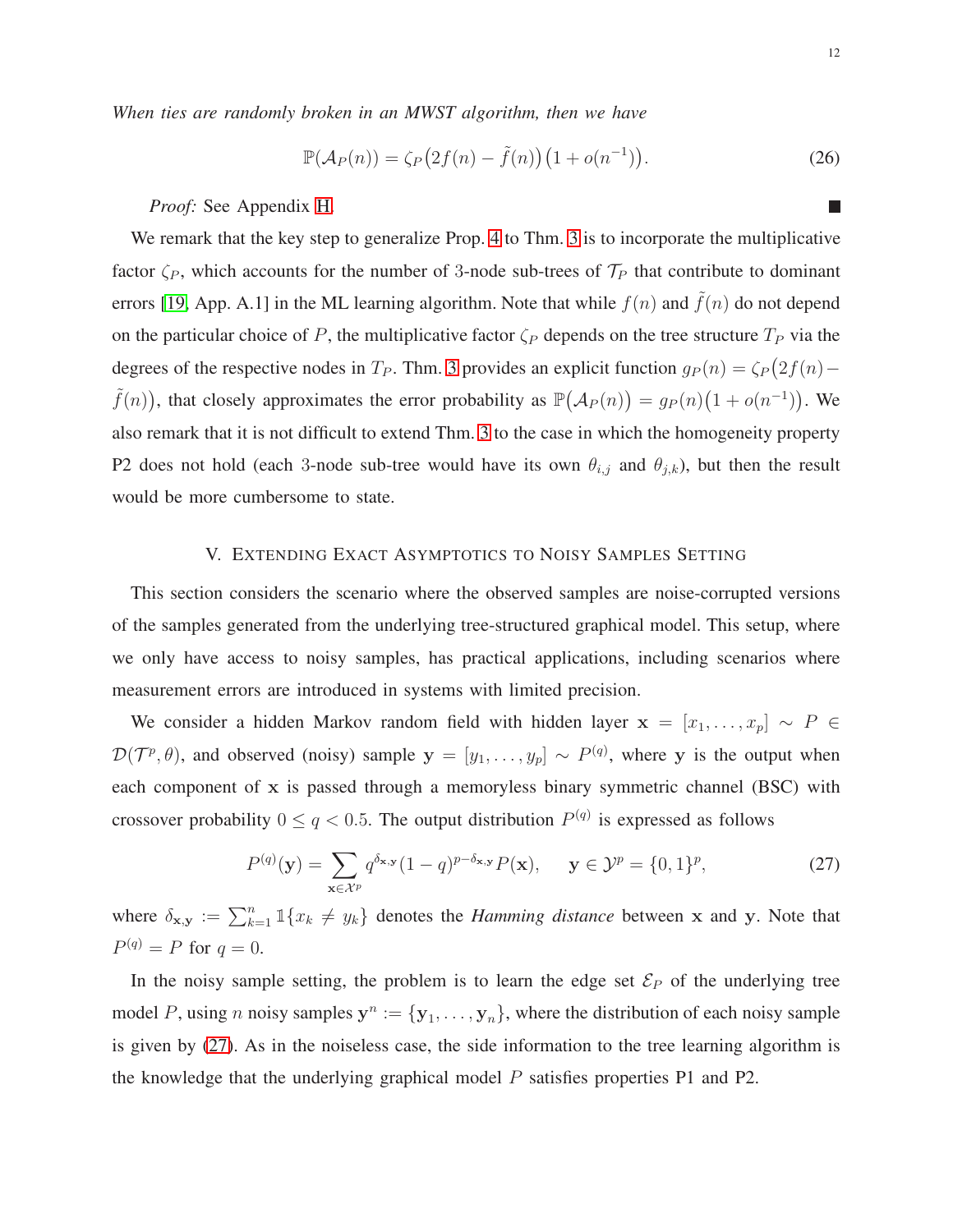Given *n* noisy samples  $y^n$ , the empirical distribution of  $y^n$ , denoted  $\widehat{P}_{y^n}^{(q)}$ , is given by

$$
\widehat{P}_{\mathbf{y}^n}^{(q)}(\mathbf{y}) := \frac{1}{n} \sum_{k=1}^n \mathbb{1}\{\mathbf{y}_k = \mathbf{y}\}, \quad \mathbf{y} \in \mathcal{Y}^p. \tag{28}
$$

For notational convenience, we will denote the empirical distribution  $\widehat{P}_{y^n}^{(q)}$  by  $\widehat{P}_{y^n}^{(q)}$ . Let  $\widehat{P}_{i,j}^{(q)}$ denote the marginal of  $\widehat{P}^{(q)}$  on the pair of nodes  $(i, j)$  and define

<span id="page-12-0"></span>
$$
\widehat{A}_{i,j}^{(q)} := \widehat{P}_{i,j}^{(q)}(0,0) + \widehat{P}_{i,j}^{(q)}(1,1). \tag{29}
$$

For a given graphical model P with edge set  $\mathcal{E}_P$ , we denote the estimated edge set (using n noisy samples  $y^n$ ) as  $\hat{\mathcal{E}}^{(q)}(y^n)$ . We use a learning algorithm that returns  $\hat{\mathcal{E}}^{(q)}(y^n)$  as the edge set of an MWST over a complete weighted graph where the weight of  $\{i, j\}$  is equal to  $\widehat{A}_{i,j}^{(q)}$ . The following proposition shows that this algorithm yields the ML estimate of  $\mathcal{E}_P$  when  $P \in \mathcal{D}(\mathcal{T}^3, \theta)$ .

<span id="page-12-3"></span>**Proposition 5.** When  $P \in \mathcal{D}(\mathcal{T}^3, \theta)$ , an ML estimate of  $\mathcal{E}_P$ , using n noisy samples  $y^n$ , is obtained *as the edge set of an MWST over a complete weighted graph where the weight of* {i, j} *is equal* to  $\widehat{A}_{i,j}^{(q)}$  given by [\(29\)](#page-12-0).

*Proof:* See Appendix [I.](#page-27-0)

#### *A. Error Exponent: Noisy Samples*

Given *n* noisy samples,  $y^n$ , drawn i.i.d. from  $P^{(q)}$ , we want to analyze the error probability  $\mathbb{P}(\hat{\mathcal{E}}^{(q)}(\mathbf{y}^n) \neq \mathcal{E}_P)$ . Towards this, we first quantify the error exponent, denoted  $K_P^{(q)}$  $P^{(q)}$ , associated with the error probability  $\mathbb{P}(\hat{\mathcal{E}}^{(q)}(\mathbf{y}^n) \neq \mathcal{E}_P)$ . Formally, we have

$$
K_P^{(q)} := \lim_{n \to \infty} -\frac{1}{n} \log \mathbb{P}(\hat{\mathcal{E}}^{(q)}(\mathbf{y}^n) \neq \mathcal{E}_P).
$$
 (30)

The following theorem provides an exact explicit characterization of  $K_P^{(q)}$  $\mathcal{P}^{(q)}$ .

<span id="page-12-1"></span>Theorem 4. *We have*

<span id="page-12-2"></span>
$$
K_P^{(q)} = -\log\left(1 - 4\left(\frac{\beta_1 + \beta_2}{2} - \sqrt{\beta_1 \beta_2}\right)\right),\tag{31}
$$

*where*

$$
\beta_1 := ((1-q)^3 + q^3) \frac{\theta(1-\theta)}{2} + q(1-q) \left( \frac{1-\theta(1-\theta)}{2} \right), \tag{32}
$$

$$
\beta_2 := ((1 - q)^3 + q^3) \frac{\theta^2}{2} + q(1 - q) \left(\frac{1 - \theta^2}{2}\right).
$$
\n(33)

<span id="page-12-5"></span><span id="page-12-4"></span>П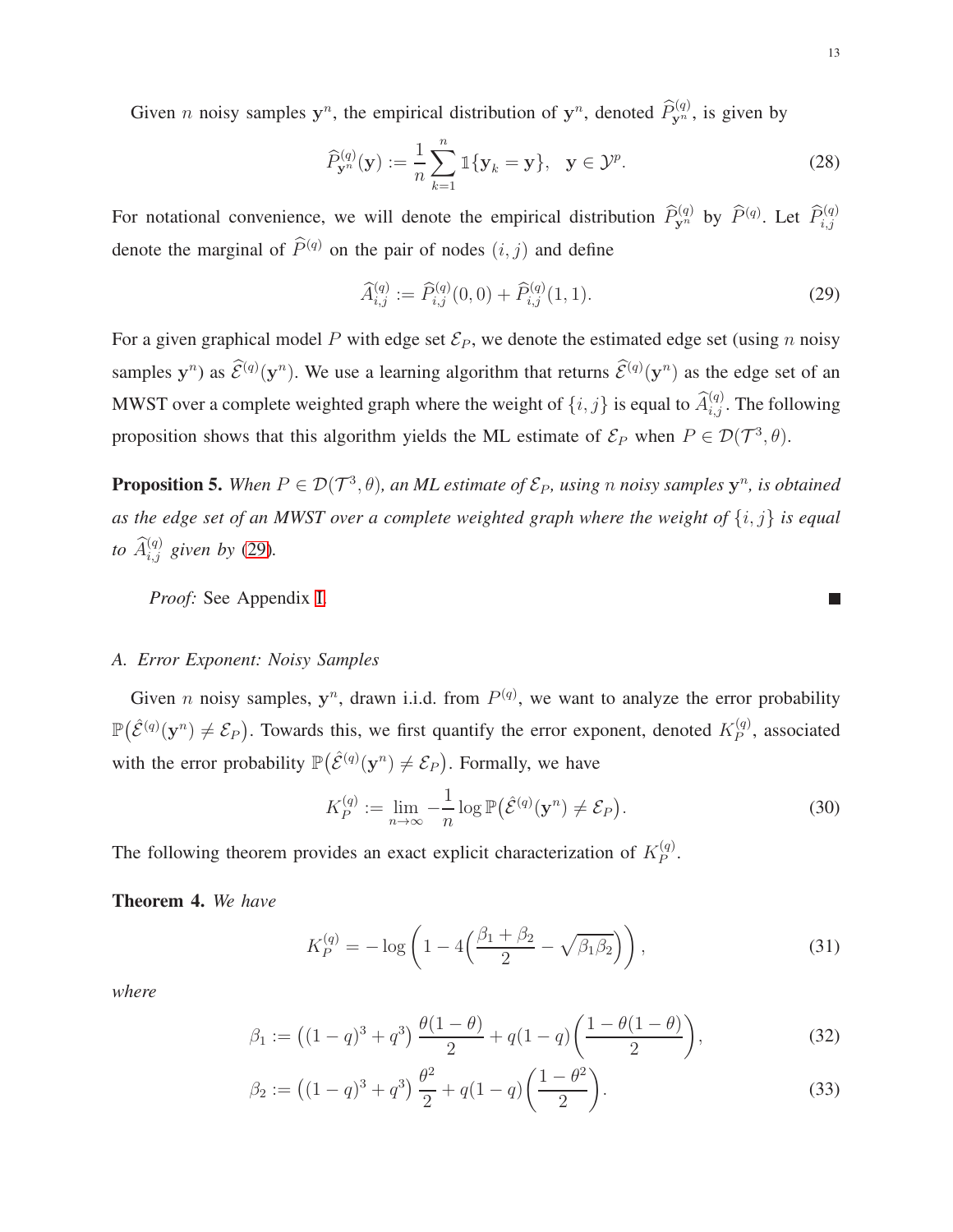*Proof:* See Appendix [J.](#page-28-0)

Comparing Thm. [2](#page-6-1) and Thm. [4,](#page-12-1) we observe that  $K_P^{(q)} = K_P$  when  $q = 0$ . Thus, the error exponent using noisy samples, given by [\(31\)](#page-12-2), generalizes the exponent for the noiseless setting. Prop. [5,](#page-12-3) together with the fact that 3-node error events are dominant [\[19,](#page-34-7) Sec. 4, App. A.1], implies that  $K_P^{(q)}$  $P_P^{(q)}$  in [\(31\)](#page-12-2) is the *optimal* error exponent for learning trees with noisy samples.

## *B. Exact Asymptotics: Noisy Samples*

We now proceed with the main result of this section, where we present the exact asymptotics for the error probability for the scenario where we only have access to noise-corrupted samples for learning the underlying tree structure. This result generalizes the exact asymptotics using noiseless samples presented in Sec. [IV.](#page-8-0)

<span id="page-13-0"></span>**Theorem 5.** Let  $P \in \mathcal{D}(\mathcal{T}^p, \theta)$ , and let  $P^{(q)}$  be given by [\(27\)](#page-11-1). When  $y^n$  are n *i.i.d.* samples *distributed according to* P (q) *, then we have*

<span id="page-13-1"></span>
$$
\mathbb{P}(\hat{\mathcal{E}}^{(q)}(\mathbf{y}^n) \neq \mathcal{E}_P) = \zeta_P(2f^{(q)}(n) - \tilde{f}^{(q)}(n))(1 + o(n^{-1})),\tag{34}
$$

*where*  $\zeta_P$  *is given by* [\(25\)](#page-10-3)*, and* 

$$
\tilde{f}^{(q)}(n) := \frac{\exp\left(-nK_P^{(q)}\right)}{\sqrt{2\pi\mu_2 n}} \left[1 + \frac{1 - 3\mu_2}{8\mu_2 n}\right],\tag{35}
$$

$$
f^{(q)}(n) := \frac{\tilde{f}^{(q)}(n)}{1-z} \left[ 1 - \frac{z(1+z)}{2(1-z)^2 \mu_2 n} \right],
$$
\n(36)

$$
\mu_2 := 4\sqrt{\beta_1 \beta_2} \exp\left(K_P^{(q)}\right),\tag{37}
$$

$$
z := \sqrt{\frac{\beta_2}{\beta_1}},\tag{38}
$$

where  $K_P^{(q)}$  $P_P^{(q)}$ ,  $\beta_1$ , and  $\beta_2$  are given by [\(31\)](#page-12-2), [\(32\)](#page-12-4), and [\(33\)](#page-12-5), respectively.

*Proof:* See Appendix [K.](#page-30-0)

Similar to the noiseless case, the functions  $f^{(q)}(n)$  and  $\tilde{f}^{(q)}(n)$  do not depend on the particular choice of P, while the multiplicative factor  $\zeta_P$  depends on the tree structure  $T_P$  via the degree of respective nodes in  $T_P$ . Thm. [5](#page-13-0) provides us with an explicitly defined function  $g_P^{(q)}$  $P^{(q)}(n) =$  $\zeta_P(2f^{(q)}(n) - \tilde{f}^{(q)}(n))$  that closely approximates the error probability as  $\mathbb{P}(\hat{\mathcal{E}}^{(q)}(\mathbf{y}^n) \neq \mathcal{E}_P) =$  $g_P^{(q)}$  $P_P^{(q)}(n)(1+o(n^{-1}))$ . Note that when  $q=0$ , we have  $f^{(0)}(n) = f(n)$  and  $\tilde{f}^{(0)}(n) = \tilde{f}(n)$ , and thus the exact error asymptotics in Thm. [5](#page-13-0) generalizes the result [\(26\)](#page-11-2) for the noiseless setting.

 $\Box$ 

<span id="page-13-3"></span><span id="page-13-2"></span> $\overline{\phantom{a}}$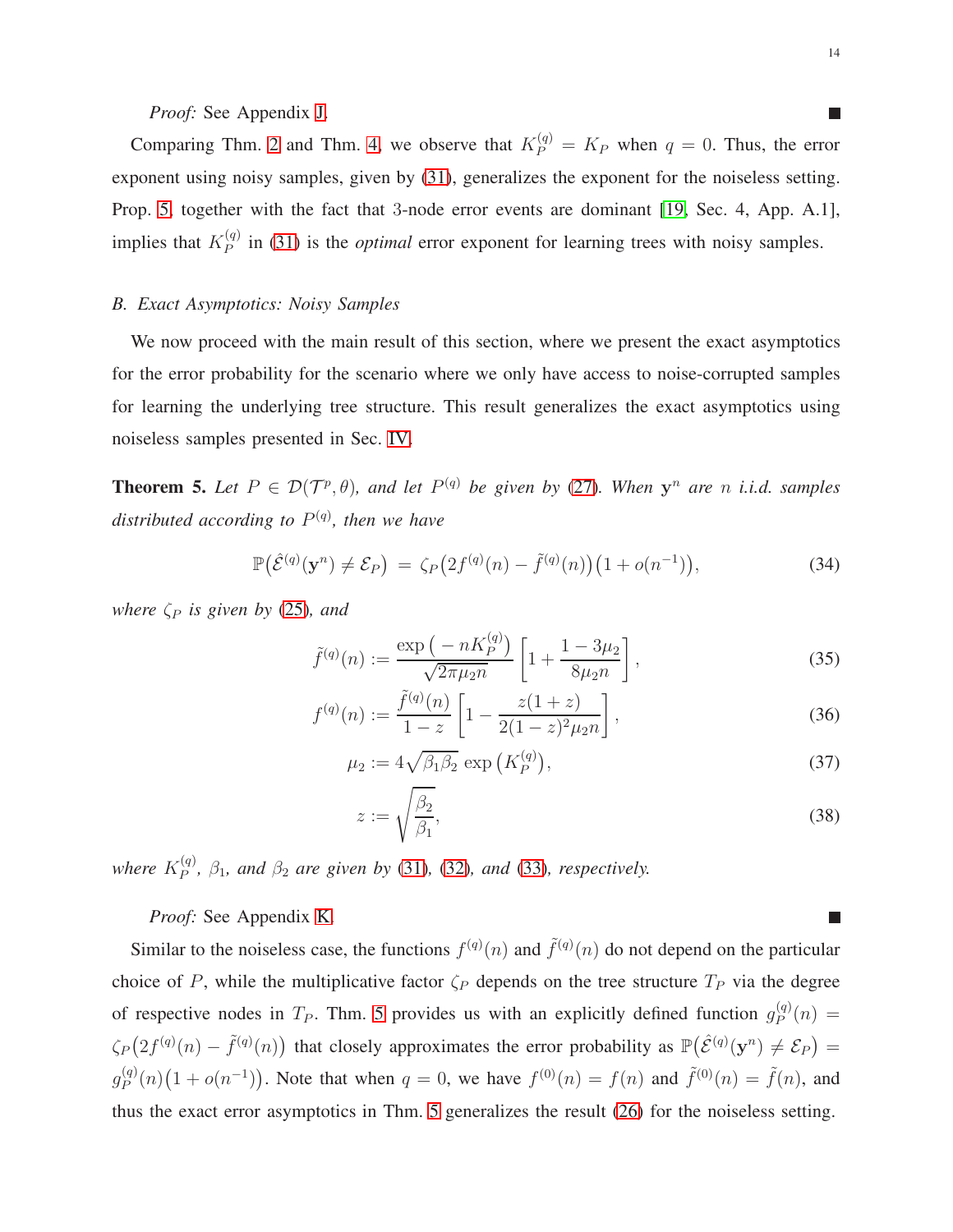## *C. Related Result for Noisy Samples*

In [\[17\]](#page-34-6), [\[18\]](#page-34-11), Nikolakakis, Kalogerias, and Sarwate extended Bresler and Karzand's result [\[15\]](#page-34-4) to provide bounds on the number of *noisy* samples required to achieve a given target probability for learning an Ising tree model. Similar to [\[15\]](#page-34-4), the model in [\[17\]](#page-34-6) is more general compared to that described in Sec. [II-A,](#page-3-0) as it allows different correlations along the edges of the underlying tree. As our model in Sec. [II-A](#page-3-0) is a special case of the model in [\[17\]](#page-34-6), the results in [\[17\]](#page-34-6) can be specialized to our system model. In particular, [\[17,](#page-34-6) Thm. 1] (or equivalently [\[18,](#page-34-11) Thm. 3.1]) can be adapted to provide a non-asymptotic upper bound on  $\mathbb{P}(\hat{\mathcal{E}}^{(q)}(\mathbf{y}^n) \neq \mathcal{E}_P)$  as follows:

<span id="page-14-3"></span>
$$
\mathbb{P}(\hat{\mathcal{E}}^{(q)}(\mathbf{y}^n) \neq \mathcal{E}_P) \leq 2p^2 \exp\left(-nK_P^{\text{NKS}(q)}\right).
$$
 (39)

Here,  $K_P^{NKS(q)}$  $P_P^{NRS}(q)$  denotes the Nikolakakis-Kalogerias-Sarwate exponent, given by [\[17,](#page-34-6) Eq. (14)] and restated here as follows:

<span id="page-14-2"></span>
$$
K_P^{\text{NKS}(q)} := \frac{(1 - 2q)^4 \theta^2 (1 - 2\theta)^2}{8 (1 - (1 - 2q)^4 (1 - 2\theta))}.
$$
\n(40)

In Sec. [VI-A,](#page-14-1) we numerically compare  $K_P^{NKS(q)}$  ${}_P^{\text{NKS}(q)}$  in [\(40\)](#page-14-2) to  $K_P^{(q)}$  $P_P^{(q)}$  in [\(31\)](#page-12-2) and show that the exponent  $K_P^{\rm NKS (q)}$  $P_P^{\text{NKS}(q)}$  is much smaller than the true exponent  $K_P^{(q)}$  $P_P^{(q)}$ . This implies that the upper bound in [\(39\)](#page-14-3) is rather loose in relation to the exact asymptotics given by [\(34\)](#page-13-1).

## VI. NUMERICAL RESULTS

<span id="page-14-0"></span>This section presents numerical results, and illustrates that our theoretical results for the noiseless and noisy sample scenarios are in keen agreement with the empirical observations.

## <span id="page-14-1"></span>*A. Comparison of different exponents*

It is well known that the error exponent captures the asymptotics behavior of the error probability [\[10\]](#page-33-9), and so formulations with imprecise exponents are expected to provide inaccurate approximations for error probabilities when the sample size is relatively large. Fig.  $1(a)$  compares the error exponent  $K_P$  in [\(11\)](#page-6-2) for the noiseless scenario, with the corresponding exponent  $K_P^{\text{BK}}$ in [\(17\)](#page-8-3) based on the work by Bresler-Karzand [\[15,](#page-34-4) Sec. 7.2]. As stated in Prop. [3](#page-8-2) and also shown in Fig. [1,](#page-15-1)  $K_P^{\text{BK}}$  is significantly smaller than the true exponent  $K_P$ , and hence the upper bound on the error probability given by [\(16\)](#page-8-1) can only provide a weak estimate of the error probability. Fig. [1](#page-15-1)(b) compares the exponent using noisy samples  $K_P^{(q)}$  $P_P^{(q)}$  in [\(31\)](#page-12-2) with the corresponding exponent  $K_P^{NKS(q)}$  $P_P^{\text{INNS}(q)}$  in [\(40\)](#page-14-2), based on the work by Nikolakakis-Kalogerias-Sarwate [\[17,](#page-34-6) Thm. 1],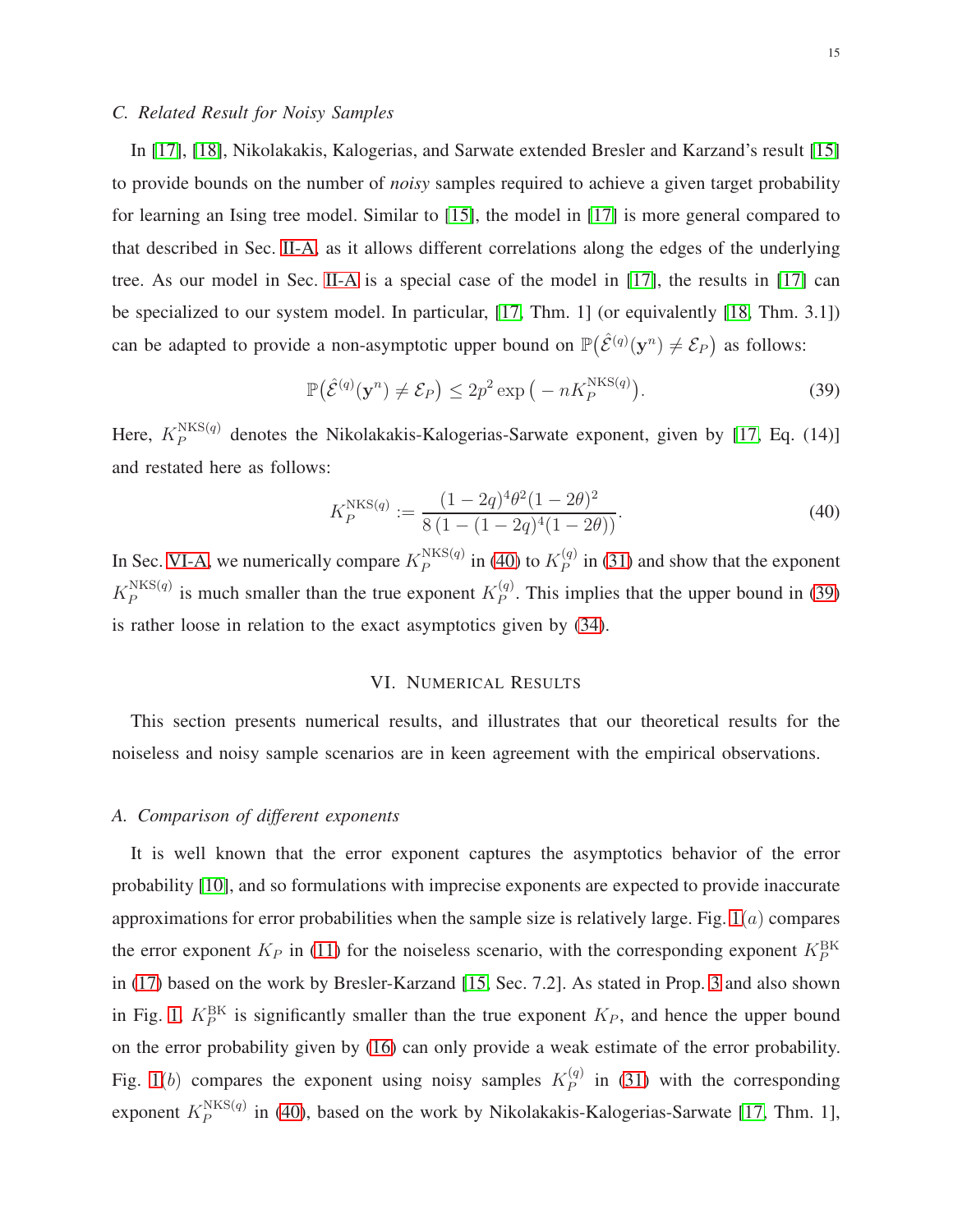

<span id="page-15-1"></span>Fig. 1. (a) compares the error exponent  $K_P$  with  $K_P^{\text{BK}}$ , the Bresler-Karzand exponent [\[15,](#page-34-4) Sec. 7.2], for the noiseless setting, while (b) compares the error exponent  $K_P^{(q)}$  with  $K_P^{NKS}(q)$ , the Nikolakakis-Kalogerias-Sarwate exponent [\[17,](#page-34-6) Thm. 1], [\[18,](#page-34-11) Thm. 3.1], for the noisy samples setting.

[\[18,](#page-34-11) Thm. 3.1], for BSC crossover probabilities  $q = 0.01$  and  $q = 0.1$ . As expected, the exponents in Fig.  $1(b)$  $1(b)$  are smaller than exponents for the noiseless setting in Fig.  $1(a)$ , and it is observed that the exponent decreases with an increase in q. Fig.  $1(b)$  demonstrates a large gap between  $K_P^{(q)}$  $P_P^{(q)}$  and  $K_P^{\text{NKS}(q)}$  $P_P^{NNS(q)}$ , implying that the upper bound given by [\(39\)](#page-14-3) is rather loose.

## <span id="page-15-0"></span>*B. Comparison of theoretical and simulation results:* 3*-node tree*

Fig. [2](#page-16-0) compares the exact asymptotics for learning a 3-node tree for the noiseless and noisy sample setting with corresponding simulation results. The theoretical result for the noiseless samples setting  $(q = 0)$  is obtained using Thm. [3](#page-10-2) with error probability approximated by  $\zeta_P(2f(n) - \tilde{f}(n))$  in [\(26\)](#page-11-2) (i.e., we ignore the multiplicative factor  $(1 + o(n^{-1}))$ ). The theoretical result for the noisy samples setting  $(q > 0)$  is obtained using Thm. [5](#page-13-0) with error probability approximated by  $\zeta_P(2f^{(q)}(n) - \tilde{f}^{(q)}(n))$  in [\(34\)](#page-13-1). For the noiseless samples case, the simulation results are obtained using synthetically generated data samples with distribution  $P$  satisfying properties P1 and P2 (Sec. [II-A\)](#page-3-0). For the noisy samples setting, the generated samples have distribution  $P^{(q)}$  in [\(27\)](#page-11-1). For each parameter setting, the number of iterations for obtaining the simulated error probability was chosen to ensure that at least 200 errors occurred. Simulation results labeled with  $\widehat{A}_{i,j}$  (resp.  $I(\widehat{P}_{i,j})$ ) imply that the estimated tree is the output of an MWST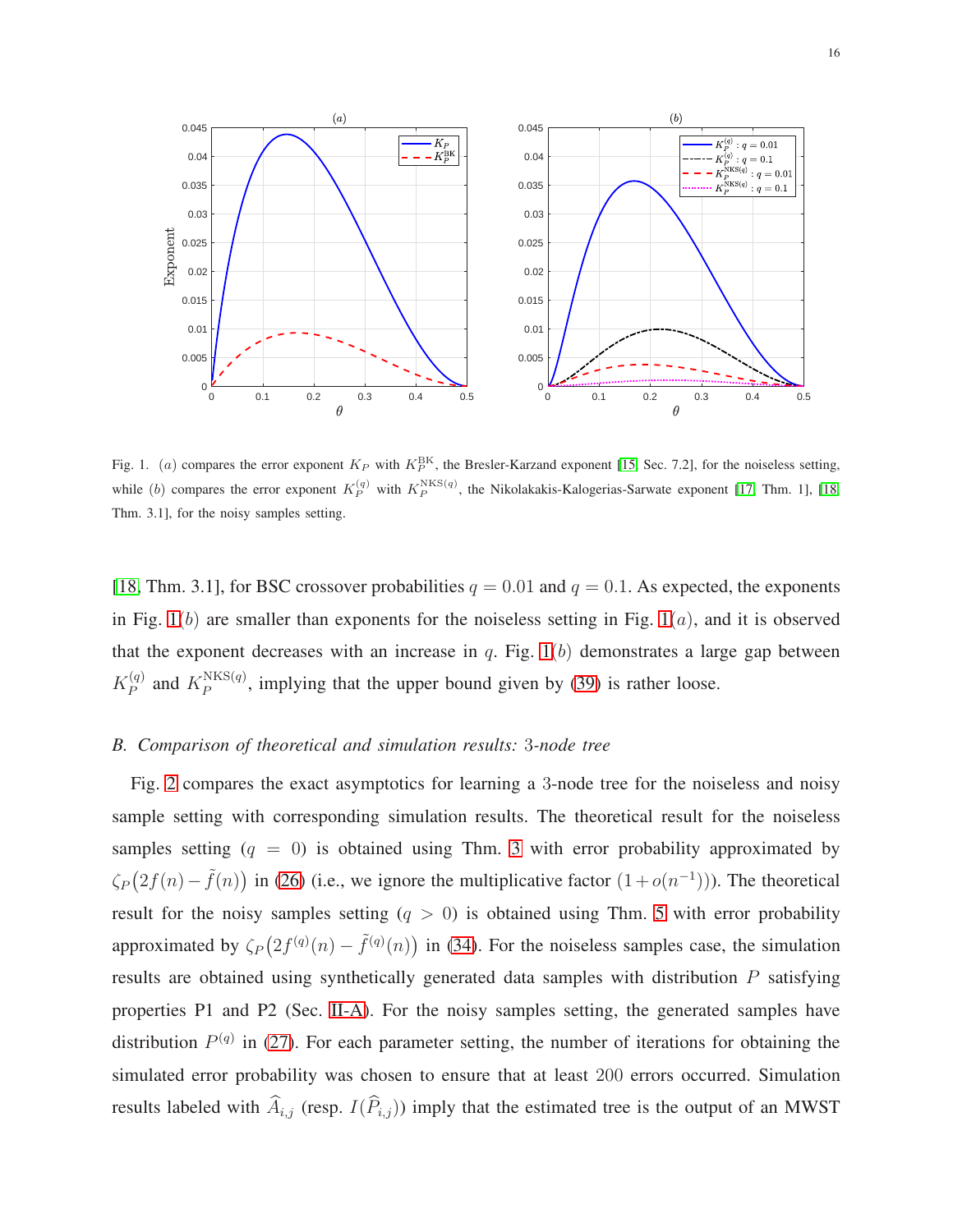

<span id="page-16-0"></span>Fig. 2. Comparison of the theoretical error asymptotics for the noiseless and noisy sample setting for a 3-node tree ( $p = 3$ ) via Thm. [3](#page-10-2) and Thm. [5,](#page-13-0) respectively, with corresponding simulation results. Simulation results labeled with  $\hat{A}_{i,j}$  (resp.  $I(\hat{P}_{i,j})$ ) imply that the estimated tree is the output of an MWST algorithm whose input is a complete graph with edge  $\{i, j\}$  weighted with  $\widehat{A}_{i,j}$  (resp.  $I(\widehat{P}_{i,j})$ ), and so on for  $\widehat{A}_{i,j}^{(q)}$  and  $I(\widehat{P}_{i,j}^{(q)})$ .

algorithm whose input is a complete graph with edge  $\{i, j\}$  weighted with  $\widehat{A}_{i,j}$  (resp.  $I(\widehat{P}_{i,j})$ ), and so on for  $\widehat{A}_{i,j}^{(q)}$  and  $I(\widehat{P}_{i,j}^{(q)})$ . When we use the mutual information quantities  $I(\widehat{P}_{i,j})$  and  $I(\widehat{P}_{i,j}^{(q)})$ , we are running the vanilla Chow-Liu algorithm [\[6\]](#page-33-5), i.e., we are not leveraging the side information that P1 and P2 hold.

Fig. [2](#page-16-0)(a) and (b) compare the theoretical and simulated results for  $\theta = 0.1$  and  $\theta = 0.4$ , respectively. These figures demonstrate that the theoretical estimates of the error probabilities, given by Thm. [3](#page-10-2) and Thm. [5,](#page-13-0) closely match the simulation results. In comparison, the upper bounds on the error probability given by [\(16\)](#page-8-1) and [\(39\)](#page-14-3) evaluate to more than 1 for the parameters chosen for Fig. [2,](#page-16-0) and hence are not plotted. The Chow-Liu algorithm [\[6\]](#page-33-5) is seen to perform almost similarly to the ML algorithm. However, the former is marginally worse than the latter when n is small for  $\theta = 0.4$ , exhibiting the benefit of side information. Roughly speaking, this is because errors in the Chow-Liu algorithm for a 3-node tree satisfying P1 and P2 arise when the empirical binary entropy of the estimated parameter of the non-edge, say  $H(\widehat{\theta}_{1,3})$ , is not larger than that of a true edge, say  $H(\widehat{\theta}_{1,2})$ . This is dominated by the event  ${H(\widehat{\theta}_{1,2}) = H(\widehat{\theta}_{1,3})}.$ By the symmetry of the binary entropy function around  $1/2$ , we see that that is equivalent to  ${\{\widehat{\theta}_{1,2} = \widehat{\theta}_{1,3}\}} \cup {\{\widehat{\theta}_{1,2} = 1 - \widehat{\theta}_{1,3}\}}$ . In contrast, the ML algorithm with side information using  $\widehat{A}_{i,j}$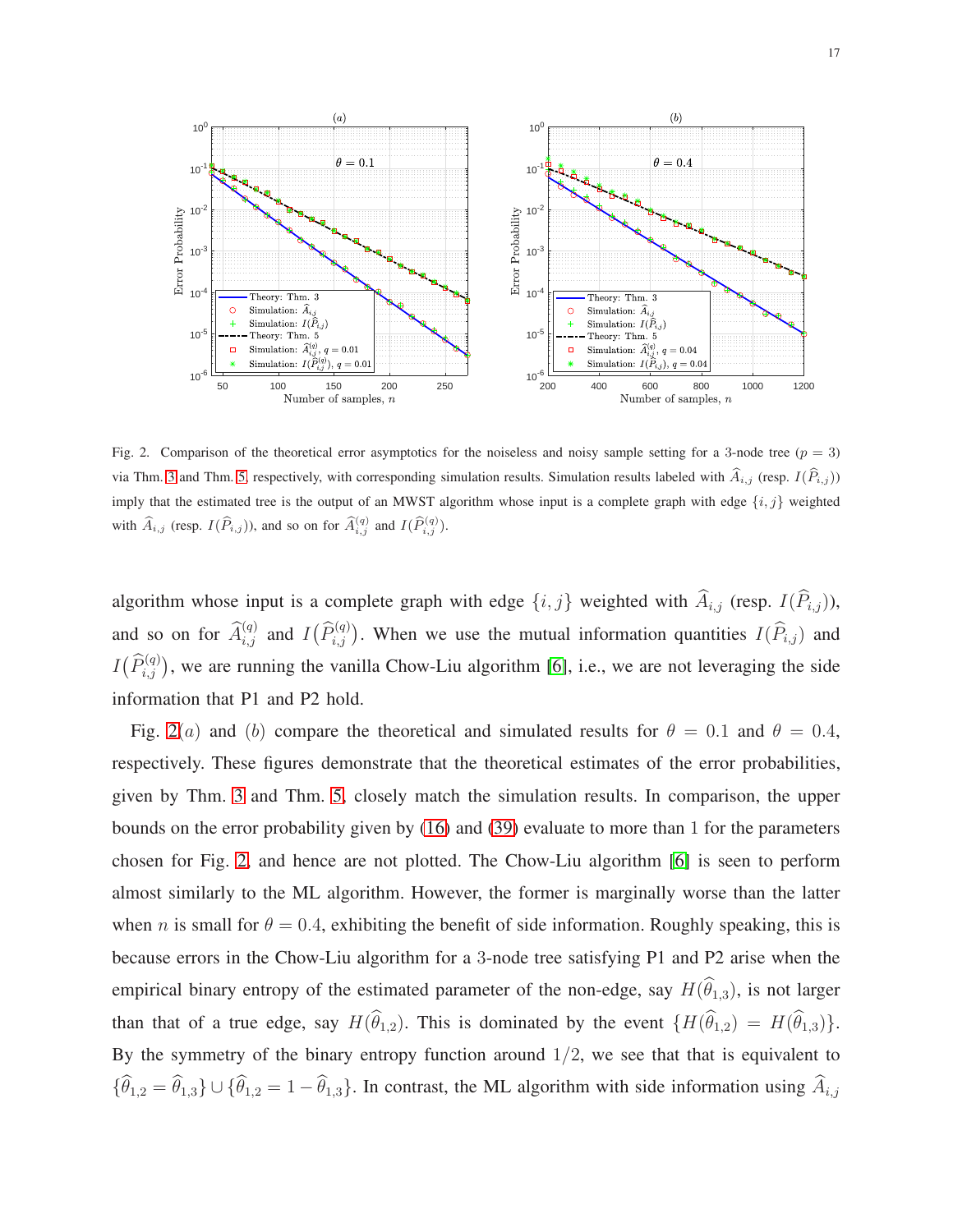

<span id="page-17-0"></span>Fig. 3. Comparison of the theoretical asymptotics with simulation results for the noiseless ( $q = 0$ ) and noisy sample setting  $(q = 0.02)$  for 10-node trees with  $\theta = 0.4$ . Figures (a), (b), and (c) correspond to *star* ( $\zeta_P = 36$ ), *Markov chain* ( $\zeta_P = 8$ ), and *hybrid* ( $\zeta_P = 18$ ) tree structures, respectively.

or  $\widehat{A}_{i,j}^{(q)}$  only errs when  $\{\widehat{\theta}_{1,2} = \widehat{\theta}_{1,3}\}\$  holds. Hence, there is a slight benefit of the ML algorithm over the Chow-Liu algorithm especially when n is small and  $\theta$  is close to 1/2.

#### *C. Comparison of theoretical and simulation results:* 10*-node trees*

Fig. [3](#page-17-0) compares the theoretical and simulated error asymptotics with  $\theta = 0.4$  for 10-node trees whose structures are  $(a)$  star,  $(b)$  Markov chain, and  $(c)$  hybrid, where we follow the definitions of these tree structures as given in [\[12\]](#page-34-1). Also, the extremal properties of the star and Markov chain tree structure were highlighted in [\[12\]](#page-34-1). Similar to the observations in [\[12\]](#page-34-1), we note from Thm. [3](#page-10-2) and Thm. [5,](#page-13-0) that for a  $p$ -node tree, the error probability is asymptotically maximal (resp. minimal) for a star (resp. Markov chain) tree structure, due to the corresponding structure having a maximal (resp. minimal) value of  $\zeta_P$  in [\(25\)](#page-10-3) (see Appendix [L\)](#page-32-0). For the simulation results, the estimated tree is the output of an MWST algorithm whose input is a complete graph with edge  $\{i, j\}$  weighted with  $\widehat{A}_{i,j}$  (resp.  $\widehat{A}_{i,j}^{(q)}$ ) for the noiseless (resp. noisy) samples setting. Again, the simulated error probability is obtained by averaging over a number of iterations such that at least 200 errors occurred. Fig. [3](#page-17-0) shows an overall agreement between the theoretical and simulation results, even for moderate values of  $n$ . In contrast, the upper bounds on the error probability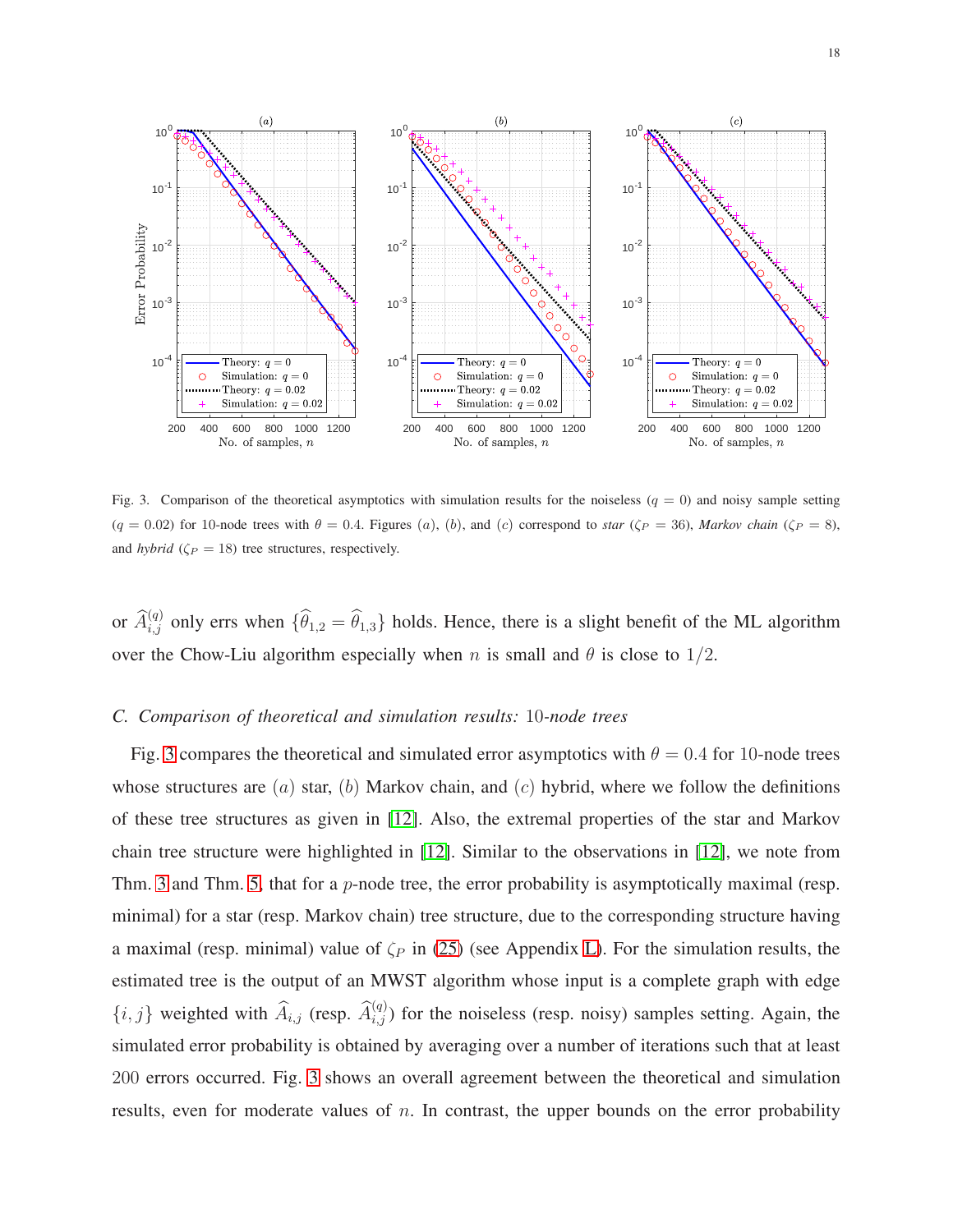given by [\(16\)](#page-8-1) and [\(39\)](#page-14-3) evaluate to more than 1 for the parameters chosen for Fig. [3,](#page-17-0) and hence are not plotted. An interesting observation one can make from Fig.  $3(b)$  is that for the Markov chain, the simulated error probability is generally higher than the theoretical prediction. This is because the theoretical analysis only captures *dominant* error events; however, for the chain, there are many non-dominant error events that contribute to the simulated error probability and this effect is more pronounced at small sample sizes. In contrast, for the star, *all* "single-edge error events" (i.e., error events in which the true and estimated edge sets differ by one edge) are dominant, and hence the theoretical results are close to simulation results for sample sizes  $n \geq 600$ . The behavior of the hybrid tree naturally lies in between those of the extremal structures.

## VII. REFLECTIONS

<span id="page-18-0"></span>This paper has taken a first step in refining estimates of the error probability in learning graphical models. We have taken a strong large deviations approach to compute the exact asymptotics for learning trees given noiseless and noisy samples. For the noiseless and noisy cases respectively, we have significantly improved on the error exponents derived by Bresler-Karzand [\[15\]](#page-34-4) and Nikolakakis-Kalogerias-Sarwate [\[17\]](#page-34-6). The theoretical results show keen agreement with numerical simulations at relatively small sample sizes. We believe the analytical techniques developed here are novel in statistical learning and may be broadly applicable to other learning problems with discrete solutions such as ranking and feature subset selection.

There are a few promising avenues for future research. What we have done thus far pertains to the *low-dimensional setting* in which p is fixed and n grows. Because of the asymptotic tools used, our results cannot be directly extended to the more practically relevant *high-dimensional* setting in which  $p$  grows simultaneously with  $n$ . Another direction of research would be to use the analytical tools herein to analyze the probability of error for learning other classes of graphical models such as random graphs [\[24\]](#page-34-13), latent tree models [\[27\]](#page-34-16), or more general Ising models [\[28\]](#page-34-17). Finally, we would like to explore if the suite of strong large deviation techniques employed here can be used to sharpen upper [\[29\]](#page-34-18) and lower bounds [\[30\]](#page-34-19) for the *active* learning of graphical models or error estimates of other machine learning tasks.

## <span id="page-18-1"></span>APPENDIX A

#### PROOF OF PROPOSITION [1](#page-4-1)

We have to show  $\{\mathcal{E}_{ML}(\mathbf{x}^n) \neq \mathcal{E}_P\} = \{P_{ML}(\mathbf{x}^n) \neq P\}$  in order to prove Prop. [1.](#page-4-1)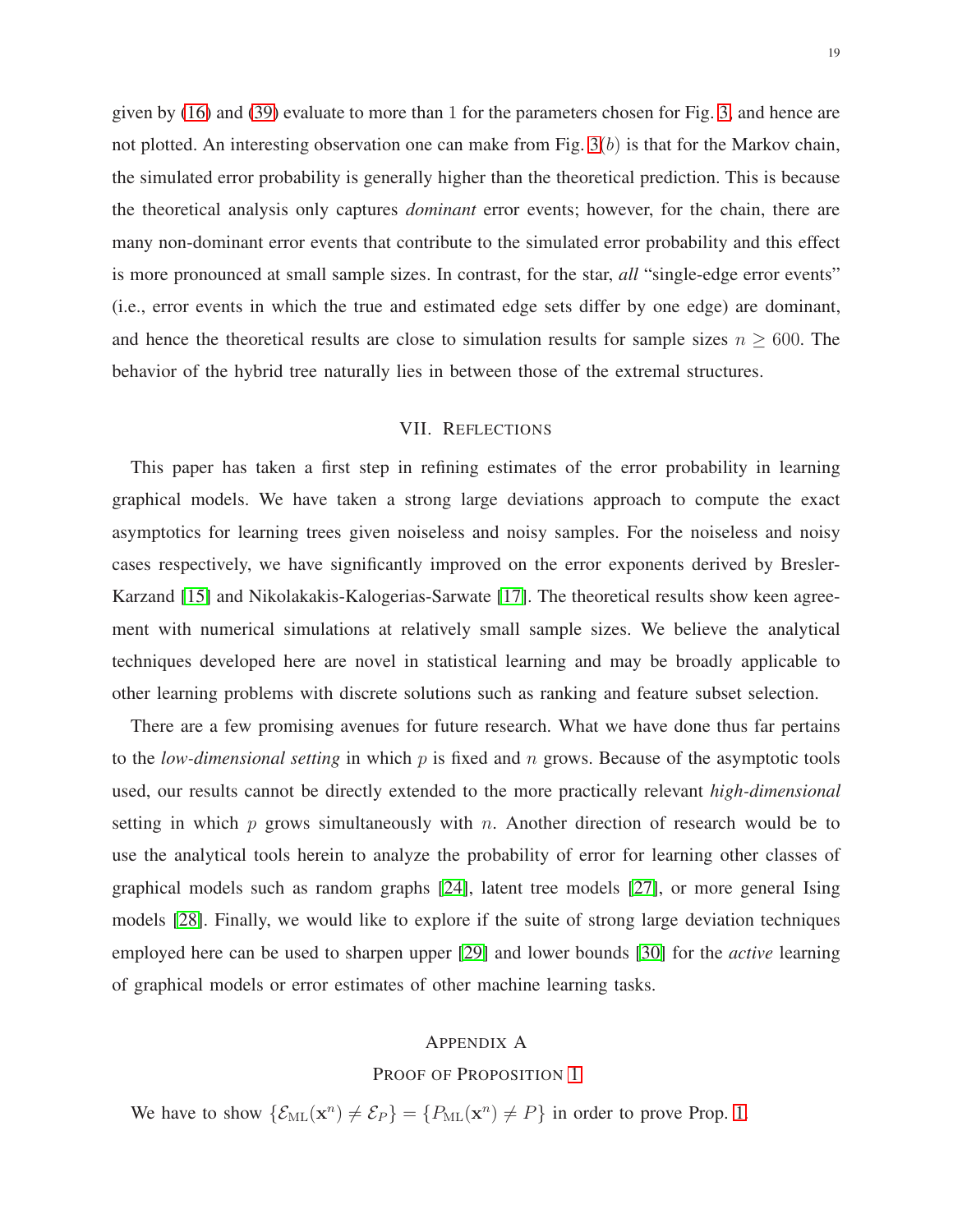- ${P_{ML}(\mathbf{x}^n) \neq P} \subset {\mathcal{E}_{ML}(\mathbf{x}^n) \neq \mathcal{E}_P}$ : From [\(1\)](#page-3-1), P1, and P2 (in Sec. [II-A\)](#page-3-0), it follows that the underlying distribution can be explicitly stated based on the knowledge of the edge set. Therefore, the correct determination of the edge set implies the correct determination of the underlying distribution, and so  $\{\mathcal{E}_{ML}(\mathbf{x}^n) = \mathcal{E}_P\} \subset \{P_{ML}(\mathbf{x}^n) = P\}$ , and the claim is proved by contraposition.
- $\{\mathcal{E}_{ML}(\mathbf{x}^n) \neq \mathcal{E}_P\} \subset \{P_{ML}(\mathbf{x}^n) \neq P\}$ : As  $|\mathcal{E}_{ML}(\mathbf{x}^n)| = |\mathcal{E}_P| = p 1$ , the condition  $\mathcal{E}_{ML}(\mathbf{x}^n) \neq \mathcal{E}_P$  implies that there exists an edge  $\{i, j\} \in \mathcal{E}_P$ , such that  $\{i, j\} \notin \mathcal{E}_{ML}(\mathbf{x}^n)$ . Let  $P_{\text{ML}(i,j)}$  and  $P_{i,j}$  denote the marginals on edge  $\{i, j\}$  for  $P_{\text{ML}}(\mathbf{x}^n)$  and P, respectively. As  $\{i, j\} \notin \mathcal{E}_{ML}(\mathbf{x}^n)$ , combining properties P1 and P2 (Sec. [II-A\)](#page-3-0) and the *correlation decay property* for tree models with uniform marginal distribution on each node over a binary alphabet [\[18,](#page-34-11) Lem. A.2], it follows that  $P_{ML(i,j)}(0,0) + P_{ML(i,j)}(1,1) < 1 - \theta =$  $P_{i,j}(0,0) + P_{i,j}(1,1)$ . This implies  $P_{ML(i,j)} \neq P_{i,j}$ , and hence  $\{P_{ML}(\mathbf{x}^n) \neq P\}$ .

 $\Box$ 

#### <span id="page-19-0"></span>APPENDIX B

#### PROOF OF THEOREM [1](#page-6-0)

From [\(5\)](#page-5-2), we have

$$
P_{\text{ML}}(\mathbf{x}^{n}) = \underset{Q \in \mathcal{D}(\mathcal{T}^{p}, \theta)}{\arg \max} \sum_{\mathbf{x} \in \mathcal{X}^{p}} \widehat{P}(\mathbf{x}) \log Q(\mathbf{x}),
$$
\n
$$
\stackrel{(a)}{=} \underset{Q \in \mathcal{D}(\mathcal{T}^{p}, \theta)}{\arg \max} \sum_{\mathbf{x} \in \mathcal{X}^{p}} \widehat{P}(\mathbf{x}) \bigg( \log Q_{1}(x_{1}) + \sum_{i=2}^{p} \log Q_{i | \text{pa}(i)} (x_{i} | x_{\text{pa}(i)}) \bigg),
$$
\n
$$
\stackrel{(b)}{=} \underset{Q \in \mathcal{D}(\mathcal{T}^{p}, \theta)}{\arg \max} \sum_{i=2}^{p} \bigg( \sum_{\mathbf{x} \in \mathcal{X}^{p}} \widehat{P}(\mathbf{x}) \log Q_{i | \text{pa}(i)} (x_{i} | x_{\text{pa}(i)}) \bigg),
$$
\n
$$
= \underset{Q \in \mathcal{D}(\mathcal{T}^{p}, \theta)}{\arg \max} \sum_{i=2}^{p} \bigg( \sum_{(x_{i}, x_{\text{pa}(i)}) \in \mathcal{X}^{2}} \widehat{P}_{i, \text{pa}(i)} (x_{i}, x_{\text{pa}(i)}) \log Q_{i | \text{pa}(i)} (x_{i} | x_{\text{pa}(i)}) \bigg),
$$
\n
$$
\stackrel{(c)}{=} \underset{Q \in \mathcal{D}(\mathcal{T}^{p}, \theta)}{\arg \max} \sum_{i=2}^{p} \left( \widehat{A}_{i, \text{pa}(i)} \log (1 - \theta) + (1 - \widehat{A}_{i, \text{pa}(i)}) \log \theta \right),
$$
\n
$$
= \underset{Q \in \mathcal{D}(\mathcal{T}^{p}, \theta)}{\arg \max} \sum_{i=2}^{p} \widehat{A}_{i, \text{pa}(i)} \log \left( \frac{1 - \theta}{\theta} \right),
$$
\n
$$
\stackrel{(d)}{=} \underset{Q \in \mathcal{D}(\mathcal{T}^{p}, \theta)}{\arg \max} \sum_{i=2}^{p} \widehat{A}_{i, \text{pa}(i)} = \underset{Q \in \mathcal{D}(\
$$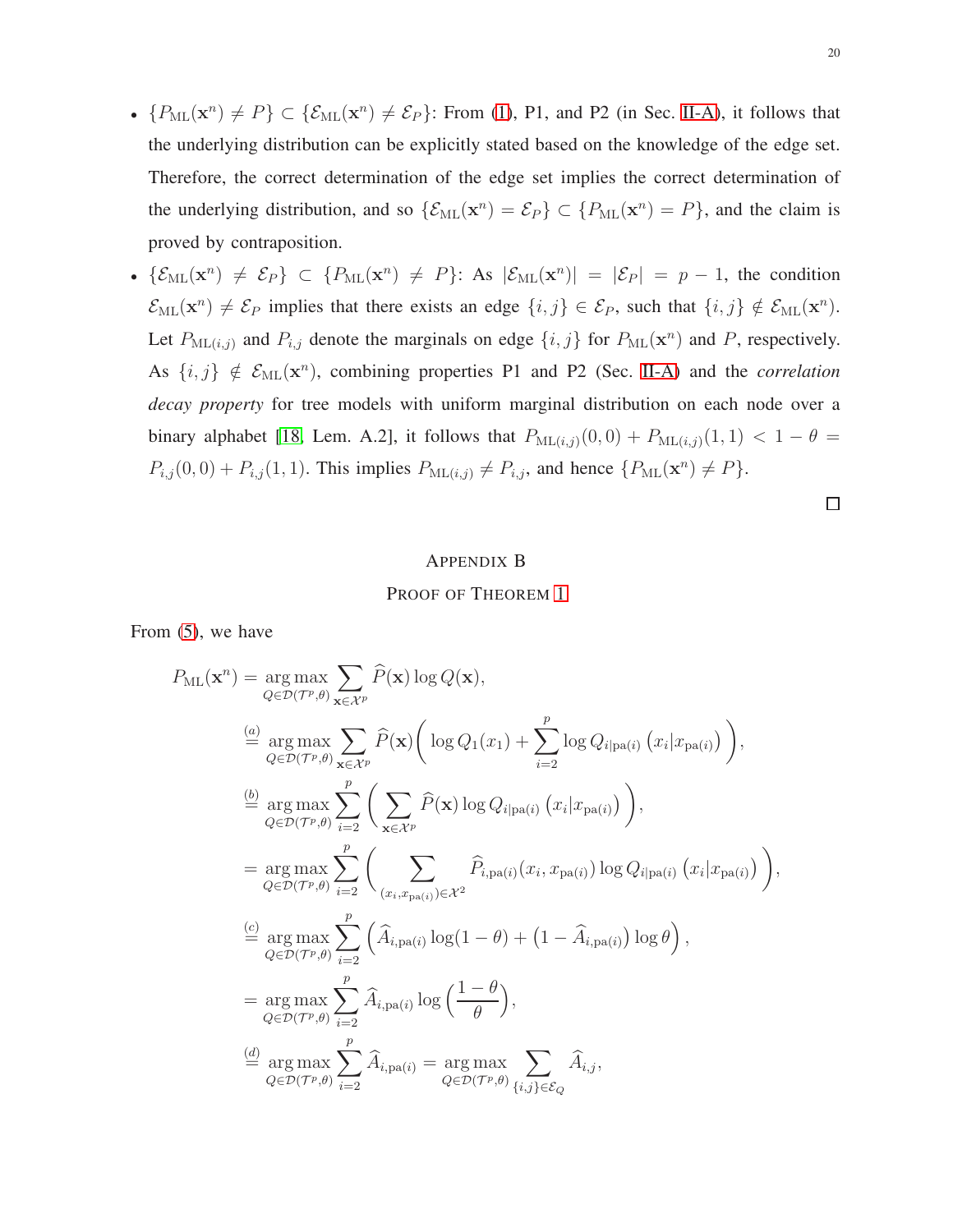where (a) follows from [\(1\)](#page-3-1), (b) follows from the fact that  $Q_1(0) = Q_1(1) = 0.5$  (property P1), (c) follows from [\(8\)](#page-5-5) and the facts that  $Q_{i|pa(i)}(0|0) = Q_{i|pa(i)}(1|1) = 1 - \theta$ , and  $Q_{i|pa(i)}(0|1) =$  $Q_{i|pa(i)}(1|0) = \theta$  (property P2), and (d) follows from the fact that  $1 - \theta > \theta$ . □

## <span id="page-20-0"></span>APPENDIX C

#### PROOF OF THEOREM [2](#page-6-1)

We will first prove the following lemma, which will be applied to prove Thm [2.](#page-6-1)

<span id="page-20-5"></span>**Lemma 2.** Let  $\tilde{P} \in \mathcal{P}(\mathcal{X}^3)$  be defined as  $\tilde{P}(x_1, x_2, x_3) = \tilde{P}_1(x_1)\tilde{P}_{2|1}(x_2|x_1)\tilde{P}_{3|2}(x_3|x_2)$  with *uniformly distributed*  $\tilde{P}_1$ , and  $\tilde{P}_{2|1}(0|1) = \tilde{P}_{2|1}(1|0) = \theta_1 < 0.5$ , and  $\tilde{P}_{3|2}(0|1) = \tilde{P}_{3|2}(1|0) =$  $\theta_3 < 0.5$ . Let  $x^n$  denote the n *i.i.d.* samples drawn from  $\tilde{P}$ , let  $\widehat{P}$  denote the type of  $x^n$ , and let  $\widehat{A}_{i,j}$  *be given by* [\(8\)](#page-5-5) *for*  $1 \leq i < j \leq 3$ *. Then, we have* 

$$
\lim_{n \to \infty} -\frac{1}{n} \log \mathbb{P}\big(\widehat{A}_{1,3} \ge \widehat{A}_{1,2}\big) = -\log \left(1 - \theta_3 \big(1 - \sqrt{4\theta_1(1 - \theta_1)}\big)\right). \tag{41}
$$

*Proof:* From Sanov's theorem [\[10,](#page-33-9) Thm. 11.4.1], it follows that

$$
\lim_{n \to \infty} -\frac{1}{n} \log \mathbb{P}(\widehat{A}_{1,3} \ge \widehat{A}_{1,2})
$$
\n
$$
= \min_{Q \in \mathcal{P}(X^3)} \left\{ D(Q||\tilde{P}) : Q_{1,3}(0,0) + Q_{1,3}(1,1) \ge Q_{1,2}(0,0) + Q_{1,2}(1,1) \right\},\tag{42}
$$

where  $Q_{i,j}$  denotes the marginal of Q for the pair of nodes  $(i, j)$ . The constraint  $Q_{1,3}(0, 0)$  +  $Q_{1,3}(1, 1) \geq Q_{1,2}(0, 0) + Q_{1,2}(1, 1)$  is equivalent to the following constraint

<span id="page-20-2"></span><span id="page-20-1"></span>
$$
Q(0,1,0) + Q(1,0,1) \ge Q(0,0,1) + Q(1,1,0). \tag{43}
$$

Let  $Q^*$  denote that  $Q \in \mathcal{P}(\mathcal{X}^3)$  which satisfies [\(43\)](#page-20-1) and minimizes  $D(Q||\tilde{P})$ . Let g be the map  $g: \mathcal{X}^3 \to \mathbb{R}$  defined as follows

<span id="page-20-6"></span>
$$
g(0, 1, 0) = g(1, 0, 1) = 1, \qquad g(0, 0, 1) = g(1, 1, 0) = -1,
$$
  
\n
$$
g(0, 0, 0) = g(1, 1, 1) = g(0, 1, 1) = g(1, 0, 0) = 0.
$$
\n(44)

Then, by using a Lagrange multiplier, Q<sup>∗</sup> can be obtained to be the *tilted distribution* [\[31\]](#page-34-20),

<span id="page-20-3"></span>
$$
Q^*(\mathbf{x}) = \frac{\tilde{P}(\mathbf{x}) \exp(\lambda g(\mathbf{x}))}{\sum_{\mathbf{y} \in \mathcal{X}^3} \tilde{P}(\mathbf{y}) \exp(\lambda g(\mathbf{y}))}, \quad \mathbf{x} \in \mathcal{X}^3,
$$
\n(45)

where  $\lambda$  is chosen to satisfy [\(43\)](#page-20-1), and is given by

<span id="page-20-4"></span>
$$
\lambda = \frac{1}{2} \log \left( \frac{\tilde{P}(0, 0, 1)}{\tilde{P}(0, 1, 0)} \right).
$$
\n(46)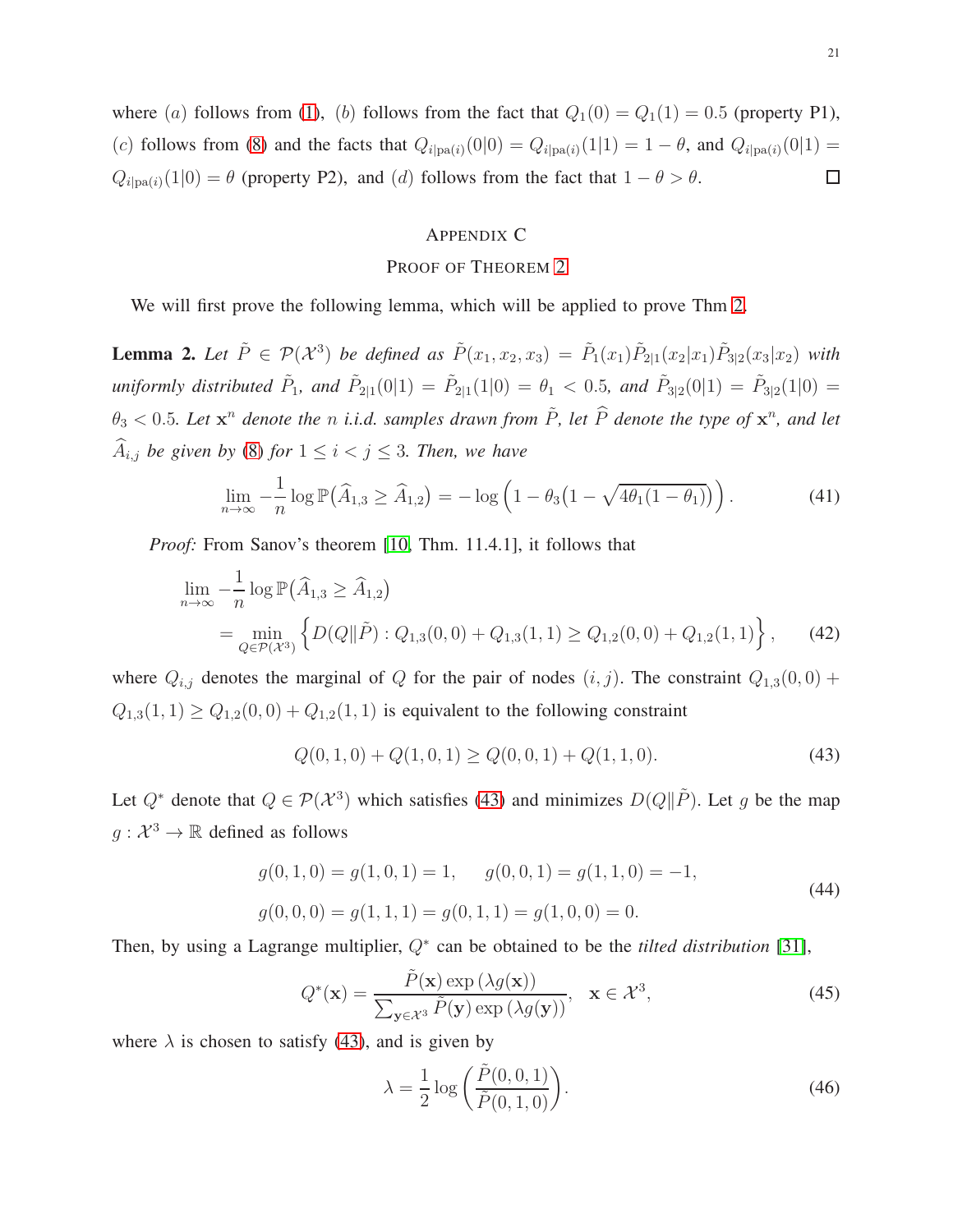Now, for any two real numbers  $a > 0$  and  $b > 0$ , we define

<span id="page-21-0"></span>
$$
\Delta(a,b) := \frac{a+b}{2} - \sqrt{ab},\tag{47}
$$

and hence  $\Delta(a, b)$  is the difference between the arithmetic and geometric means of a and b, and  $\Delta(a, b) \geq 0$  with equality if and only if  $a = b$ . Now, using [\(42\)](#page-20-2) we have

$$
\lim_{n \to \infty} -\frac{1}{n} \log \mathbb{P}(\widehat{A}_{1,3} \ge \widehat{A}_{1,2}) = D(Q^* \| \tilde{P}),
$$
  
=  $-\log \left(1 - 4\Delta(\tilde{P}(0,0,1), \tilde{P}(0,1,0))\right),$  (48)  
=  $-\log \left(1 - \theta_3\left(1 - \sqrt{4\theta_1(1-\theta_1)}\right)\right),$ 

where  $(48)$  follows using  $(45)$  and  $(46)$ .

We apply Lem. [2](#page-20-5) to  $\tilde{P} \in \mathcal{D}(\mathcal{T}^3, \theta)$  to obtain the following proposition.

<span id="page-21-1"></span>**Proposition 6.** *For*  $\tilde{P} \in \mathcal{D}(\mathcal{T}^3, \theta)$ *, we have* 

$$
K_{\tilde{P}} = -\log\left(1 - \theta\left(1 - \sqrt{4\theta(1-\theta)}\right)\right).
$$

*Proof:* Without loss of generality, assume that  $\mathcal{E}_{\tilde{P}} = \{\{1, 2\}, \{2, 3\}\}\.$  It follows from Thm. [1](#page-6-0) that when n i.i.d. samples drawn from  $\tilde{P}$  are used for learning the tree structure, the error event  $\{\mathcal{E}_{ML}(\mathbf{x}^n) \neq \mathcal{E}_{\tilde{P}}\}$  occurs when  $\widehat{A}_{1,3} \geq \widehat{A}_{1,2}$  or  $\widehat{A}_{1,3} \geq \widehat{A}_{2,3}$ . From symmetry, we have  $\mathbb{P}(\widehat{A}_{1,3} \ge \widehat{A}_{1,2}) = \mathbb{P}(\widehat{A}_{1,3} \ge \widehat{A}_{1,2})$ , and hence

<span id="page-21-3"></span>
$$
K_{\tilde{P}} = \lim_{n \to \infty} -\frac{1}{n} \log \mathbb{P}\left(\widehat{A}_{1,3} \ge \widehat{A}_{1,2}\right) = -\log \left(1 - \theta \left(1 - \sqrt{4\theta(1-\theta)}\right)\right),\tag{49}
$$

where the last equality follows from Lem. [2.](#page-20-5)

For a general p-node tree distribution  $P \in \mathcal{D}(\mathcal{T}^p, \theta)$ , it follows from [\[19,](#page-34-7) App. A.1] that the dominant error event in the learning problem occurs at various 3-node sub-trees corresponding to the tree distribution P, and takes one the following forms:  $\{\widehat{A}_{i,k} \geq \widehat{A}_{i,j}\}$  or  $\{\widehat{A}_{i,k} \geq \widehat{A}_{j,k}\}\,$ where  $\{\{i, j\}, \{j, k\}\}\subset \mathcal{E}_P$ . This observation is also related to the correlation decay property for tree models with uniform marginals over binary alphabet [\[18,](#page-34-11) Lem. A.2]. For a given  $p$ , the number of such 3-node sub-trees is fixed, and hence it follows from Prop. [6](#page-21-1) that the error exponent in learning P is given by  $K_P = -\log(1 - \theta(1 - \sqrt{4\theta(1-\theta)})).$ 

Before concluding this appendix, we highlight the intuition regarding the dominant error occurring at 3-node sub-trees mentioned above. Towards this, consider the example where  $p = 4$ ,  $P \in \mathcal{D}(\mathcal{T}^4, \theta)$  with  $\mathcal{E}_P = \{\{1, 2\}, \{2, 3\}, \{3, 4\}\}\$  $\mathcal{E}_P = \{\{1, 2\}, \{2, 3\}, \{3, 4\}\}\$  $\mathcal{E}_P = \{\{1, 2\}, \{2, 3\}, \{3, 4\}\}\$ . In this case, it follows from Lem. 2 that

<span id="page-21-2"></span>
$$
\lim_{n \to \infty} -\frac{1}{n} \log \mathbb{P}\left(\widehat{A}_{1,3} \ge \widehat{A}_{1,2}\right) = -\log \left(1 - \theta \left(1 - \sqrt{4\theta(1-\theta)}\right)\right). \tag{50}
$$

П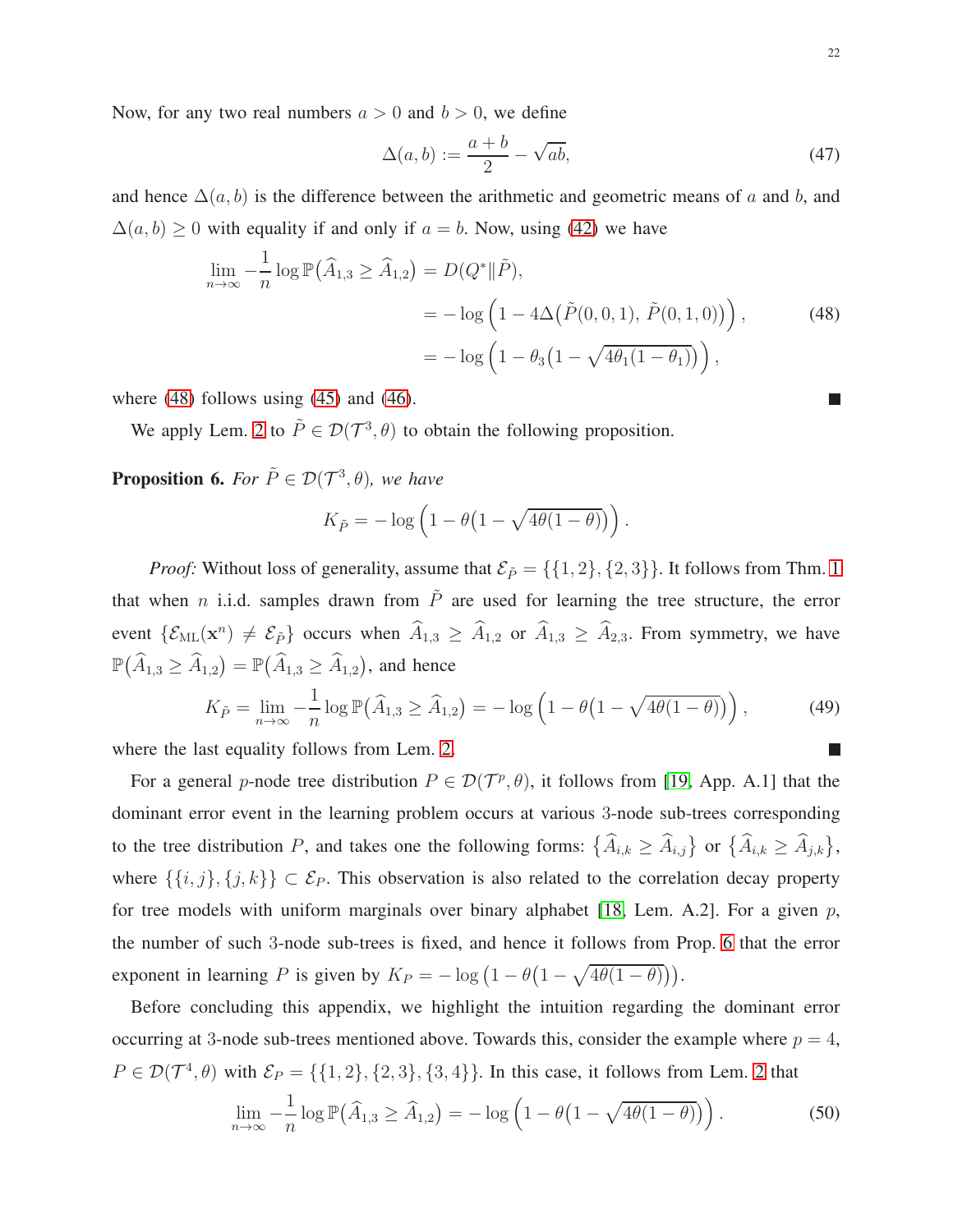We will characterize exactly the exponent corresponding to the error event  $\{\widehat{A}_{1,4} \ge \widehat{A}_{1,2}\}\,$  using Lem. [2,](#page-20-5) and show that it is strictly higher than the exponent in [\(50\)](#page-21-2). Note that the probability  $\mathbb{P}(\widehat{A}_{1,4} \ge \widehat{A}_{1,2})$  can be characterized by analyzing the marginal distribution  $P_{1,2,4}(x_1, x_2, x_4)$ . Due to the Markov property, we have  $P_{4|1,2}(x_4|x_1, x_2) = P_{4|2}(x_4|x_2)$  where  $P_{4|2}(0|1) = P_{4|2}(1|0)$  $2\theta(1-\theta)$ . Therefore, applying Lem. [2](#page-20-5) and taking  $\theta_1 = \theta$ ,  $\theta_3 = 2\theta(1-\theta)$ , we obtain

<span id="page-22-1"></span>
$$
\lim_{n \to \infty} -\frac{1}{n} \log \mathbb{P}\left(\widehat{A}_{1,4} \ge \widehat{A}_{1,2}\right) = -\log \left(1 - \theta_3 \left(1 - \sqrt{4\theta(1-\theta)}\right)\right). \tag{51}
$$

Similarly, it can be shown that the exponent corresponding to the error event  $\{\widehat{A}_{1,4} \geq \widehat{A}_{2,3}\}$ is also given by the right side of [\(51\)](#page-22-1), which is a *strictly* increasing function of  $\theta_3$ . Thus, the exponent in [\(51\)](#page-22-1) is strictly greater than that in [\(50\)](#page-21-2) because  $\theta_3 = 2\theta(1-\theta) > \theta$  for  $0 < \theta < 0.5$ , thereby showing that the error event  $\{\widehat{A}_{1,4} \geq \widehat{A}_{1,2}\}$  (or  $\{\widehat{A}_{1,4} \geq \widehat{A}_{2,3}\}$ ) does not dominate the  $\Box$ overall expression for the error probability.

#### <span id="page-22-0"></span>APPENDIX D

## PROOF OF PROPOSITION [2](#page-7-1)

For  $P \in \mathcal{D}(\mathcal{T}^3, \theta)$  with  $\mathcal{E}_P = \{\{1, 2\}, \{2, 3\}\}\$ , we have  $P_{1,2} = P_{2,3}$ , and so comparing [\(12\)](#page-7-2) and [\(13\)](#page-7-3), it follows that  $D(Q_*^{\text{CL}} \| P) = D(Q_{**}^{\text{CL}} \| P)$ , and hence

<span id="page-22-2"></span>
$$
K_P^{\text{CL}} = \min_{Q \in \mathcal{P}(\mathcal{X}^3)} \{ D(Q \| P) : I(Q_{1,2}) \le I(Q_{1,3}) \}.
$$
\n(52)

Further, the marginals of  $P$  are uniformly distributed, and it follows from symmetry that any distribution Q that minimizes [\(52\)](#page-22-2) also has uniform marginals. Now, if we define  $\gamma_{1,2}$  :=  $Q_{1,2}(0, 1)+Q_{1,2}(1, 0)$  and  $\gamma_{1,3} := Q_{1,3}(0, 1)+Q_{1,3}(1, 0)$ , then we have  $I(Q_{1,2}) = 1-H(\gamma_{1,2})$  and  $I(Q_{1,3}) = 1 - H(\gamma_{1,3})$ , where  $H(\cdot)$  is the binary entropy function, and Q has uniform marginals. As  $H(\cdot)$  is symmetric about 0.5, the constraint  $I(Q_{1,2}) \leq I(Q_{1,3})$  is satisfied if and only if one of the following linear constraints is satisfied:

- (i)  $0.5 > \gamma_{1.2} \geq \gamma_{1.3}$ .
- (ii)  $0.5 > \gamma_{1,2}, \gamma_{1,3} \geq 1 \gamma_{1,2}.$
- (iii)  $0.5 < \gamma_{1,2} \leq \gamma_{1,3}$ .
- (iv)  $0.5 < \gamma_{1,2}, \gamma_{1,3} \leq 1 \gamma_{1,2}.$
- (v)  $0.5 = \gamma_{1,2} = \gamma_{1,3}$ .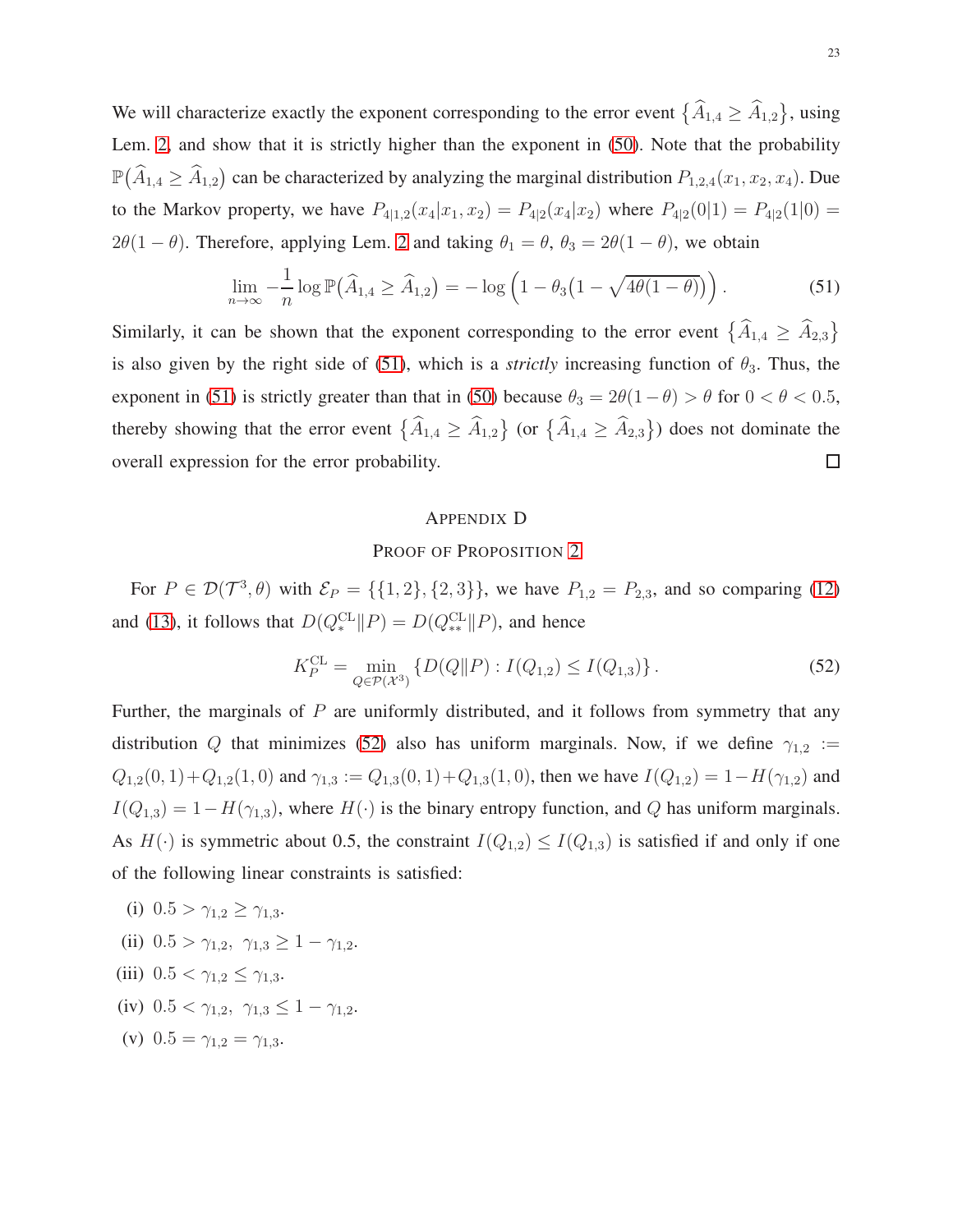As  $P_{1,2}(0,1) + P_{1,2}(1,0) = \theta < 0.5$  and  $P_{1,3}(0,1) + P_{1,3}(1,0) = 2\theta(1-\theta) < 0.5$ , it follows that the constraint on Q that minimizes  $D(Q||P)$  is  $\gamma_{1,3} \leq \gamma_{1,2} < 0.5$ , and hence [\(52\)](#page-22-2) can be equivalent expressed as

<span id="page-23-2"></span>
$$
K_P^{\text{CL}} = \min_{Q \in \mathcal{P}(\mathcal{X}^3)} \left\{ D(Q||P) : Q_{1,3}(0,1) + Q_{1,3}(1,0) \le Q_{1,2}(0,1) + Q_{1,2}(1,0) < 0.5 \right\}. \tag{53}
$$

Finally, comparing [\(53\)](#page-23-2) with [\(42\)](#page-20-2), and applying [\(49\)](#page-21-3), we obtain [\(15\)](#page-7-4).

## <span id="page-23-0"></span>APPENDIX E

## PROOF OF PROPOSITION [3](#page-8-2)

We define  $\vartheta := \theta(1 - \sqrt{4\theta(1 - \theta)})$ , and using [\(11\)](#page-6-2) we obtain

$$
K_P = \log\left(\frac{1}{1-\vartheta}\right) > \log(1+\vartheta),
$$
  

$$
\stackrel{\text{(i)}}{>}\frac{2\vartheta}{2+\vartheta} \stackrel{\text{(ii)}}{>}\frac{2\vartheta}{2.5} > \frac{3\theta(1-\sqrt{4\theta(1-\theta)})}{4},
$$
 (54)

where (i) follows by applying [\[32,](#page-34-21) Eq. (3)], and (ii) follows because  $\vartheta$  < 0.5. On the other hand, using [\(17\)](#page-8-3) we have

$$
K_P^{\text{BK}} = \frac{\theta(1 - 4\theta + 4\theta^2)}{8} = \frac{\theta(1 - \sqrt{4\theta(1 - \theta)})(1 + \sqrt{4\theta(1 - \theta)})}{8},
$$
  
(iii) 
$$
\frac{\theta(1 - \sqrt{4\theta(1 - \theta)})}{4} \stackrel{\text{(iv)}}{\leq} \frac{K_P}{3},
$$

where (iii) follows because  $\sqrt{4\theta(1-\theta)} < 1$ , and (iv) follows from [\(54\)](#page-23-3).

#### <span id="page-23-1"></span>APPENDIX F

## PROOF OF LEMMA [1](#page-9-3)

For *n* i.i.d. discrete random variables  $\{U_i\}_{i=1}^n$  taking integer values whose differences have greatest common divisor equal to 1, Blackwell and Hodges [\[14\]](#page-34-3) gave exact asymptotic expansions for the probabilities  $\mathbb{P}(\sum_{i=1}^n U_i = n\alpha)$  and  $\mathbb{P}(\sum_{i=1}^n U_i \geq n\alpha)$ , under the condition that  $\mathbb{P}(\sum_{i=1}^n U_i = n\alpha) > 0$  for every admissible n, and where  $\alpha > \mathbb{E}[U_1]$ . We will apply this result by appropriately defining  $U_1$  and  $\alpha$ . We first prove [\(22\)](#page-9-4). For  $P \in \mathcal{D}(\mathcal{T}^3, \theta)$ , each random sample belongs to the alphabet  $\mathcal{X}^3$ , and we define  $U_1$  as follows:

$$
U_1 = \begin{cases} 1 & \text{if } \mathbf{x} \in \{ (0, 1, 0), (1, 0, 1) \}, \\ -1 & \text{if } \mathbf{x} \in \{ (0, 0, 1), (1, 1, 0) \}, \\ 0 & \text{if } \mathbf{x} \in \{ (0, 0, 0), (1, 1, 1), (0, 1, 1), (1, 0, 0) \}. \end{cases}
$$

<span id="page-23-3"></span> $\Box$ 

 $\Box$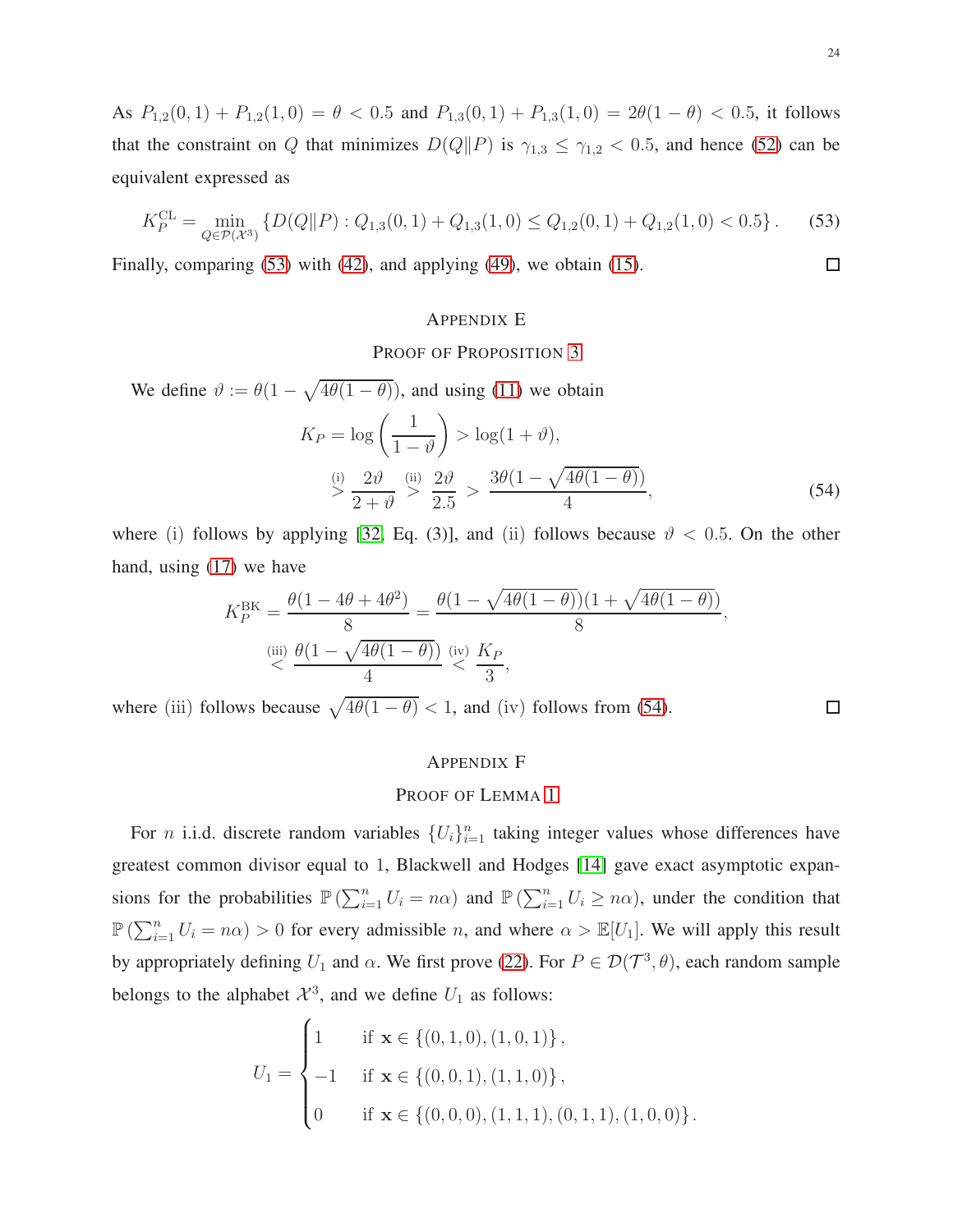Then, we have

$$
\{\widehat{A}_{1,3} = \widehat{A}_{1,2}\} = \{\widehat{P}(0,1,0) + \widehat{P}(1,0,1) - \widehat{P}(0,0,1) - \widehat{P}(1,1,0) = 0\},\
$$

$$
= \left\{\sum_{i=1}^{n} U_i = 0\right\}.
$$

As  $P \in \mathcal{D}(\mathcal{T}^3, \theta)$ ,  $\mathcal{E}_P = \{\{1, 2\}, \{2, 3\}\}\$ , and  $0 < \theta < 0.5$ , we have

$$
P(0,0,1) + P(1,1,0) = \theta(1-\theta) > \theta^2 = P(0,1,0) + P(1,0,1).
$$

It follows that if we choose  $\alpha = 0$ , then we have (i)  $0 > \mathbb{E}[U_1]$ , and (ii)  $\mathbb{P}(\sum_{i=1}^n U_i = 0) > 0$ for every admissible  $n$ . Thus, the variables satisfy the required conditions for applying the exact asymptotic theorems presented in [\[14\]](#page-34-3).

Note that  $U_1$  takes values in the ternary alphabet  $\mathcal{U} = \{-1, 0, 1\}$ , and we denote the probability distribution of  $U_1$  as  $Q(u)$ ,  $u \in U$ . Now, as  $\alpha = 0$ , it is sufficient for us to consider the moment generating function of  $U_1$  defined as

$$
\phi(t) := \mathbb{E}_Q \left[ e^{tU_1} \right] = Q(-1) e^{-t} + Q(0) + Q(1) e^t,
$$

and let  $\tau$  be the value of t which minimizes  $\phi(t)$ , i.e.  $\tau = \arg \min_{t \in \mathbb{R}} \phi(t)$ . Then,  $\tau$  is uniquely determined as the solution of  $\phi'(\tau) = 0$ , which gives us

$$
e^{\tau} = \sqrt{\frac{Q(-1)}{Q(1)}} = \sqrt{\frac{1-\theta}{\theta}},\tag{55}
$$

$$
\phi(\tau) = Q(0) + \sqrt{4Q(-1)Q(1)} = (1 - \theta) + \theta \sqrt{4\theta(1 - \theta)} = \exp(-K_P),
$$
 (56)

where [\(56\)](#page-24-0) follows from [\(11\)](#page-6-2). Now, we define a random variable  $V_1$  taking values in  $U$  having an *exponentially tilted distribution* [\[31\]](#page-34-20), denoted  $\tilde{Q}$ , and defined as follows

<span id="page-24-0"></span>
$$
\tilde{Q}(u) := \frac{Q(u)e^{\tau u}}{\phi(\tau)}, \quad u \in \mathcal{U}.
$$

Note that  $\mathbb{E}_{\tilde{Q}}[V_1] = \phi'(\tau)/\phi(\tau) = 0$ . Let  $\sigma^2$ ,  $\mu_3$ , and  $\mu_4$  denote the second, third, and fourth central moments of  $V_1$ , respectively. Then, we have

$$
\sigma^{2} = \frac{\phi''(\tau)}{\phi(\tau)} = \frac{Q(-1)e^{-\tau} + Q(1)e^{\tau}}{\phi(\tau)} = \theta \sqrt{4\theta(1-\theta)} \exp(K_{P}),
$$
  

$$
\mu_{3} = \frac{\phi'''(\tau)}{\phi(\tau)} = \frac{\phi'(\tau)}{\phi(\tau)} = 0, \qquad \mu_{4} = \frac{\phi''''(\tau)}{\phi(\tau)} = \frac{\phi''(\tau)}{\phi(\tau)} = \sigma^{2}.
$$

From the strong large deviations theorem [\[14,](#page-34-3) Thm. 3], we have

<span id="page-24-1"></span>
$$
\mathbb{P}\bigg(\sum_{i=1}^{n} U_i = 0\bigg) = \frac{[\phi(\tau)]^n}{\sqrt{2\pi\sigma^2 n}} \left[1 + \frac{1}{8n} \left(\frac{\mu_4}{\sigma^4} - 3 - \frac{5\mu_3^2}{3\sigma^6}\right)\right] \left(1 + o(n^{-1})\right). \tag{57}
$$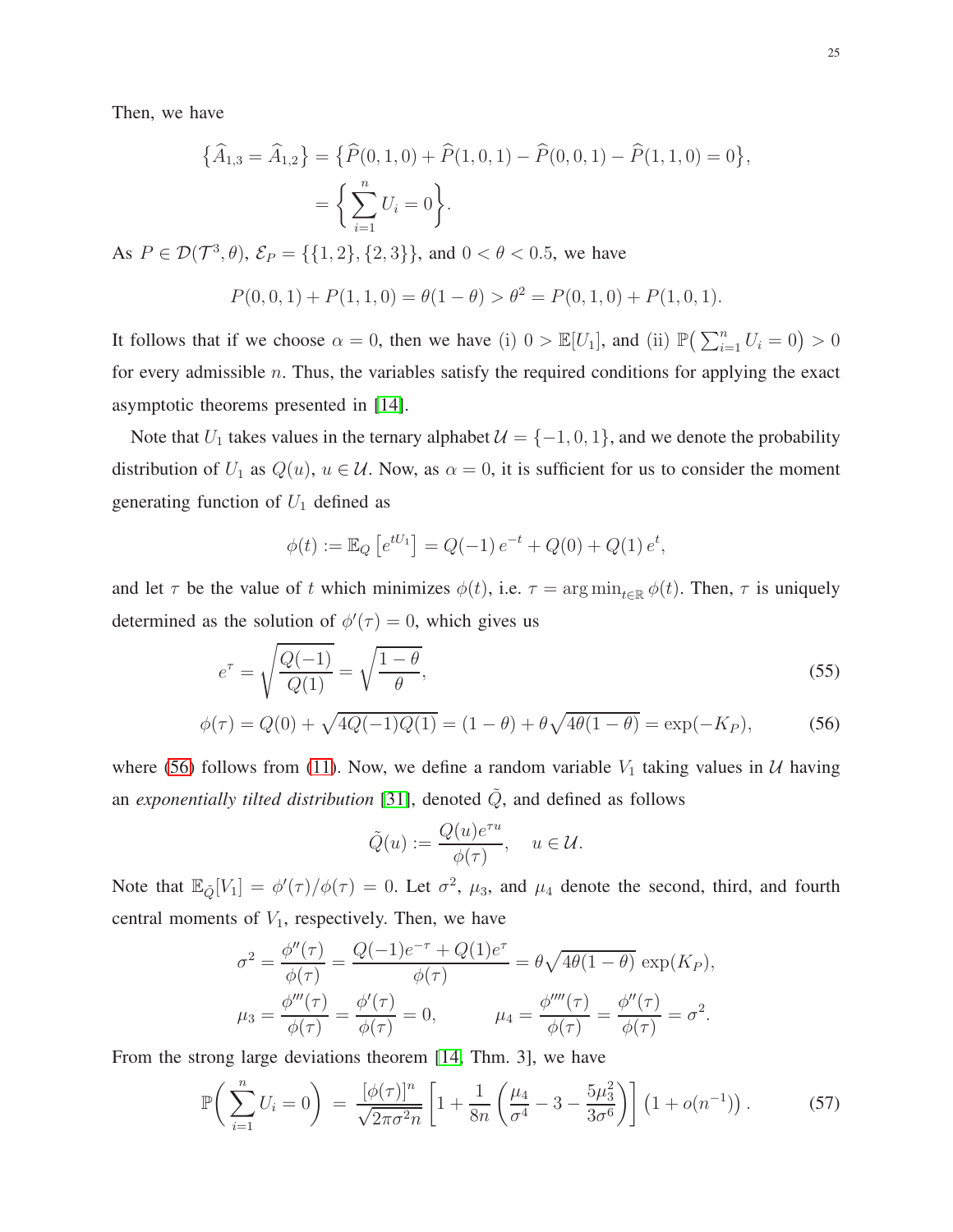Using the fact that  $\mathbb{P}(\sum_{i=1}^n U_i = 0) = \mathbb{P}(\widehat{A}_{1,3} = \widehat{A}_{1,2})$ , and substituting the values of  $\phi(\tau)$ ,  $\sigma^2$ ,  $\mu_3$ , and  $\mu_4$ , in [\(57\)](#page-24-1), we obtain

$$
\mathbb{P}\bigg(\sum_{i=1}^{n} U_i = 0\bigg) = \tilde{f}(n) \left(1 + o(n^{-1})\right) = \mathbb{P}(\widehat{A}_{1,3} = \widehat{A}_{1,2}),\tag{58}
$$

where  $\tilde{f}(n)$  is given by [\(19\)](#page-9-1), thereby completing the proof of [\(22\)](#page-9-4).

Next, we proceed to prove [\(23\)](#page-9-0). The strong large deviations theorem given in [\[14,](#page-34-3) Thm. 4] states that the exact asymptotics of  $\mathbb{P}(\sum_{i=1}^n U_i \geq 0)$  is given by

<span id="page-25-1"></span>
$$
\mathbb{P}\bigg(\sum_{i=1}^n U_i \ge 0\bigg) = \frac{\tilde{f}(n)}{1-z} \left[1 - \frac{1}{2n} \left(\frac{(z\mu_3/\sigma^2) + z(1+z)/(1-z)}{(1-z)\sigma^2}\right)\right] \left(1 + o(n^{-1})\right),\tag{59}
$$

where  $z = e^{-\tau} = \sqrt{\theta/(1-\theta)}$ . As  $\mu_3 = 0$ , the expression in [\(59\)](#page-25-1) simplifies to

<span id="page-25-2"></span>
$$
\mathbb{P}\bigg(\sum_{i=1}^{n} U_i \ge 0\bigg) = \frac{\tilde{f}(n)}{1-z} \left[1 - \frac{z(1+z)}{2(1-z)^2\sigma^2 n}\right] \left(1 + o(n^{-1})\right),\tag{60}
$$

and the proof of [\(23\)](#page-9-0) is complete by using [\(20\)](#page-9-2), [\(60\)](#page-25-2), and noting that  $\mathbb{P}(\widehat{A}_{1,3} \ge \widehat{A}_{1,2}) =$  $\mathbb{P}\left(\sum_{i=1}^n U_i \geq 0\right).$  $\Box$ 

#### <span id="page-25-4"></span><span id="page-25-3"></span><span id="page-25-0"></span>APPENDIX G

## PROOF OF PROPOSITION [4](#page-10-1)

For  $P \in \mathcal{D}(\mathcal{T}^3, \theta)$ , we assume without loss of generality that  $\mathcal{E}_P = \{\{1, 2\}, \{2, 3\}\}\$ . Here, if  $\{\widehat{A}_{1,3} > \widehat{A}_{1,2}\}$  or  $\{\widehat{A}_{1,3} > \widehat{A}_{2,3}\}$ , an MWST algorithm will pick the incorrect edge  $\{1,3\} \in$  $\mathcal{E}_{\text{ML}}(\mathbf{x}^n)$ . Hence,  $\{\mathcal{E}_{\text{ML}}(\mathbf{x}^n) \neq \mathcal{E}_P\}$  surely occurs if  $\{\widehat{A}_{1,3} > \widehat{A}_{1,2}\}$  or  $\{\widehat{A}_{1,3} > \widehat{A}_{2,3}\}$  occur. However, in the case of tie-breaking, we have the following scenarios:

- $\mathcal{E}_{ML}(\mathbf{x}^n) \neq \mathcal{E}_P$  with probability 1/2 when  $\{\widehat{A}_{2,3} > \widehat{A}_{1,2} = \widehat{A}_{1,3}\}\$  or  $\{\widehat{A}_{1,2} > \widehat{A}_{2,3} = \widehat{A}_{1,3}\}.$ •  $\mathcal{E}_{ML}(\mathbf{x}^n) \neq \mathcal{E}_P$  with probability 2/3 when  $\{\widehat{A}_{1,2} = \widehat{A}_{2,3} = \widehat{A}_{1,3}\}.$
- 

Therefore, the probability of error  $\mathbb{P}(\mathcal{A}_P(n))$  is given by

$$
\mathbb{P}(\mathcal{A}_P(n)) = \mathbb{P}\left(\{\widehat{A}_{1,3} > \widehat{A}_{1,2}\} \cup \{\widehat{A}_{1,3} > \widehat{A}_{2,3}\}\right) + \frac{1}{2} \mathbb{P}\left(\widehat{A}_{2,3} > \widehat{A}_{1,2} = \widehat{A}_{1,3}\right) + \frac{1}{2} \mathbb{P}\left(\widehat{A}_{1,2} > \widehat{A}_{2,3} = \widehat{A}_{1,3}\right) + \frac{2}{3} \mathbb{P}\left(\widehat{A}_{1,2} = \widehat{A}_{2,3} = \widehat{A}_{1,3}\right).
$$
 (61)

The individual probability components in [\(61\)](#page-25-3) satisfy the following relations:

$$
\mathbb{P}(\{\hat{A}_{1,3} > \hat{A}_{1,2}\} \cup \{\hat{A}_{1,3} > \hat{A}_{2,3}\}) = \mathbb{P}(\hat{A}_{1,3} > \hat{A}_{1,2}) + \mathbb{P}(\hat{A}_{1,3} > \hat{A}_{2,3}) - \mathbb{P}(\{\hat{A}_{1,3} > \hat{A}_{1,2}\} \cap \{\hat{A}_{1,3} > \hat{A}_{2,3}\}),
$$
(62)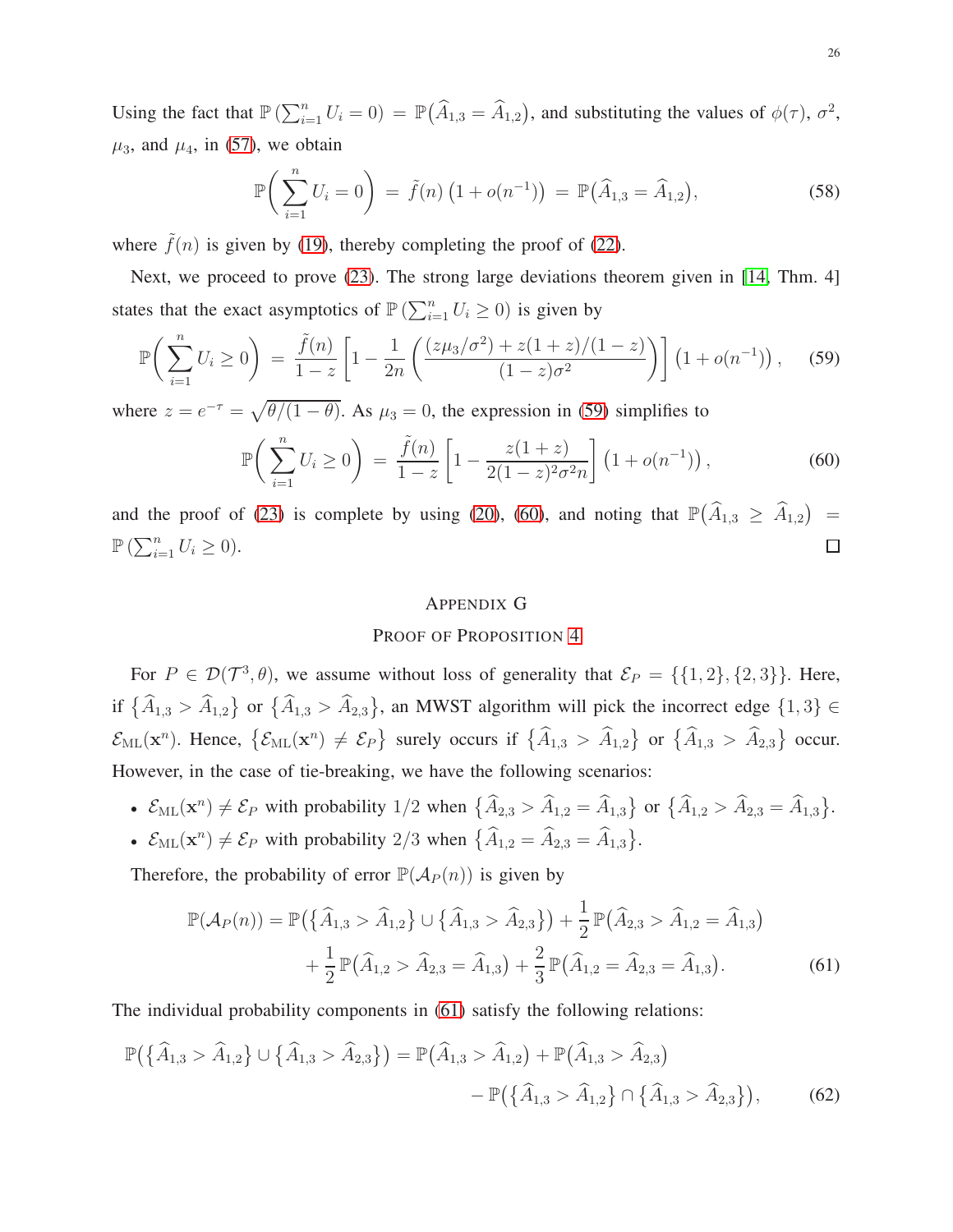$$
\mathbb{P}(\widehat{A}_{1,2} > \widehat{A}_{2,3} = \widehat{A}_{1,3}) = \mathbb{P}(\widehat{A}_{2,3} = \widehat{A}_{1,3}) - \mathbb{P}(\{\widehat{A}_{2,3} = \widehat{A}_{1,3}\} \cap \{\widehat{A}_{1,2} \le \widehat{A}_{1,3}\})
$$
(63)

$$
\mathbb{P}(\widehat{A}_{2,3} > \widehat{A}_{1,2} = \widehat{A}_{1,3}) = \mathbb{P}(\widehat{A}_{1,2} = \widehat{A}_{1,3}) - \mathbb{P}(\{\widehat{A}_{1,2} = \widehat{A}_{1,3}\} \cap \{\widehat{A}_{2,3} \le \widehat{A}_{1,3}\}).
$$
 (64)

From [\(22\)](#page-9-4), [\(23\)](#page-9-0), and the symmetry in  $\mathcal{E}_P$ , it follows that the exponents corresponding to probabilities  $\mathbb{P}(\widehat{A}_{1,3} > \widehat{A}_{1,2})$ ,  $\mathbb{P}(\widehat{A}_{1,3} > \widehat{A}_{2,3})$ ,  $\mathbb{P}(\widehat{A}_{1,3} = \widehat{A}_{1,2})$ , and  $\mathbb{P}(\widehat{A}_{1,3} = \widehat{A}_{2,3})$  are equal to  $K_P$  defined in [\(11\)](#page-6-2). On the other hand, the exponents corresponding to the probabilities  $\mathbb{P}\big(\big\{\widehat{A}_{1,3} > \widehat{A}_{1,2}\big\}\cap\big\{\widehat{A}_{1,3} > \widehat{A}_{2,3}\big\}\big),\ \mathbb{P}\big(\big\{\widehat{A}_{2,3} = \widehat{A}_{1,3}\big\}\cap\big\{\widehat{A}_{1,2} \leq \widehat{A}_{1,3}\big\}\big),\ \mathbb{P}\big(\big\{\widehat{A}_{1,2} = \widehat{A}_{1,3}\big\}\cap$  $\{\widehat{A}_{2,3} \leq \widehat{A}_{1,3}\}\)$  $\{\widehat{A}_{2,3} \leq \widehat{A}_{1,3}\}\)$  $\{\widehat{A}_{2,3} \leq \widehat{A}_{1,3}\}\)$ , and  $\mathbb{P}(\widehat{A}_{1,2} = \widehat{A}_{2,3} = \widehat{A}_{1,3})$  are strictly greater than  $K_P$ .<sup>3</sup> Using [\(61\)](#page-25-3), [\(62\)](#page-25-4), [\(63\)](#page-26-2), and [\(64\)](#page-26-3), and collecting the terms with the smallest exponent  $K_P$ , we have

$$
\mathbb{P}(\mathcal{A}_P(n)) = \left( \mathbb{P}(\widehat{A}_{1,3} > \widehat{A}_{1,2}) + \mathbb{P}(\widehat{A}_{1,3} > \widehat{A}_{2,3}) + \frac{1}{2} \mathbb{P}(\widehat{A}_{1,3} = \widehat{A}_{1,2}) + \frac{1}{2} \mathbb{P}(\widehat{A}_{1,3} = \widehat{A}_{2,3}) \right) (1 + o(n^{-1})).
$$
\n(65)

Using Lem. [1,](#page-9-3) and the symmetry in  $\mathcal{E}_P$ , we have

$$
\mathbb{P}(\widehat{A}_{1,3} > \widehat{A}_{1,2}) = (f(n) - \tilde{f}(n))(1 + o(n^{-1})) = \mathbb{P}(\widehat{A}_{1,3} > \widehat{A}_{2,3}),\tag{66}
$$

$$
\mathbb{P}(\widehat{A}_{1,3} = \widehat{A}_{1,2}) = \widetilde{f}(n)\big(1 + o(n^{-1})\big) = \mathbb{P}(\widehat{A}_{1,3} = \widehat{A}_{2,3}),\tag{67}
$$

and the proposition is proved by combining [\(65\)](#page-26-4), [\(66\)](#page-26-5), and [\(67\)](#page-26-6).

## <span id="page-26-0"></span>APPENDIX H

#### PROOF OF THEOREM [3](#page-10-2)

We know that the dominant error in learning a tree distribution  $P \in \mathcal{D}(\mathcal{T}^p, \theta)$  occurs at 3-node sub-trees of  $T_P$  (see Appendix [C\)](#page-20-0), and the corresponding error event has the following form:  $\{\widehat{A}_{i,k} \geq \widehat{A}_{i,j}\}$  or  $\{\widehat{A}_{i,k} \geq \widehat{A}_{j,k}\}\$  where  $\{\{i,j\},\{j,k\}\}\subset \mathcal{E}_P$ . The exponent corresponding to these dominant error events is the smallest among the set of all error events, and is given by  $K_P$ in [\(11\)](#page-6-2). The exact error asymptotics for such a 3-node sub-tree is given by Prop. [4,](#page-10-1) and hence the exact asymptotics for general  $P \in \mathcal{D}(\mathcal{T}^p, \theta)$  is given by

<span id="page-26-7"></span>
$$
\mathbb{P}(\mathcal{A}_P(n)) = \kappa_P(2f(n) - \tilde{f}(n))(1 + o(n^{-1})),\tag{68}
$$

where  $\kappa_P$  denotes the number of distinct 3-node sub-trees of  $T_P$  for which the corresponding error exponent is  $K_P$ . Comparing [\(26\)](#page-11-2) and [\(68\)](#page-26-7), observe that it only remains to show that  $\kappa_P$  =

<span id="page-26-1"></span>
$$
{}^3\mathrm{We}\ \ \mathrm{have}\ \lim_{n\to\infty} -\tfrac{1}{n}\log \mathbb{P}\big(\big\{\widehat{A}_{1,3}\geq \widehat{A}_{1,2}\big\}\cap\big\{\widehat{A}_{1,3}\geq \widehat{A}_{2,3}\big\}\big) = -\log\big(1-\theta\big[2-\theta-3\theta^{1/3}(1-\theta)^{2/3}\big]\big) > K_P.
$$

<span id="page-26-6"></span><span id="page-26-5"></span><span id="page-26-4"></span><span id="page-26-3"></span><span id="page-26-2"></span> $\Box$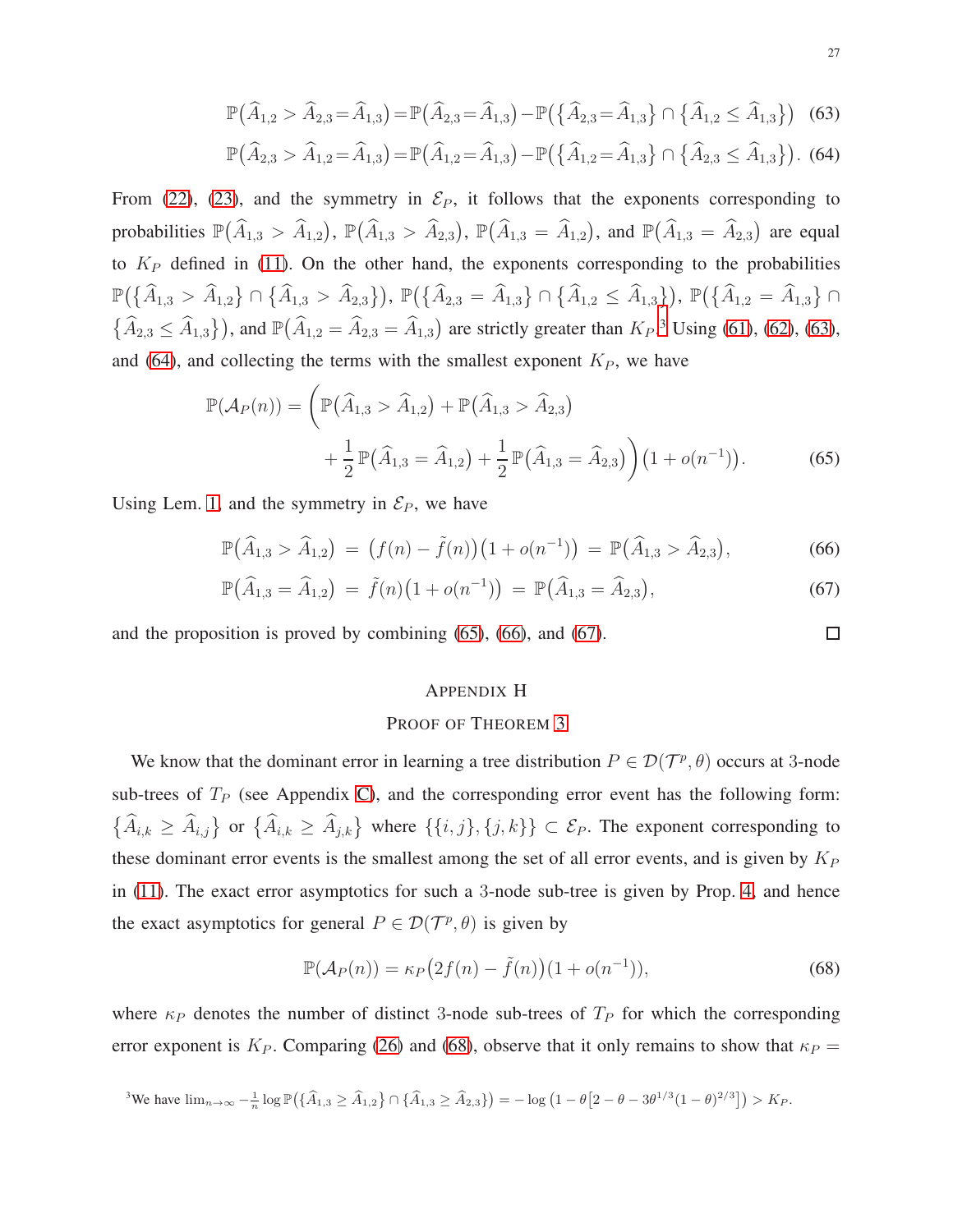$\sum_{i=1}^{p} d_i (d_i - 1)/2$ . To characterize  $\kappa_P$ , we count the number of distinct 3-node sub-trees of  $T_P$ having the following form: a sub-tree with vertex set  $\{i, j, k\} \subset \mathcal{V}$  satisfying  $\{\{i, j\}, \{j, k\}\} \subset$  $\mathcal{E}_P$ . Towards this, for  $j \in \mathcal{V} = \{1, \ldots, p\}$ , we recall that  $nbd(j) = \{i \in \mathcal{V} : \{i, j\} \in \mathcal{E}_P\}$  denotes the neighborhood of  $j$  and additionally define

$$
\mathcal{S}_j := \{ \{i, j, k\} : i \in \text{nbd}(j), k \in \text{nbd}(j), i \neq k \}.
$$

Now, if  $\{i_1, i_2, i_3\} \subset V$  is a 3-node sub-tree of  $\mathcal{T}_P$  with  $\{\{i_1, i_2\}, \{i_2, i_3\}\} \subset \mathcal{E}_P$ , then we have  $\{i_1, i_2, i_3\} \in S_{i_2}$ . Similarly, for  $j \in V$ , each element of  $S_j$  contains the nodes of a 3-node sub-tree contributing to dominant errors with exponent  $K_P$ . Therefore, we have

<span id="page-27-1"></span>
$$
\kappa_P = \left| \bigcup_{j \in \mathcal{V}} \mathcal{S}_j \right|.
$$
\n(69)

Note that  $|\text{nbd}(j)| = d_j$ , where  $d_j$  denotes the degree of node j, and so for  $j \in \mathcal{V}$ , we have

<span id="page-27-2"></span>
$$
|\mathcal{S}_j| = \binom{d_j}{2} = \frac{d_j(d_j - 1)}{2}.\tag{70}
$$

As the graph is a tree, it follows that  $S_i \cap S_j = \emptyset$  for  $i \neq j$ , and hence from [\(69\)](#page-27-1), [\(70\)](#page-27-2), we get

<span id="page-27-3"></span>
$$
\kappa_P = \sum_{j \in V} |\mathcal{S}_j| = \sum_{j=1}^p \frac{d_j(d_j - 1)}{2} = \zeta_P,
$$
\n(71)

and the proof is complete by substituting [\(71\)](#page-27-3) in [\(68\)](#page-26-7).

## <span id="page-27-0"></span>APPENDIX I

#### PROOF OF PROPOSITION [5](#page-12-3)

According to Prop. [1,](#page-4-1) a graphical model belonging to  $\mathcal{D}(\mathcal{T}^p, \theta)$  is uniquely characterized by its edge set. For  $p = 3$ , we have  $|\mathcal{D}(\mathcal{T}^3, \theta)| = 3$ , and we denote the elements of  $\mathcal{D}(\mathcal{T}^p, \theta)$  as U, V, and W, with corresponding edge sets  $\mathcal{E}_U = \{ \{1, 2\}, \{2, 3\} \}, \ \mathcal{E}_V = \{ \{1, 3\}, \{2, 3\} \},$  and  $\mathcal{E}_W = \{ \{1,2\}, \{1,3\} \}$ . Given *n* noisy samples  $y^n$ , let  $L_U(y^n)$ ,  $L_V(y^n)$ , and  $L_W(y^n)$  denote the log-likelihood functions assuming that the underlying graphical model is  $U$ ,  $V$ , and  $W$ , respectively. Then, we have

$$
L_U(\mathbf{y}^n) = \sum_{\mathbf{y} \in \mathcal{Y}^3} \widehat{P}^{(q)}(\mathbf{y}) \log U^{(q)}(\mathbf{y}); \qquad U^{(q)}(\mathbf{y}) = \sum_{\mathbf{x} \in \mathcal{X}^3} q^{\delta_{\mathbf{x},\mathbf{y}}} (1-q)^{p-\delta_{\mathbf{x},\mathbf{y}}} U(\mathbf{x}),
$$
  
\n
$$
L_V(\mathbf{y}^n) = \sum_{\mathbf{y} \in \mathcal{Y}^3} \widehat{P}^{(q)}(\mathbf{y}) \log V^{(q)}(\mathbf{y}); \qquad V^{(q)}(\mathbf{y}) = \sum_{\mathbf{x} \in \mathcal{X}^3} q^{\delta_{\mathbf{x},\mathbf{y}}} (1-q)^{p-\delta_{\mathbf{x},\mathbf{y}}} V(\mathbf{x}),
$$
  
\n
$$
L_W(\mathbf{y}^n) = \sum_{\mathbf{y} \in \mathcal{Y}^3} \widehat{P}^{(q)}(\mathbf{y}) \log W^{(q)}(\mathbf{y}); \quad W^{(q)}(\mathbf{y}) = \sum_{\mathbf{x} \in \mathcal{X}^3} q^{\delta_{\mathbf{x},\mathbf{y}}} (1-q)^{p-\delta_{\mathbf{x},\mathbf{y}}} W(\mathbf{x}),
$$

 $\Box$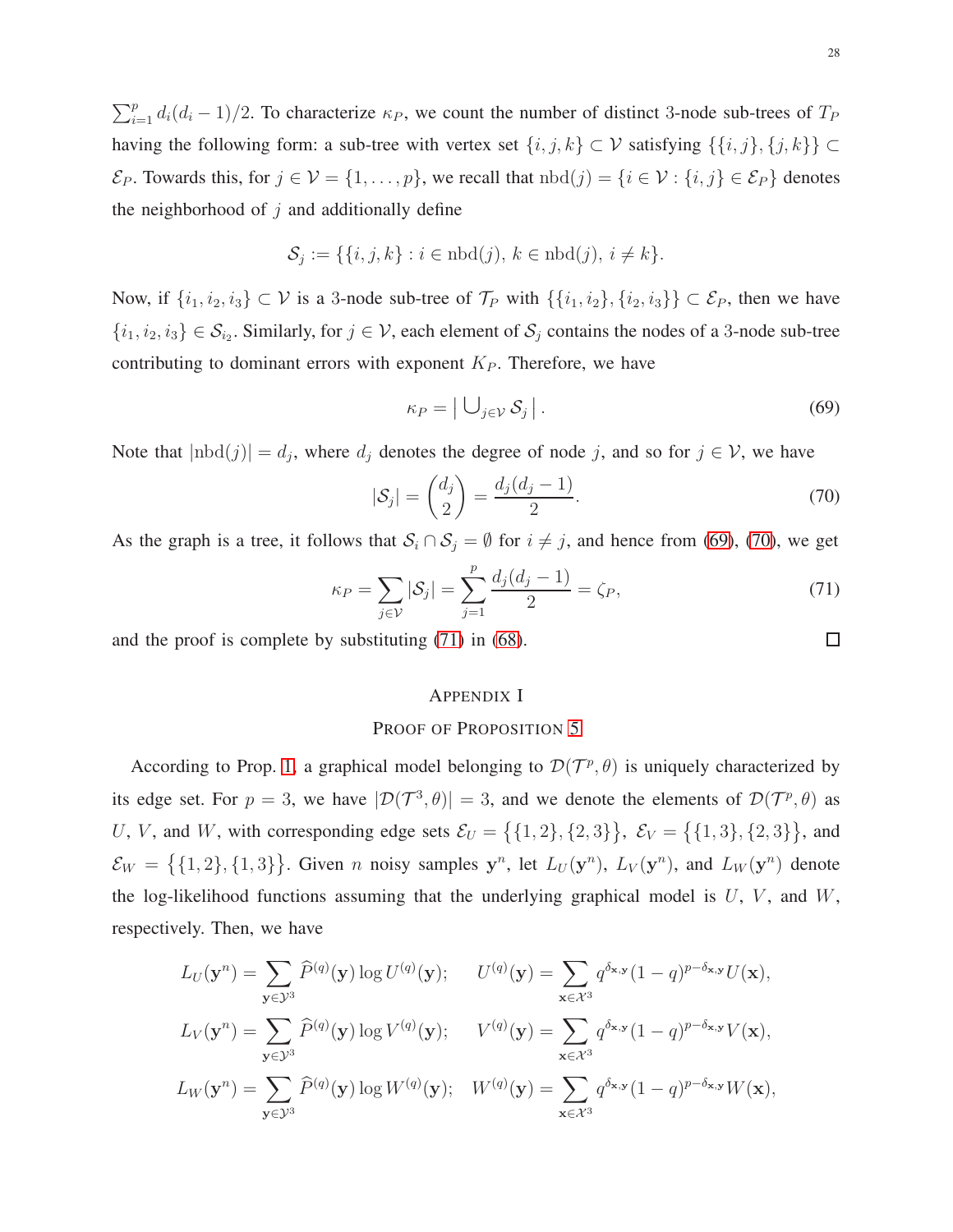where  $\delta_{x,y}$  denotes the Hamming distance between x and y. The ML algorithm will choose U as the underlying graphical model if  $L_U(\mathbf{y}^n) > \max\{L_V(\mathbf{y}^n), L_W(\mathbf{y}^n)\}.$ 

We first analyze the condition  $L_U(\mathbf{y}^n) > L_V(\mathbf{y}^n)$ . Towards this, we can readily verify that  $U^{(q)}(0,0,0) \,=\, U^{(q)}(1,1,1) \,=\, V^{(q)}(1,1,1) \,=\, V^{(q)}(0,0,0) \, \text{ and } \, U^{(q)}(0,1,1) \,=\, U^{(q)}(1,0,0) \,=\,$  $V^{(q)}(1,0,0) = V^{(q)}(0,1,1)$ . Also, we have

$$
U^{(q)}(0,0,1) = ((1-q)^3 + q^3) \frac{\theta(1-\theta)}{2} + q(1-q) \left(\frac{1-\theta(1-\theta)}{2}\right) = U^{(q)}(1,1,0),
$$
  

$$
U^{(q)}(0,1,0) = ((1-q)^3 + q^3) \frac{\theta^2}{2} + q(1-q) \left(\frac{1-\theta^2}{2}\right) = U^{(q)}(1,0,1).
$$

Further, we can verify that  $V^{(q)}(1,1,0) = V^{(q)}(0,0,1) = U^{(q)}(0,1,0)$  and  $V^{(q)}(1,0,1) =$  $V^{(q)}(0,1,0) = U^{(q)}(0,0,1)$ . Combining the above relations, we observe that the condition  $L_U(\mathbf{y}^n) > L_V(\mathbf{y}^n)$  is equivalent to the following

$$
\left(\widehat{P}^{(q)}(0,0,1)+\widehat{P}^{(q)}(1,1,0)\right)\log\frac{U^{(q)}(0,0,1)}{U^{(q)}(0,1,0)}>\left(\widehat{P}^{(q)}(0,1,0)+\widehat{P}^{(q)}(1,0,1)\right)\log\frac{U^{(q)}(0,0,1)}{U^{(q)}(0,1,0)}.
$$

As  $0 < \theta < 0.5$  and  $0 \le q < 0.5$ , we have  $(1 - q)^3 + q^3 > q(1 - q)$  and  $1 - \theta > \theta$ , and hence it follows that  $U^{(q)}(0,0,1) > U^{(q)}(0,1,0)$ . Thus, we have

$$
L_U(\mathbf{y}^n) > L_V(\mathbf{y}^n) \iff \widehat{P}^{(q)}(0,0,1) + \widehat{P}^{(q)}(1,1,0) > \widehat{P}^{(q)}(0,1,0) + \widehat{P}^{(q)}(1,0,1)
$$
  

$$
\iff \widehat{P}^{(q)}_{1,2}(0,0) + \widehat{P}^{(q)}_{1,2}(1,1) > \widehat{P}^{(q)}_{1,3}(0,0) + \widehat{P}^{(q)}_{1,3}(1,1)
$$
  

$$
\iff \widehat{A}^{(q)}_{1,2} > \widehat{A}^{(q)}_{1,3}.
$$

Similarly, it can be shown that  $L_U(\mathbf{y}^n) > L_W(\mathbf{y}^n)$  if and only if  $\widehat{A}_{2,3}^{(q)} > \widehat{A}_{1,3}^{(q)}$ . Therefore, the ML algorithm chooses the edge set  $\mathcal{E}_U = \left\{ \{1, 2\}, \{2, 3\} \right\}$  when  $\widehat{A}_{1,2}^{(q)} > \widehat{A}_{1,3}^{(q)}$  and  $\widehat{A}_{2,3}^{(q)} > \widehat{A}_{1,3}^{(q)}$ . It follows from symmetry that the ML algorithm chooses the edge set  $\{\{i, j\}, \{j, k\}\}\$  when  $\hat{A}_{i,j}^{(q)} > \hat{A}_{i,k}^{(q)}$  and  $\hat{A}_{j,k}^{(q)} > \hat{A}_{i,k}^{(q)}$ . This is equivalent to the ML algorithm choosing the edge set of an MWST over a complete weighted graph where the weight of the edge between nodes  $i$  and j is equal to  $\widehat{A}_{i,j}^{(q)}$ .  $\Box$ 

#### <span id="page-28-0"></span>APPENDIX J

#### PROOF OF THEOREM [4](#page-12-1)

Towards proving the theorem, we first prove the following lemma for  $p = 3$ .

<span id="page-28-1"></span>**Lemma 3.** When  $p = 3$ ,  $P \in \mathcal{D}(\mathcal{T}^3, \theta)$ , and  $P^{(q)}$  is given by [\(27\)](#page-11-1), then the error exponent  $K_P^{(q)}$ P *is given by* [\(31\)](#page-12-2)*.*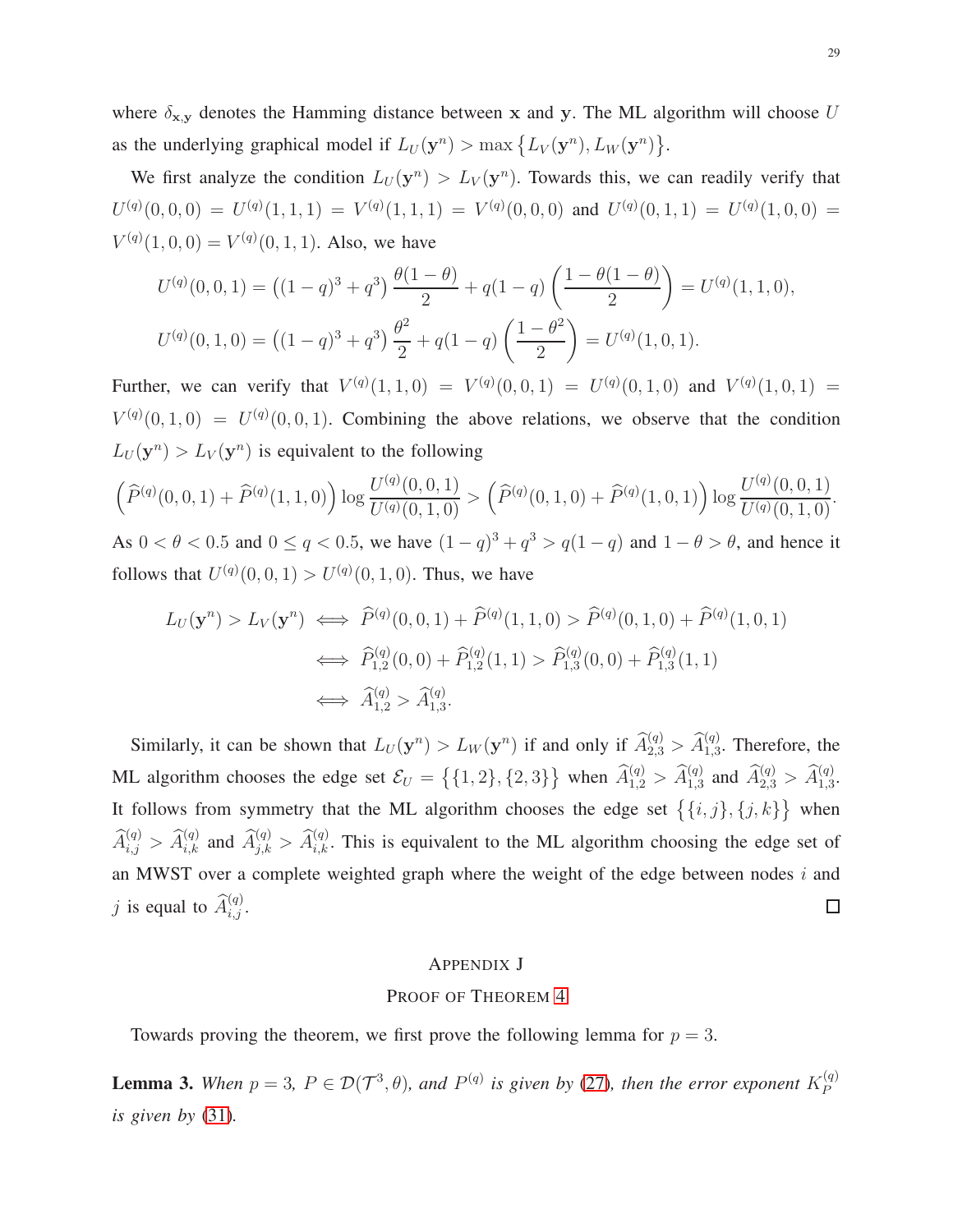*Proof:* Without loss of generality, assume that  $\mathcal{E}_P = \{ \{1, 2\}, \{2, 3\} \}$ . When *n* i.i.d. samples are drawn from  $P^{(q)}$ , the error event  $\{\mathcal{E}^{(q)}(\mathbf{y}^n) \neq \mathcal{E}_P\}$  occurs when either  $\widehat{A}^{(q)}_{1,3} \geq \widehat{A}^{(q)}_{1,2}$  or  $\widehat{A}_{1,3}^{(q)} \ge \widehat{A}_{2,3}^{(q)}$ . From symmetry, we have  $\mathbb{P}(\widehat{A}_{1,3}^{(q)} \ge \widehat{A}_{1,2}^{(q)}) = \mathbb{P}(\widehat{A}_{1,3}^{(q)} \ge \widehat{A}_{1,2}^{(q)})$ , and hence

$$
K_P^{(q)} = \lim_{n \to \infty} -\frac{1}{n} \log \mathbb{P}(\widehat{A}_{1,3}^{(q)} \ge \widehat{A}_{1,2}^{(q)}).
$$
 (72)

As  $\widehat{A}_{i,j}^{(q)} = \widehat{P}_{i,j}^{(q)}(0,0) + \widehat{P}_{i,j}^{(q)}(1,1)$ , it follows from Sanov's theorem [\[10,](#page-33-9) Thm. 11.4.1] that

$$
K_P^{(q)} = \min_{Q \in \mathcal{P}(\mathcal{Y}^3)} \left\{ D(Q||P^{(q)}) : Q_{1,3}(0,0) + Q_{1,3}(1,1) \ge Q_{1,2}(0,0) + Q_{1,2}(1,1) \right\}.
$$
 (73)

The constraint  $Q_{1,3}(0,0) + Q_{1,3}(1,1) \ge Q_{1,2}(0,0) + Q_{1,2}(1,1)$  is equivalent to the following:

<span id="page-29-0"></span>
$$
Q(0,1,0) + Q(1,0,1) \ge Q(0,0,1) + Q(1,1,0). \tag{74}
$$

Let  $Q^*$  denote that  $Q \in \mathcal{P}(\mathcal{Y}^3)$  which satisfies [\(74\)](#page-29-0) and minimizes  $D(Q||P^{(q)})$ , and let g be the map  $g: \mathcal{Y}^3 \to \mathbb{R}$  given by [\(44\)](#page-20-6). Then, using a Lagrange multiplier,  $Q^*$  can be obtained as the exponentially tilted distribution

<span id="page-29-2"></span>
$$
Q^*(\mathbf{y}) = \frac{P^{(q)}(\mathbf{y}) \exp(\lambda g(\mathbf{y}))}{\sum_{\tilde{\mathbf{y}} \in \mathcal{Y}^3} P^{(q)}(\tilde{\mathbf{y}}) \exp(\lambda g(\tilde{\mathbf{y}}))}, \quad \mathbf{y} \in \mathcal{Y}^3,
$$
\n(75)

where  $\lambda$  is chosen to satisfy [\(74\)](#page-29-0). Using [\(27\)](#page-11-1), it can be verified that  $P^{(q)}(0,0,1) = \beta_1$  (see [\(32\)](#page-12-4)) and  $P^{(q)}(0, 1, 0) = \beta_2$  (see [\(33\)](#page-12-5)), and it follows that

<span id="page-29-1"></span>
$$
\lambda = \frac{1}{2} \log \left( \frac{P^{(q)}(0,0,1)}{P^{(q)}(0,1,0)} \right) = \frac{1}{2} \log \left( \frac{\beta_1}{\beta_2} \right).
$$
 (76)

Now, using the fact that  $K_P^{(q)} = D(Q^* || P^{(q)})$ , and substituting [\(76\)](#page-29-1) in [\(75\)](#page-29-2), we obtain

<span id="page-29-3"></span>
$$
K_P^{(q)} = -\log\left(1 - 4\left(\frac{\beta_1 + \beta_2}{2} - \sqrt{\beta_1 \beta_2}\right)\right)
$$
 (77)

as desired.

The above lemma shows that Thm. [4](#page-12-1) holds when P has 3 nodes. For  $p > 3$  nodes, it is known that the dominant error event in the learning problem using noisy samples occurs at various 3-node sub-trees corresponding to nodes  $\{i, j, k\} \subset \mathcal{V}$  satisfying  $\{\{i, j\}, \{j, k\}\} \subset \mathcal{E}_P$ (see [\[19,](#page-34-7) Sec. 4, App. A.1]). This observation is related to the correlation decay property for tree models with uniform marginals over a binary alphabet [\[18,](#page-34-11) Lem. A.2]. For a general  $p$ -node tree, the number of such sub-trees resulting in dominant error is equal to  $\zeta_P$  in [\(25\)](#page-10-3), and Lem. [3](#page-28-1) shows that the exponent corresponding to this dominant error term is given by [\(77\)](#page-29-3). As the error exponent only depends on the dominant error term, it follows that the error exponent using noisy samples, when  $P \in \mathcal{D}(\mathcal{T}^p, \theta)$  and  $p > 3$ , is also given by [\(77\)](#page-29-3).  $\Box$ 

ш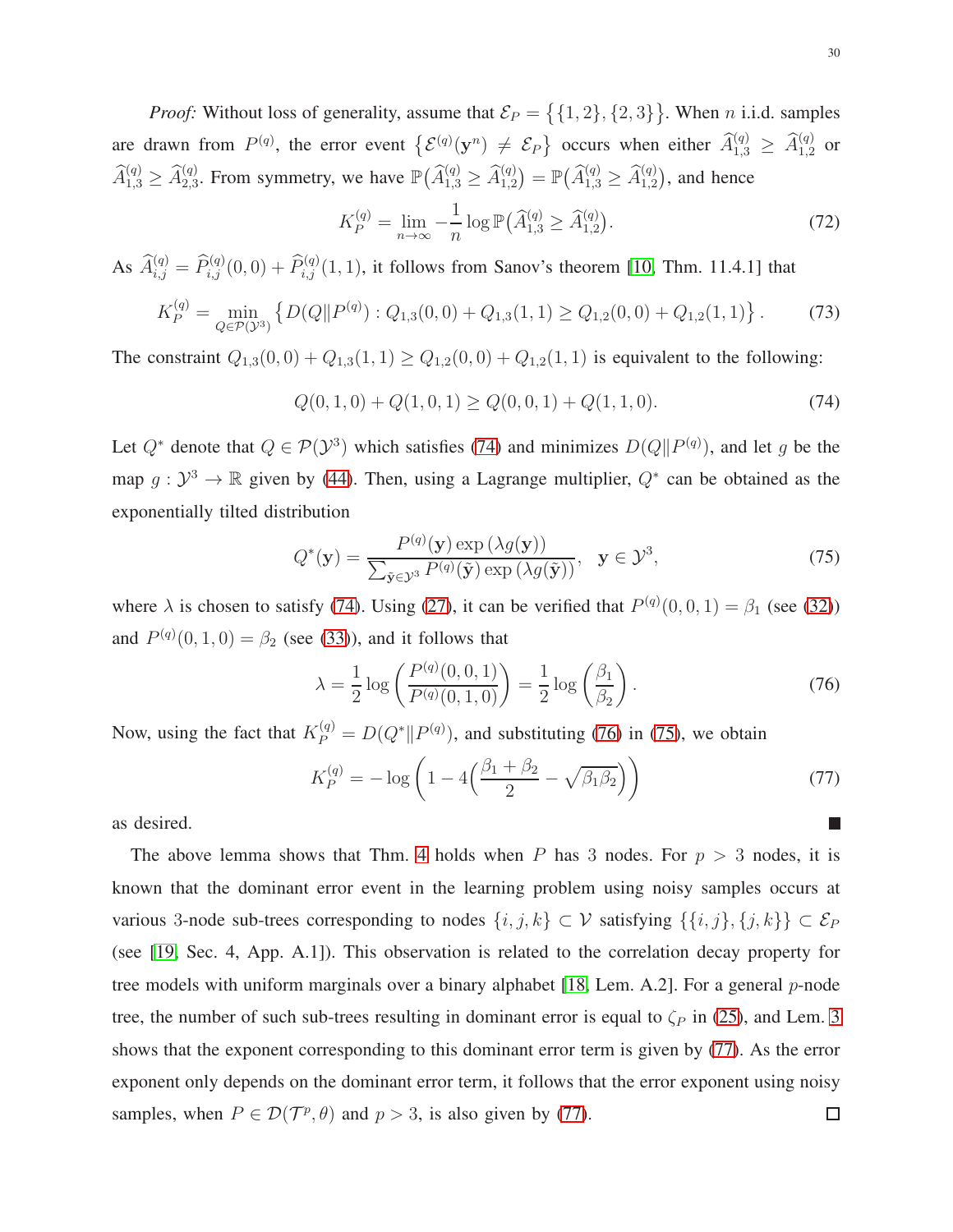# <span id="page-30-0"></span>APPENDIX K

## PROOF OF THEOREM [5](#page-13-0)

The following lemma states the result for the special case of  $p = 3$  nodes.

**Lemma 4.** When  $P \in \mathcal{D}(\mathcal{T}^3, \theta)$ , and  $\mathbf{y}^n$  are n *i.i.d.* samples distributed according to  $P^{(q)}$  in [\(27\)](#page-11-1), *then we have*

<span id="page-30-2"></span>
$$
\mathbb{P}(\hat{\mathcal{E}}^{(q)}(\mathbf{y}^n) \neq \mathcal{E}_P) = (2f^{(q)}(n) - \tilde{f}^{(q)}(n))(1 + o(n^{-1})), \tag{78}
$$

where  $\tilde{f}^{(q)}(n)$  and  $f^{(q)}(n)$  are given by [\(35\)](#page-13-2) and [\(36\)](#page-13-3), respectively.

*Proof:* For a 3-node tree, we assume without loss of generality that  $\mathcal{E}_P = \{ \{1, 2\}, \{2, 3\} \}.$ When an implementation of the MWST algorithm (such as Prim's algorithm [\[25\]](#page-34-14)) randomly breaks ties during the construction of the MWST, then similar to the noiseless samples setting analyzed in [\(61\)](#page-25-3), we have that

$$
\mathbb{P}(\hat{\mathcal{E}}^{(q)}(\mathbf{y}^n) \neq \mathcal{E}_P) = \mathbb{P}(\{\widehat{A}_{1,3}^{(q)} > \widehat{A}_{1,2}^{(q)}\} \cup \{\widehat{A}_{1,3}^{(q)} > \widehat{A}_{2,3}^{(q)}\}) + \frac{1}{2} \mathbb{P}(\widehat{A}_{2,3}^{(q)} > \widehat{A}_{1,2}^{(q)} = \widehat{A}_{1,3}^{(q)}) + \frac{1}{2} \mathbb{P}(\widehat{A}_{1,2}^{(q)} > \widehat{A}_{2,3}^{(q)} = \widehat{A}_{1,3}^{(q)}) + \frac{2}{3} \mathbb{P}(\widehat{A}_{1,2}^{(q)} = \widehat{A}_{2,3}^{(q)} = \widehat{A}_{1,3}^{(q)}).
$$
\n(79)

Now, collecting the error events corresponding to the smallest exponent, we obtain

$$
\mathbb{P}(\hat{\mathcal{E}}^{(q)}(\mathbf{y}^n) \neq \mathcal{E}_P) = \left( \mathbb{P}(\hat{A}_{1,3}^{(q)} > \hat{A}_{1,2}^{(q)}) + \mathbb{P}(\hat{A}_{1,3}^{(q)} > \hat{A}_{2,3}^{(q)}) + \frac{1}{2} \mathbb{P}(\hat{A}_{1,3}^{(q)} = \hat{A}_{1,2}^{(q)}) + \frac{1}{2} \mathbb{P}(\hat{A}_{1,3}^{(q)} = \hat{A}_{2,3}^{(q)}) \right) (1 + o(n^{-1})).
$$
\n(80)

By symmetry, we have  $\mathbb{P}(\widehat{A}_{1,3}^{(q)} > \widehat{A}_{2,3}^{(q)}) = \mathbb{P}(\widehat{A}_{1,3}^{(q)} > \widehat{A}_{1,2}^{(q)})$  and  $\mathbb{P}(\widehat{A}_{1,3}^{(q)} = \widehat{A}_{2,3}^{(q)}) = \mathbb{P}(\widehat{A}_{1,3}^{(q)} = \widehat{A}_{1,2}^{(q)})$ , and hence from [\(80\)](#page-30-1), we get

<span id="page-30-3"></span>
$$
\mathbb{P}(\hat{\mathcal{E}}^{(q)}(\mathbf{y}^n) \neq \mathcal{E}_P) = \left(2\mathbb{P}(\widehat{A}_{1,3}^{(q)} \geq \widehat{A}_{1,2}^{(q)}) - \mathbb{P}(\widehat{A}_{1,3}^{(q)} = \widehat{A}_{2,3}^{(q)})\right)\left(1 + o(n^{-1})\right). \tag{81}
$$

Note that the observed sample y has distribution  $P^{(q)}$ , and takes values in alphabet  $\mathcal{Y}^3 = \{0, 1\}^3$ . Now, if we define the random variable  $U_1$  as

<span id="page-30-1"></span>
$$
U_1 = \begin{cases} 1, & \text{if } \mathbf{y} \in \{ (0,1,0), (1,0,1) \}, \\ -1 & \text{if } \mathbf{y} \in \{ (0,0,1), (1,1,0) \}, \\ 0 & \text{if } \mathbf{y} \in \{ (0,0,0), (1,1,1), (0,1,1), (1,0,0) \}, \end{cases}
$$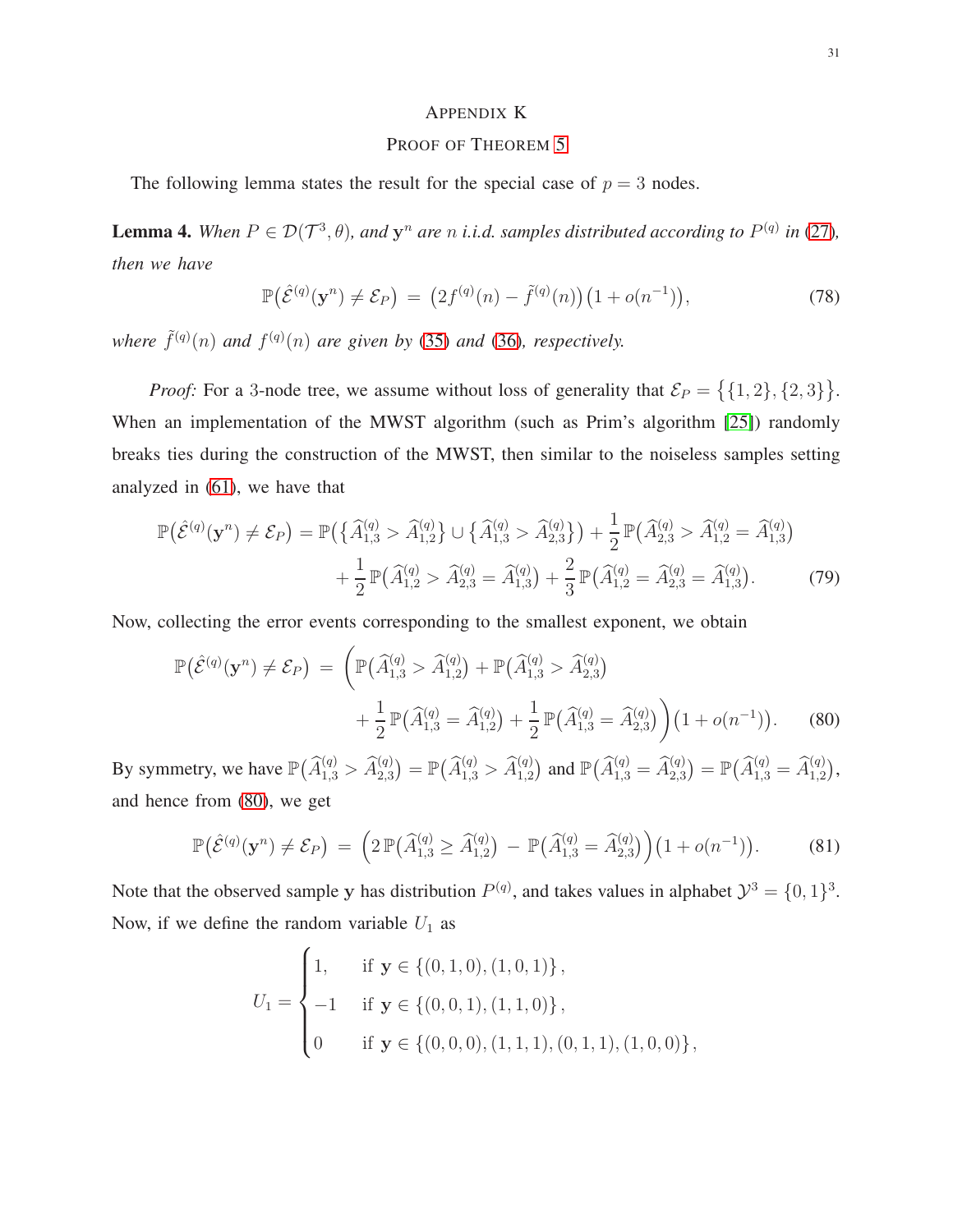and consider *n* i.i.d. variables  $\{U_i\}_{i=1}^n$ , then we observe that

$$
\left\{\widehat{A}_{1,3}^{(q)} \ge \widehat{A}_{1,2}^{(q)}\right\} = \left\{\widehat{P}^{(q)}(0,1,0) + \widehat{P}^{(q)}(1,0,1) - \widehat{P}^{(q)}(0,0,1) - \widehat{P}^{(q)}(1,1,0) \ge 0\right\}
$$

$$
= \left\{\sum_{i=1}^{n} U_i \ge 0\right\}.
$$
(82)

It can be verified that  $\hat{P}^{(q)}(0,0,1) = \hat{P}^{(q)}(1,1,0) = \beta_1$ , given by [\(32\)](#page-12-4), while  $\hat{P}^{(q)}(0,1,0) =$  $\widehat{P}^{(q)}(1,0,1) = \beta_2$ , given by [\(33\)](#page-12-5). As  $\beta_1 > \beta_2$ , it follows that  $\mathbb{E}[U_1] < 0$ . Further, we have  $\mathbb{P}\left(\sum_{i=1}^n U_i = 0\right) > 0$  for every admissible *n*, and hence the conditions for applying the strong large deviations results in [\[14\]](#page-34-3) are satisfied. Note that  $U_1$  takes values in the alphabet  $\mathcal{U} =$  ${-1, 0, 1}$ , and we denote the probability distribution of  $U_1$  as  $Q(u)$ ,  $u \in U$ . Consider the moment generating function of  $U_1$  defined as

<span id="page-31-2"></span><span id="page-31-0"></span>
$$
\phi(t) := \mathbb{E}_Q \left[ e^{tU_1} \right] = Q(-1) e^{-t} + Q(0) + Q(1) e^t,
$$

and let  $\tau$  be the value of t which minimizes  $\phi(t)$ , i.e.  $\tau = \arg \min_{t \in \mathbb{R}} \phi(t)$ . Then,  $\tau$  is uniquely determined as the solution of  $\phi'(\tau) = 0$ , which gives us

$$
e^{\tau} = \sqrt{\frac{Q(-1)}{Q(1)}} = \sqrt{\frac{\beta_1}{\beta_2}},
$$
\n
$$
Q(0) = \sqrt{\frac{AQ(-1)Q(1)}{Q(1)}} \quad (1 \quad (2\beta + 2\beta)) + 4\sqrt{\beta_2} \quad \text{and} \quad V^{(q)}(0.4)
$$

$$
\phi(\tau) = Q(0) + \sqrt{4Q(-1)Q(1)} = (1 - (2\beta_1 + 2\beta_2)) + 4\sqrt{\beta_1\beta_2} = \exp(-K_P^{(q)}),
$$
 (84)

where [\(84\)](#page-31-0) follows from [\(31\)](#page-12-2). Now, define a random variable  $V_1$  taking values in U having a tilted distribution, denoted  $\tilde{Q}$ , and defined as  $\tilde{Q}(u) := Q(u) e^{\tau u}/\phi(\tau)$ ,  $u \in \mathcal{U}$ . Note that  $\mathbb{E}_{\tilde{Q}}[V_1] = \phi'(\tau)/\phi(\tau) = 0$ . Let  $\mu_2$ ,  $\mu_3$ , and  $\mu_4$  denote the second, third, and fourth central moments of  $V_1$ , respectively. Then, we have

$$
\mu_2 = \frac{\phi''(\tau)}{\phi(\tau)} = \frac{Q(-1)e^{-\tau} + Q(1)e^{\tau}}{\phi(\tau)} = 4\sqrt{\beta_1\beta_2} \exp(K_P^{(q)}), \n\mu_3 = \frac{\phi'''(\tau)}{\phi(\tau)} = \frac{\phi'(\tau)}{\phi(\tau)} = 0, \qquad \mu_4 = \frac{\phi''''(\tau)}{\phi(\tau)} = \frac{\phi''(\tau)}{\phi(\tau)} = \mu_2.
$$

From the strong large deviations theorem [\[14,](#page-34-3) Thm. 3], we have

<span id="page-31-1"></span>
$$
\mathbb{P}\bigg(\sum_{i=1}^{n} U_i = 0\bigg) = \frac{[\phi(\tau)]^n}{\sqrt{2\pi\mu_2 n}} \left[1 + \frac{1}{8n} \left(\frac{\mu_4}{\mu_2^2} - 3 - \frac{5\mu_3^2}{3\mu_2^3}\right)\right] \left(1 + o(n^{-1})\right). \tag{85}
$$

Using the fact that  $\mathbb{P}\left(\sum_{i=1}^n U_i = 0\right) = \mathbb{P}\left(\widehat{A}_{1,3}^{(q)} = \widehat{A}_{1,2}^{(q)}\right)$ , and substituting the values of  $\phi(\tau)$ ,  $\mu_2$ ,  $\mu_3$ , and  $\mu_4$ , in [\(85\)](#page-31-1), we obtain

<span id="page-31-3"></span>
$$
\mathbb{P}\big(\widehat{A}_{1,3}^{(q)} = \widehat{A}_{1,2}^{(q)}\big) = \tilde{f}^{(q)}(n) \left(1 + o(n^{-1})\right),\tag{86}
$$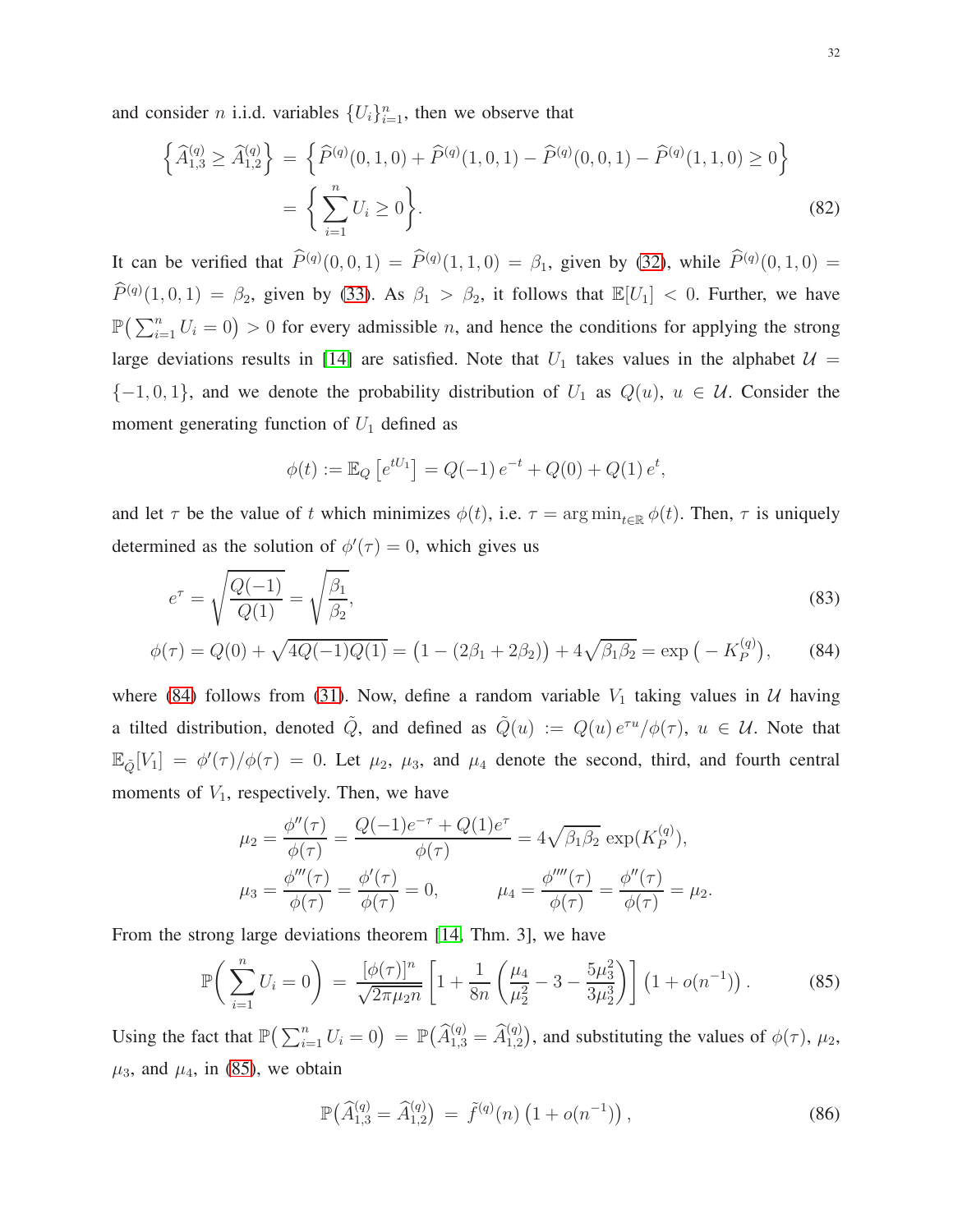where  $\tilde{f}^{(q)}(n)$  is given by [\(35\)](#page-13-2). From the strong large deviations theorem, as stated in [\[14,](#page-34-3) Thm. 4], we have

<span id="page-32-1"></span>
$$
\mathbb{P}\bigg(\sum_{i=1}^n U_i \ge 0\bigg) = \frac{\tilde{f}^{(q)}(n)}{1-z} \left[1 - \frac{1}{2n} \left(\frac{(z\mu_3/\mu_2) + z(1+z)/(1-z)}{(1-z)\mu_2}\right)\right] \left(1 + o(n^{-1})\right), \quad (87)
$$

where  $z = e^{-\tau} = \sqrt{\beta_2/\beta_1}$ . Now, combining [\(82\)](#page-31-2) and [\(87\)](#page-32-1), and the fact that  $\mu_3 = 0$ , we obtain

<span id="page-32-2"></span>
$$
\mathbb{P}\big(\widehat{A}_{1,3}^{(q)} \ge \widehat{A}_{1,2}^{(q)}\big) \,=\, f^{(q)}(n) \left(1 + o(n^{-1})\right),\tag{88}
$$

where  $f^{(q)}(n)$  is given by [\(36\)](#page-13-3). Finally, we obtain [\(78\)](#page-30-2) by combining [\(81\)](#page-30-3), [\(86\)](#page-31-3), and [\(88\)](#page-32-2). П

The above lemma provides exact asymptotics using noisy samples, when the underlying graphical is over 3-nodes. For  $p > 3$  nodes, it is known that the dominant error event in the learning problem using noisy samples occurs at various 3-node sub-trees corresponding to nodes  $\{i, j, k\} \subset V$  satisfying  $\{\{i, j\}, \{j, k\}\} \subset \mathcal{E}_P$  (see [\[19,](#page-34-7) Sec. 4, App. A.1]). The exponent corresponding to these dominant error events is the smallest among the set of all error events, and is given by  $K_P^{(q)}$  $P_P^{(q)}$  in [\(31\)](#page-12-2). The exact error asymptotics for such a 3-node sub-tree is given by  $(78)$ , and hence the exact asymptotics for a general p-node tree, with underlying graphical model  $P \in \mathcal{D}(\mathcal{T}^p, \theta)$ , is given by

$$
\mathbb{P}(\hat{\mathcal{E}}^{(q)}(\mathbf{y}^n) \neq \mathcal{E}_P) = \zeta_P\left(2f^{(q)}(n) - \tilde{f}^{(q)}(n)\right)\left(1 + o(n^{-1})\right),
$$

where  $\zeta_P$  in [\(25\)](#page-10-3) is the number of such 3-node sub-trees contributing to dominant error events, with corresponding exponent  $K_P^{(q)}$  $\stackrel{(q)}{P}$ . □

#### <span id="page-32-0"></span>APPENDIX L

#### EXTREMAL TREE STRUCTURES: STAR AND MARKOV CHAIN

We show for a *p*-node tree-structured graphical model  $P \in \mathcal{D}(\mathcal{T}^p, \theta)$ , the star and the Markov chain tree structures are extremal in the following sense.

<span id="page-32-3"></span>**Proposition 7.** For  $P \in \mathcal{D}(\mathcal{T}^p, \theta)$  with  $p > 3$ , the value of  $\zeta_P$  in [\(25\)](#page-10-3) is maximized (resp. *minimized) when the underlying tree structure is a star (resp. Markov chain).*

*Proof:* For a given  $P \in \mathcal{D}(\mathcal{T}^p, \theta)$ , let  $i_1, \ldots, i_p$  be a permutation of  $1, \ldots, p$  such that  $d_{i_1} \geq d_{i_2} \geq \cdots \geq d_{i_p}$ , where  $d_j$  denotes the degree of node j. Note that star and Markov chain tree structures are characterized (up to isomorphism) by the following property:  $d_{i_1} = p - 1$  for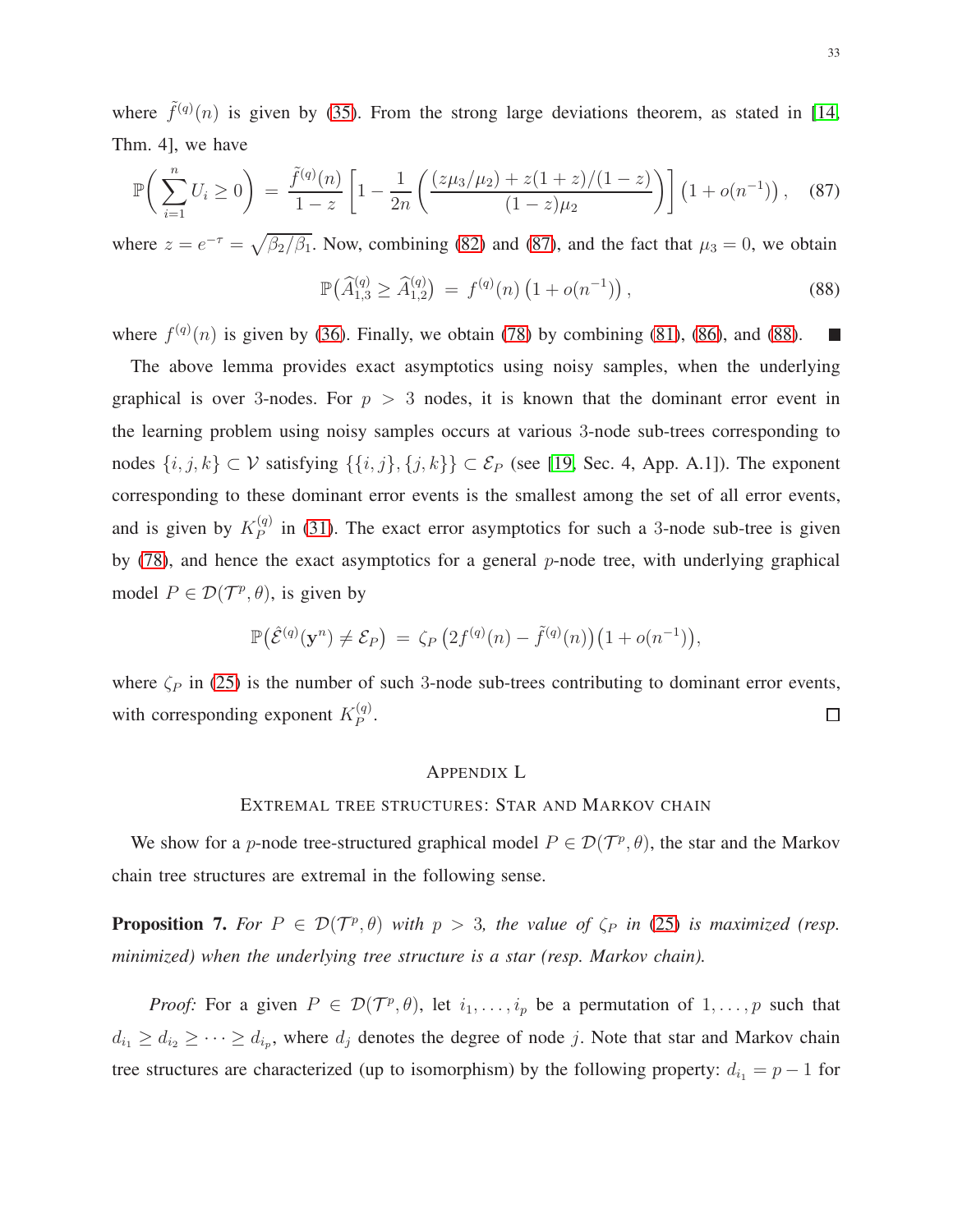a star, while  $d_{i_1} = 2$  for a Markov chain. For proving their extremal nature, we will use the following inequality, where for any given real numbers  $v_1 \ge v_2 > 1$ ,

<span id="page-33-10"></span>
$$
v_1(v_1 - 1) + v_2(v_2 - 1) < (v_1 + 1)v_1 + (v_2 - 1)(v_2 - 2). \tag{89}
$$

– If the underlying tree is not a star, then there exists a node  $j \neq i_1$  with  $1 < d_j < p-1$ . If  $\{j, k\} \in \mathcal{E}_P$ . Using [\(25\)](#page-10-3) and [\(89\)](#page-33-10), we observe that when edge  $\{j, k\}$  is replaced by the edge  $\{i_1, k\}$ , then  $\zeta_P$  is increased for the modified tree structure. This process of increasing  $\zeta_P$  can be repeated until the resulting tree structure is a star, i.e.,  $d_{i_1} = p - 1$  and  $d_{i_2} = \ldots = d_{i_p} = 1$ .

– On the other hand, if the underlying tree is not a Markov chain, then  $d_{i_1} > 2$ . Let  $\{i_1, k\} \in \mathcal{E}_P$ with  $k \neq i_p$ . Then, by replacing the edge  $\{i_1, k\}$  with the edge  $\{k, i_p\}$ , and using [\(25\)](#page-10-3) and [\(89\)](#page-33-10), we observe that the value of  $\zeta_P$  is decreased for the modified tree structure. This process of decreasing  $\zeta_P$  can be repeated until the resulting tree structure is a Markov chain. L

Note that the star and the Markov chains structures coincide for a 3-node tree. We additionally note that Prop. [7,](#page-32-3) together with Thm. [3](#page-10-2) and Thm. [5,](#page-13-0) imply that for a fixed  $\theta$ , the star and Markov chain structures are extremal in terms of the error probabilities in learning them. This observation holds for all  $0 < \theta < 0.5$  whereas the corresponding result concerning extremal structures in [\[12\]](#page-34-1) holds for a rather restrictive set of correlation parameters.

#### **REFERENCES**

- <span id="page-33-1"></span><span id="page-33-0"></span>[1] M. J. Wainwright and M. I. Jordan, "Graphical models, exponential families, and variational inference," *Found. Trends Mach. Learn.*, vol. 1, no. 1-2, pp. 1–305, 2008.
- <span id="page-33-2"></span>[2] J. Besag, "On the statistical analysis of dirty pictures," *J. Roy. Statist. Soc., Ser. B*, vol. 48, no. 3, pp. 259–302, 1986.
- <span id="page-33-3"></span>[3] F. R. Kschischang and B. J. Frey, "Iterative decoding of compound codes by probability propagation in graphical models," *IEEE J. Sel. Areas Commun.*, vol. 16, no. 2, pp. 219–230, 1998.
- <span id="page-33-4"></span>[4] R. Navigli and M. Lapata, "An experimental study of graph connectivity for unsupervised word sense disambiguation," *IEEE Trans. Pattern Anal. Mach. Intell.*, vol. 32, no. 4, pp. 678–692, 2010.
- <span id="page-33-5"></span>[5] E. Maneva, E. Mossel, and M. J. Wainwright, "A new look at survey propagation and its generalizations," *Journal of the ACM*, vol. 54, no. 4, pp. 2–41, 2007.
- <span id="page-33-6"></span>[6] C. K. Chow and C. N. Liu, "Approximating discrete probability distributions with dependence trees," *IEEE Trans. Inform. Theory*, vol. 14, no. 3, pp. 462–467, May 1968.
- <span id="page-33-7"></span>[7] I. Csiszár and F. Matúš, "Information projections revisited," IEEE Trans. Inform. Theory, vol. 49, no. 6, pp. 1474–1490, Jun. 2003.
- <span id="page-33-8"></span>[8] C. K. Chow and T. J. Wagner, "Consistency of an estimate of tree-dependent probability distributions," *IEEE Trans. Inform. Theory*, vol. 19, no. 3, pp. 369–371, May 1973.
- <span id="page-33-9"></span>[9] F. den Hollander, *Large Deviations*, ser. Fields Institute Monographs. American Mathematical Soc., 2000.
- [10] T. M. Cover and J. A. Thomas, *Elements of Information Theory*, 2nd ed. Hoboken, N.J.: Wiley-Interscience, 2006.